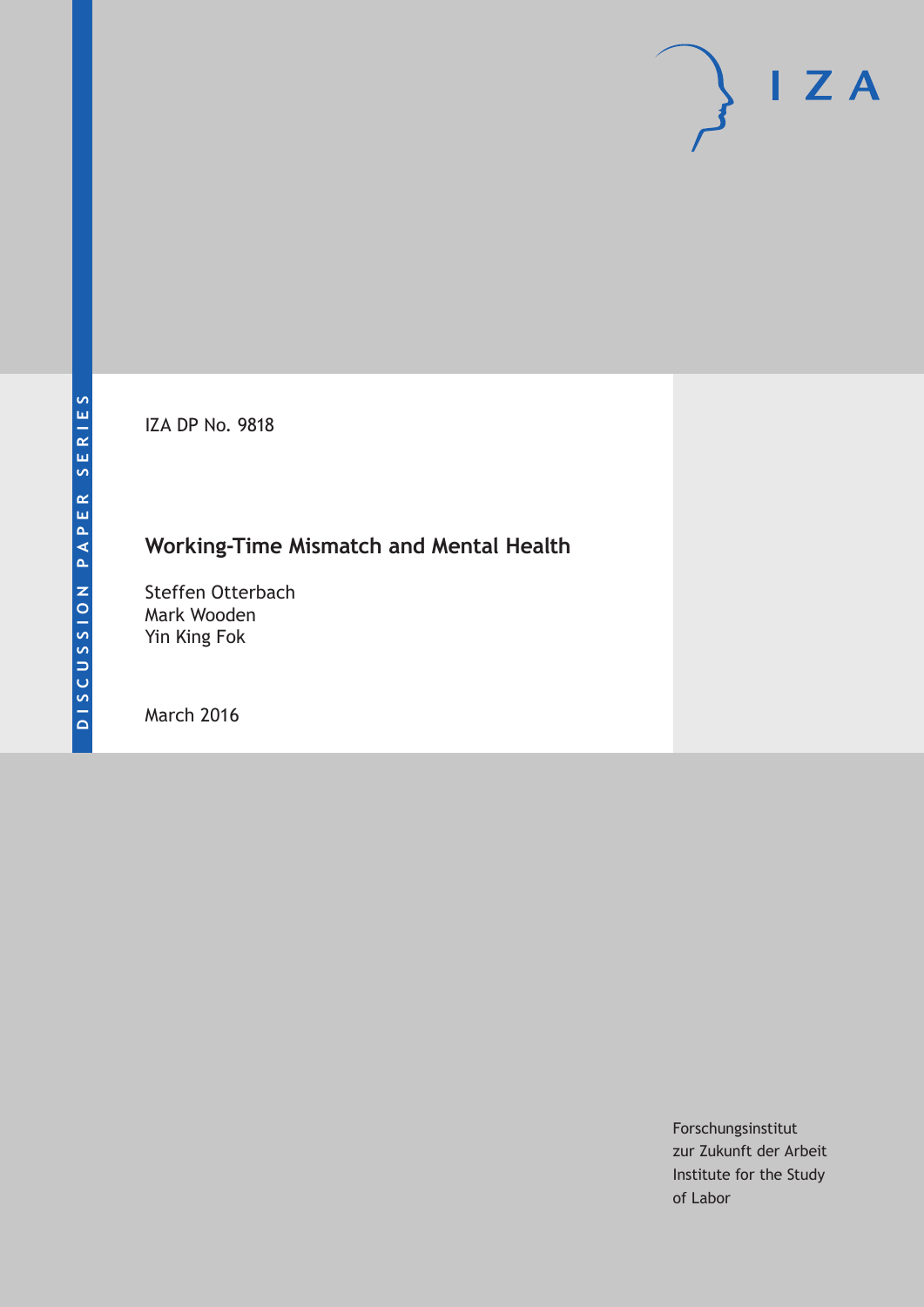# **Working-Time Mismatch and Mental Health**

### **Steffen Otterbach**

*Universität Hohenheim and IZA* 

### **Mark Wooden**

*Melbourne Institute, University of Melbourne and IZA* 

## **Yin King Fok**

*Melbourne Institute, University of Melbourne*

### Discussion Paper No. 9818 March 2016

IZA

P.O. Box 7240 53072 Bonn Germany

Phone: +49-228-3894-0 Fax: +49-228-3894-180 E-mail: iza@iza.org

Any opinions expressed here are those of the author(s) and not those of IZA. Research published in this series may include views on policy, but the institute itself takes no institutional policy positions. The IZA research network is committed to the IZA Guiding Principles of Research Integrity.

The Institute for the Study of Labor (IZA) in Bonn is a local and virtual international research center and a place of communication between science, politics and business. IZA is an independent nonprofit organization supported by Deutsche Post Foundation. The center is associated with the University of Bonn and offers a stimulating research environment through its international network, workshops and conferences, data service, project support, research visits and doctoral program. IZA engages in (i) original and internationally competitive research in all fields of labor economics, (ii) development of policy concepts, and (iii) dissemination of research results and concepts to the interested public.

IZA Discussion Papers often represent preliminary work and are circulated to encourage discussion. Citation of such a paper should account for its provisional character. A revised version may be available directly from the author.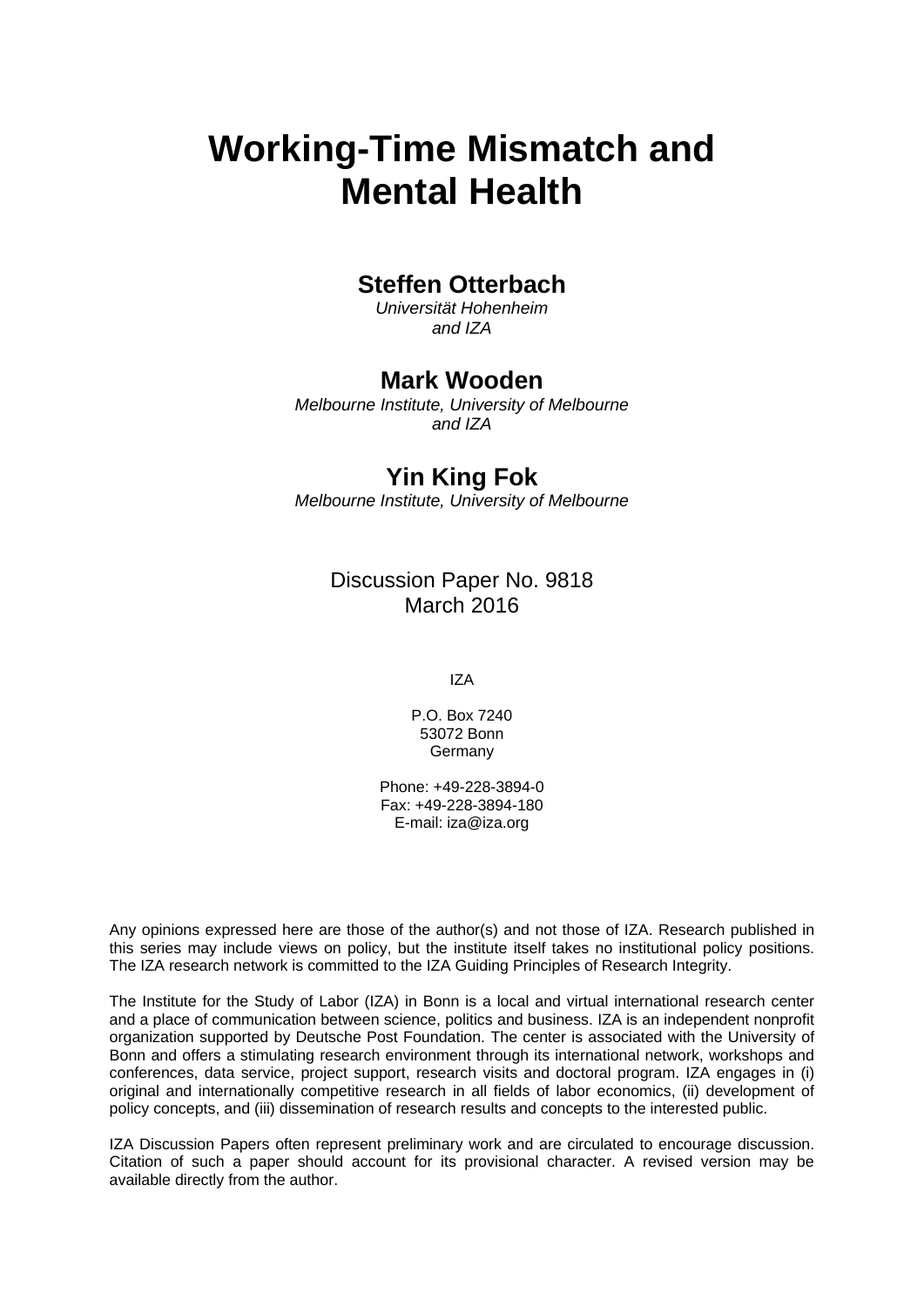IZA Discussion Paper No. 9818 March 2016

# **ABSTRACT**

# **Working-Time Mismatch and Mental Health\***

Nationally representative panel survey data for Germany and Australia are used to investigate the impact of working-time mismatches (i.e., differences between actual and desired work hours) on mental health, as measured by the Mental Component Summary Score from the SF-12. Fixed effects and dynamic linear models are estimated, which, together with the longitudinal nature of the data, enable person-specific traits that are time invariant to be controlled for. The incorporation of dynamics also reduces concerns about the potential effects of reverse causation. The results suggest that overemployment (working more hours than desired) has adverse consequences for the mental health of workers in both countries. Underemployment (working fewer hours than desired), however, seems to only be of significance in Australia.

JEL Classification: I12, J22

Keywords: Australia, Germany, mental health, Mental Component Summary Score (SF-12), longitudinal data, work hours, working-time mismatch

Corresponding author:

 $\overline{\phantom{a}}$ 

Steffen Otterbach University of Hohenheim Institute for Health Care & Public Management Fruwirthstr. 48 70599 Stuttgart Germany E-mail: steffen.otterbach@uni-hohenheim.de

<sup>\*</sup> This paper uses confidentialized unit record file data from both the Household, Income and Labour Dynamics in Australia (HILDA) Survey and the German Socio-Economic Panel (SOEP). The HILDA Survey Project was initiated and is funded by the Australian Government Department of Social Services (DSS) and is managed by the Melbourne Institute of Applied Economic and Social Research. The SOEP data were made available to us by the German Socio-Economic Panel Study team at the German Institute for Economic Research (DIW), Berlin. The authors also thank Andy Charlwood for helpful comments and advice.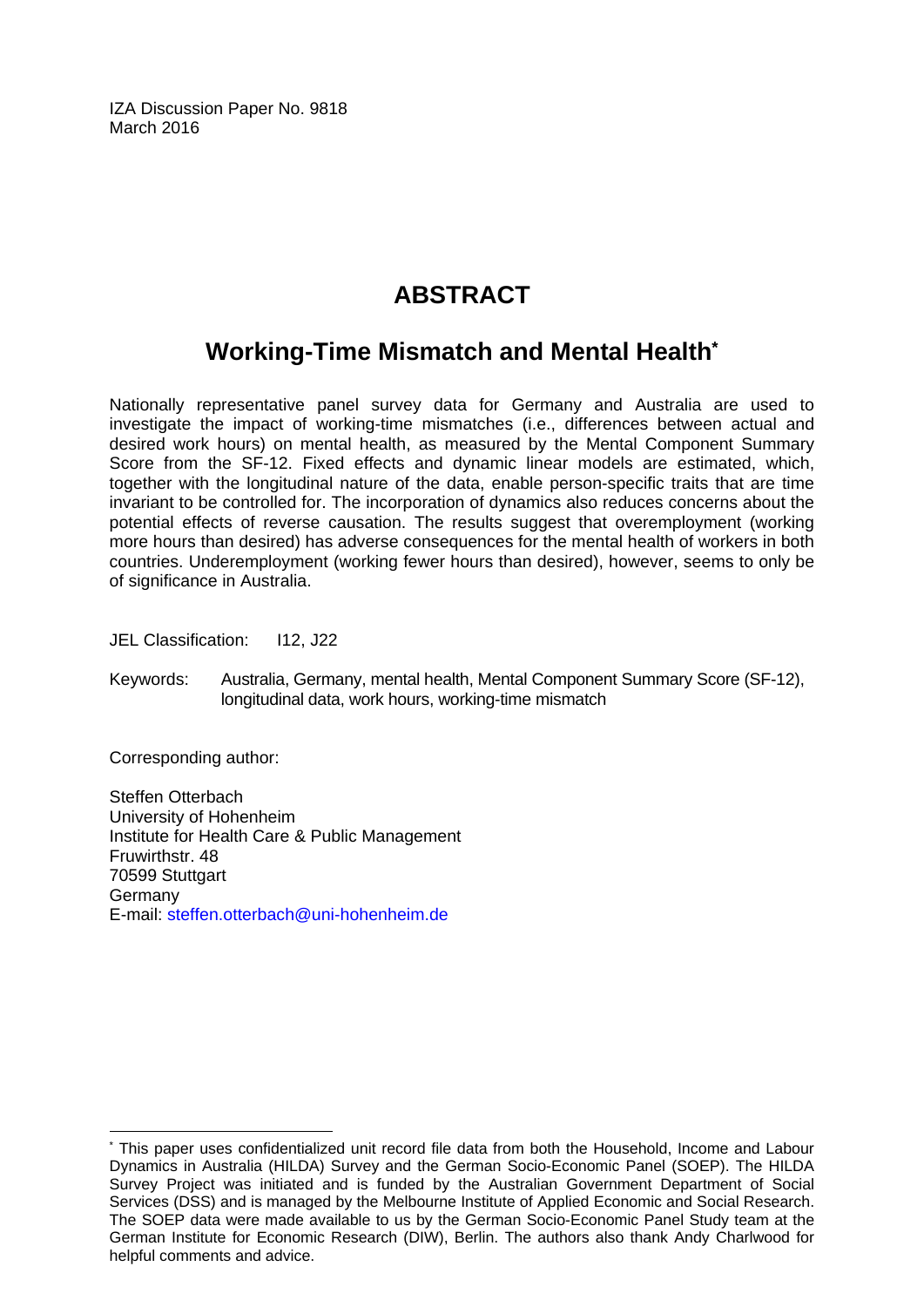Regulation of working time has long been a central focus of labor law, and in most industrial nations saw a convergence on the 5-day, 40-hour work week as the accepted standard or norm. In the latter decades of the 20<sup>th</sup> century, however, the dominance of this full-time, 9-to-5 model was challenged by the rapid growth in part-time work. Today part-time workers represent around 17% of all employed persons, when averaged across OECD nations. Concerns have also been expressed about the large proportions of workers (and especially men) who report regularly working far more than 40 hours a week. Long hours working is especially pronounced in East Asian countries (such as Japan and Korea), but is also a feature of many Western economies, including Australia, the UK and the USA.

While it is still widely believed that the 'best' jobs are those with weekly hours that most closely conform to industrial norms, there is also evidence that suggests that more important for worker well-being than the number of hours worked is whether, and the extent to which, those hours are aligned with worker preferences. Part-time work, for example, is often associated with low-quality employment, as reflected in low wages, poor levels of job security and a lack of opportunities for career development, yet studies of job satisfaction have mostly been unable to detect sizeable negative associations with part-time work. This, we suggest, should not be unexpected given the large majority of part-time workers have preferences for part-time hours. Some researchers, therefore, have focused on the underemployed – those part-time workers who are working fewer hours than desired – arguing that the insufficiency of work among some part-time workers is analogous to unemployment. Thus underemployment, like unemployment, is a source of stress that has the potential to compromise health and well-being.

Similarly, while there is a large body of evidence demonstrating positive associations between long hours of work and both the incidence of work-related injury and symptoms of health problems, relatively new research, based on household panel survey data, suggests that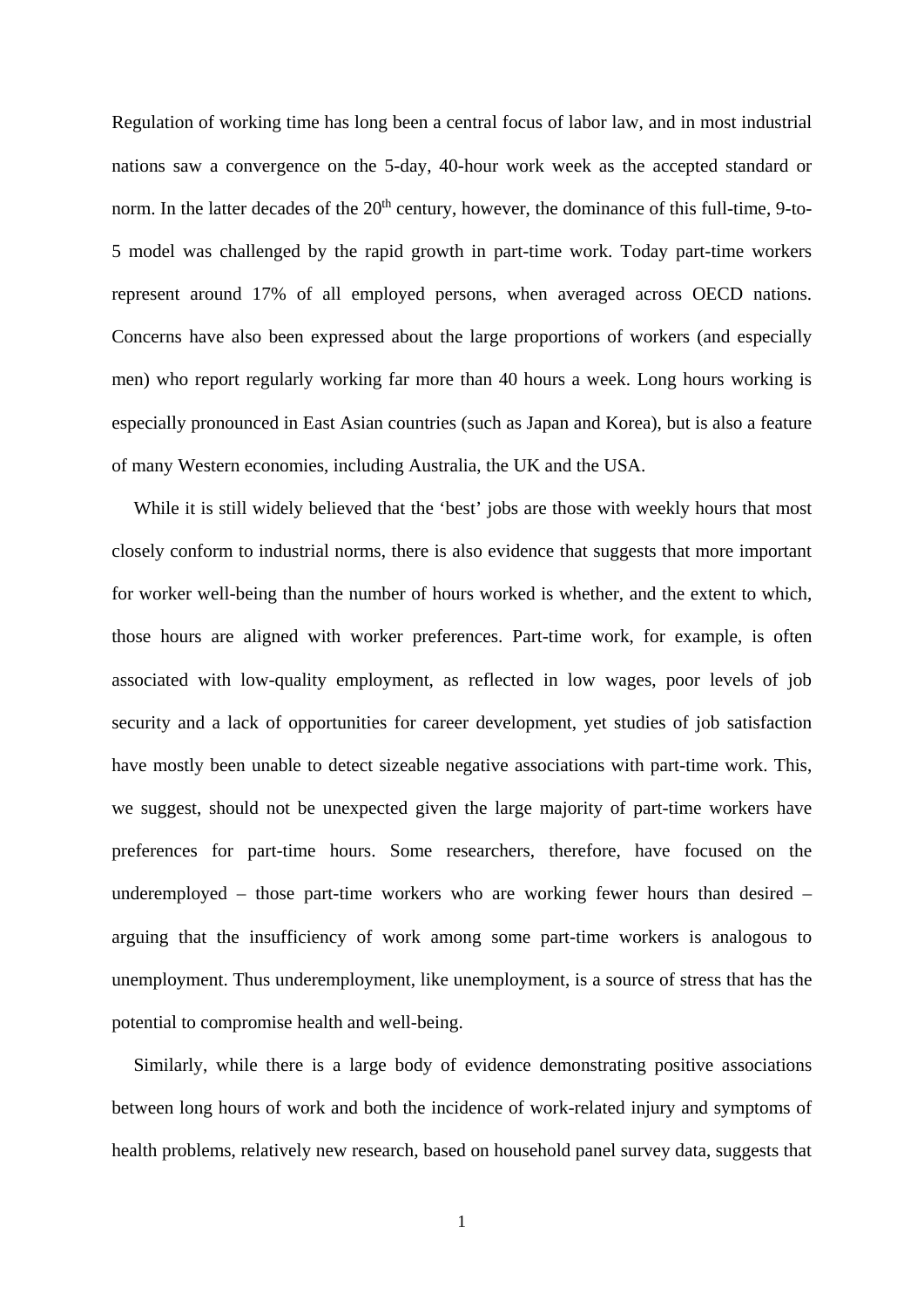it is only when hours diverge from preferences that any strong associations between long hours and measures of job satisfaction and life satisfaction are obvious. Whether such findings also extend to health outcomes, and in particular psychological health, is less clear. Existing evidence is both limited and inconclusive, restricted to just two studies of the same UK data source that reached quite different conclusions.

In this study we seek to add to this small literature. Specifically, we seek to test the twin hypotheses that psychological health is affected by working-time arrangements, and that it is the degree of mismatch between usual and preferred working time hours, rather than the number of hours usually worked, which is most critical. The key feature of the analysis is the use of comparable representative longitudinal data for two very different populations – Australia and Germany – where very different regulatory arrangements prevail. The use of longitudinal data enables estimation of models that hold constant time-invariant individualspecific traits, and thus better deals with unobserved heterogeneity. It also enables the estimation of models that incorporate simple dynamic processes and thus reducing concerns about the potential for reverse causation.

#### **Previous Research**

Organizational psychologists have long argued that work outcomes will be influenced by the compatibility between people and both the characteristics of their jobs and the organizations they work for, and that incongruence in the person-to-job fit can be a source of dissatisfaction and stress (e.g., Edwards 1991; Kristof 1996). It thus follows that the inability of some workers to find work that satisfies their working-time preferences should also be a source of dissatisfaction and stress. Despite this, and until relatively recently, most empirical research on working-time mismatch focused on only one side of the dimension – underemployment.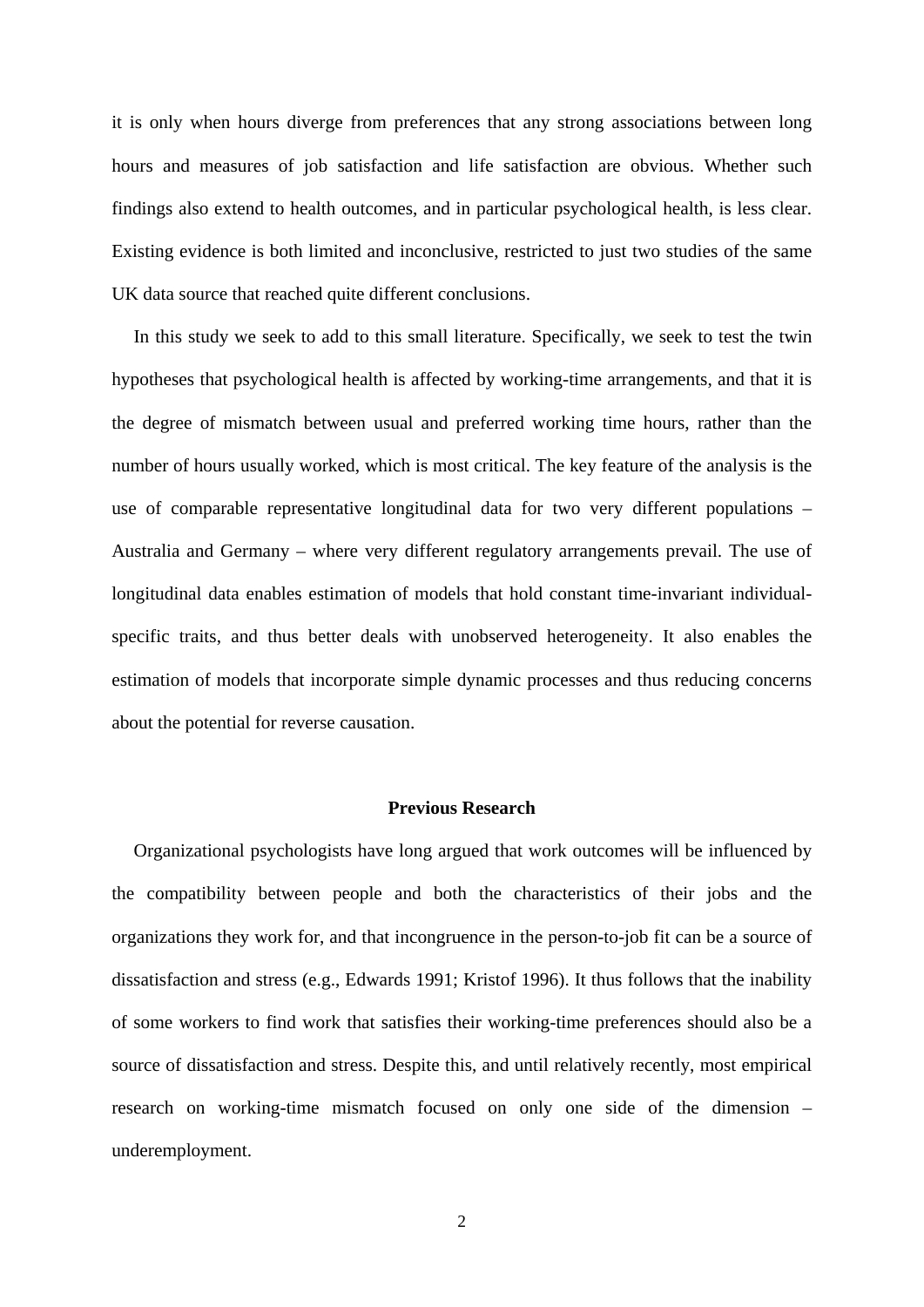Reviews of this literature generally suggest a mixed picture. Anderson and Winefield (2011: 173), for example, claimed that on balance there has only been "moderate support for the notion that underemployment affects psychological well-being". Similarly, Friedland and Price (2003: 34), when summarizing research from cross-sectional studies conducted in the 1980s and 1990s, concluded that findings provide "mixed support for the assumption that underemployment is harmful for the health and well-being of workers". Both reviews highlighted the dominance of cross-sectional research designs and the difficulty in drawing causal inferences from such research, and pointed to the importance of research utilizing longitudinal data. Included here are studies employing samples of young people from the US National Longitudinal Study of Youth (e.g., Prause and Dooley 1997; Dooley, Prause and Ham-Rowbottom 2000), which attempted to deal with causation by examining the association between underemployment and outcomes at one point in time, while including a control for the outcome variable measured at an earlier time. These studies suggest negative effects of underemployment on measures of self-esteem and depression. Less clear is whether these effects are replicable within older populations.

Somewhat surprisingly, only recently have researchers begun examining whether overemployment, the flip-side of time-related underemployment, might also be associated with adverse outcomes. Indeed, the first study to examine the effects of both underemployment and overemployment on a range of well-being outcomes – Friedland and Price (2003) – was motivated primarily by an interest in underemployment. Further, that study, despite its seminal nature, was not very convincing. The sample, while representative of the US population aged 25 years or older, was relatively small  $(N=1429)$ , and controls were restricted to a handful of personal characteristics. But perhaps most importantly, while this study, like the earlier studies of NLSY data by Prause and Dooley (1997) and Dooley et al. (2000), utilized longitudinal data and conditioned on prior health, the estimation methods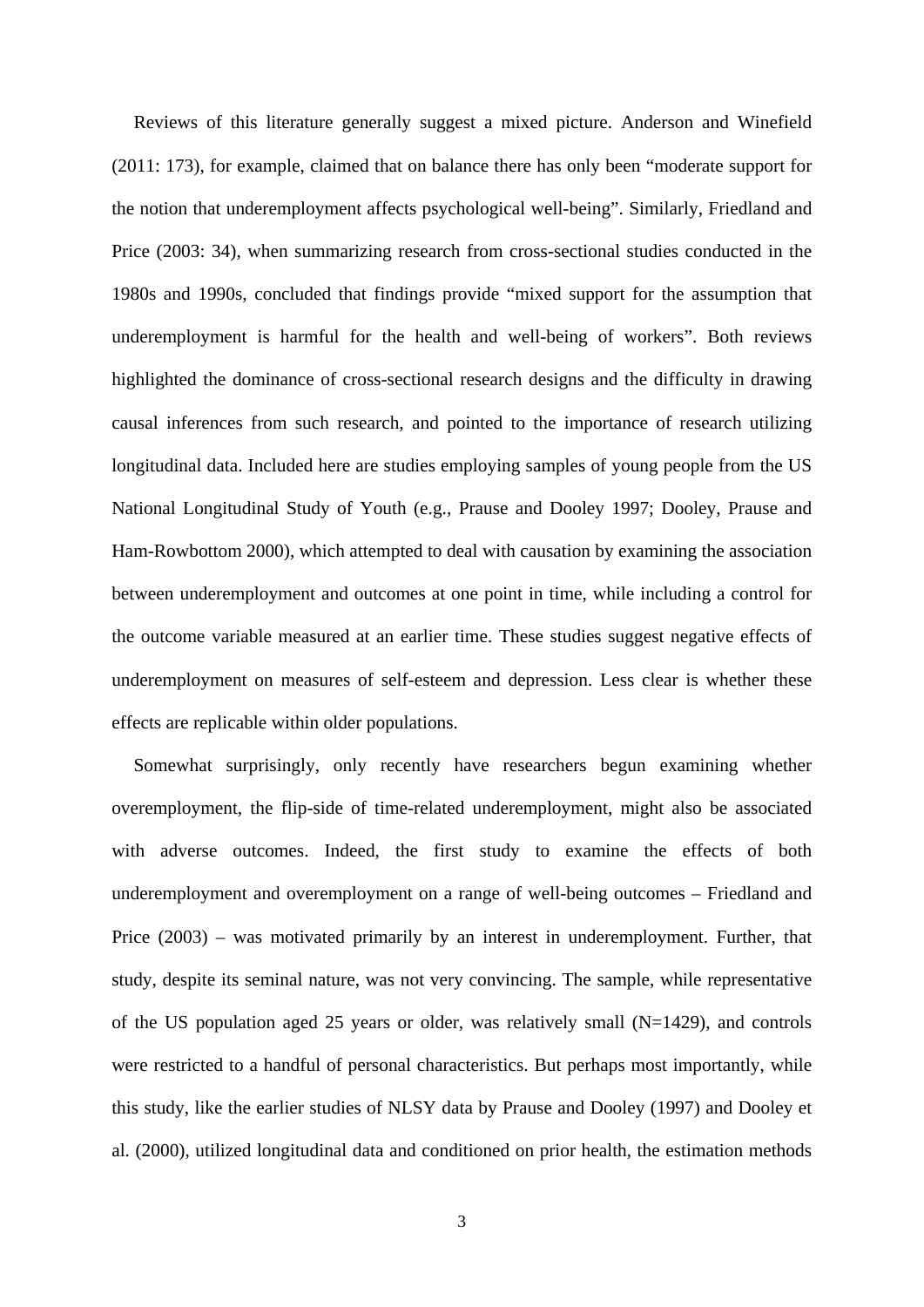employed were still cross-sectional. They did not utilize the panel nature of the data to control for unobserved heterogeneity. Perhaps as a result of these weaknesses, some of the findings reported were unexpected. Working fewer hours than desired in part-time jobs, for example, was found to be significantly, but positively, associated with job satisfaction, something that runs counter to both expectations and other research. Overemployment, which Friedland and Price (2003) defined as working both at least 45 hours per week and more hours than desired, on the other hand, exhibited significant associations in the expected direction with both job satisfaction (negative) and a measure of chronic disease (positive), but, in contrast to expectations, was found to be inversely associated with a measure of depression. We suspect such results may be a function of omitted variables and the potentially endogenous nature of the underemployment and overemployment variables.

More recent studies have dealt with the issue of omitted variables by making use of annual data from household panel surveys undertaken in Australia (the Household, Income and Labour Dynamics in Australia [HILDA] Survey), Germany (the Socio-economic Panel [SOEP]) and the UK (the British Household Panel Study [BHPS]), all of which collect data on working-time preferences, and then estimating panel data models that hold constant all between-person differences that are time invariant. In these datasets the question on workingtime preferences is always conditioned on income, though arguably not very well in the case of the BHPS (see Angrave and Charlwood 2015: 1495). Further, in these studies, the definition of underemployment and overemployment is not conditioned on actual hours of work (though many of these studies do interact underemployment and overemployment with weekly hours worked). The dependent variables used vary across studies, but cover the same range of outcomes originally considered by Friedland and Price (2003) – namely, measures of job satisfaction, life satisfaction, subjective health and psychological health.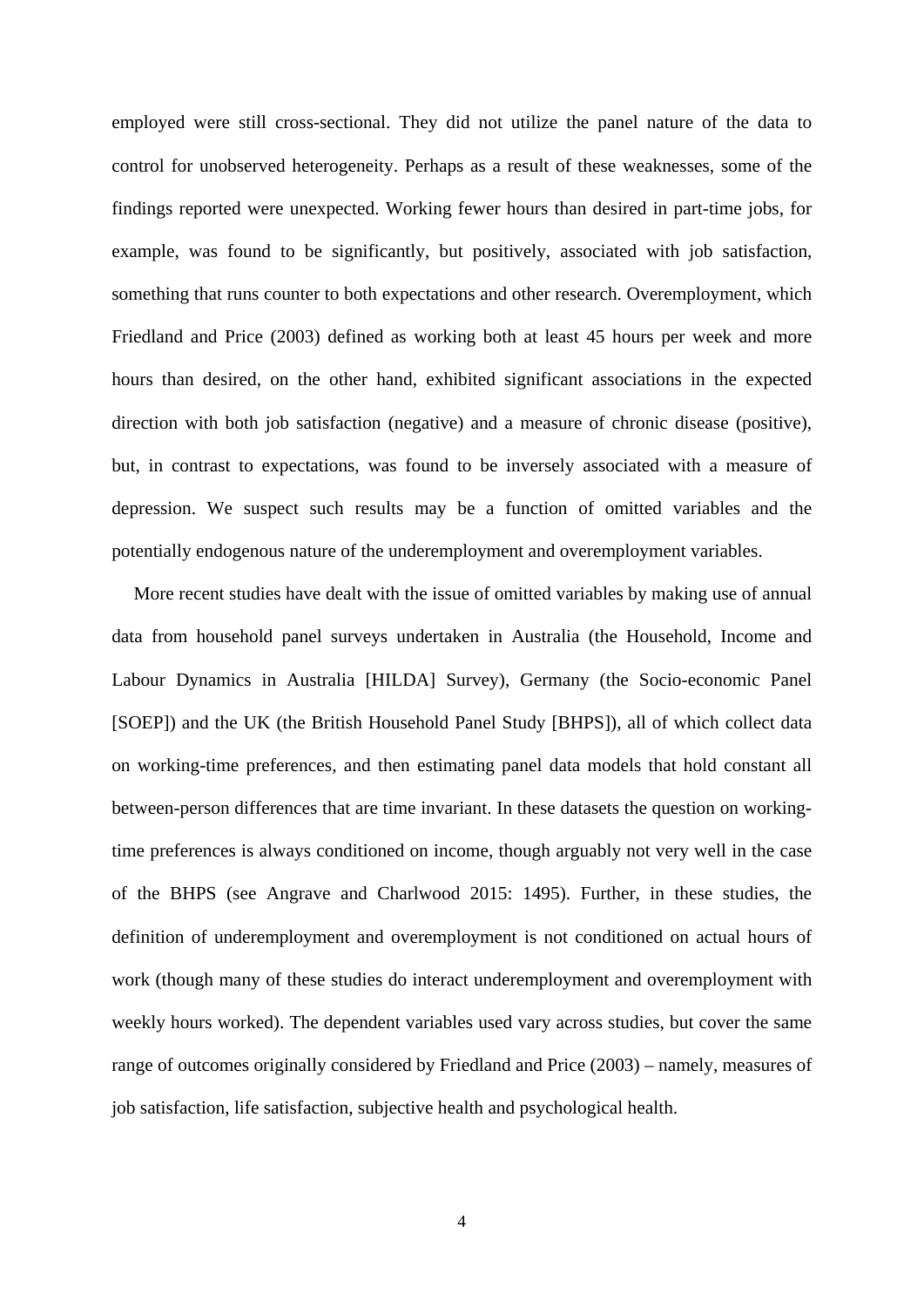Taking each of these broad outcome types in turn, Green and Tsitsianis (2005) examined influences on job satisfaction using 11 annual waves of data for Britain from the BHPS, and 17 years of data for Germany from the SOEP. They found working-time mismatch was associated with significantly lower levels of job satisfaction, but with working too many hours (overemployment) having more of an adverse effect than working too few hours (underemployment) in both Britain and West Germany. In contrast, in East Germany overemployment was not associated with job satisfaction. Negative effects of working-time mismatch on job satisfaction were also reported by Cornelißen (2009), who used SOEP data, though he did not distinguish between underemployment and overemployment, and by Angrave and Charlwood (2015), who used BHPS data and, like Green and Tsitsianis (2005), concluded that overemployment was of greater consequence than underemployment. Similarly, Wooden, Warren and Drago (2009), in their analysis of data from Australia (HILDA Survey), also reported strong negative associations between working-time mismatch and job satisfaction. However, they found that once the size of the mismatch was accounted for, there was little difference between underemployment and overemployment – one hour of underemployment had about the same impact on job satisfaction as one hour of overemployment.

Effects of working-time mismatch on broader measures of subjective well-being, such as overall life satisfaction, would be expected to be smaller, and in general research is consistent with this. Both Wooden et al. (2009) and Angrave and Charlwood (2015), for example, examined associations with both job satisfaction and life satisfaction, and found noticeably smaller (but still statistically significant) associations with overall life satisfaction. Less clear is whether it is overemployment or underemployment that is more important. Wooden et al. (2009) reported that an hour of overemployment is more damaging for life satisfaction than an hour of underemployment, especially among men. Evidence from Germany, however,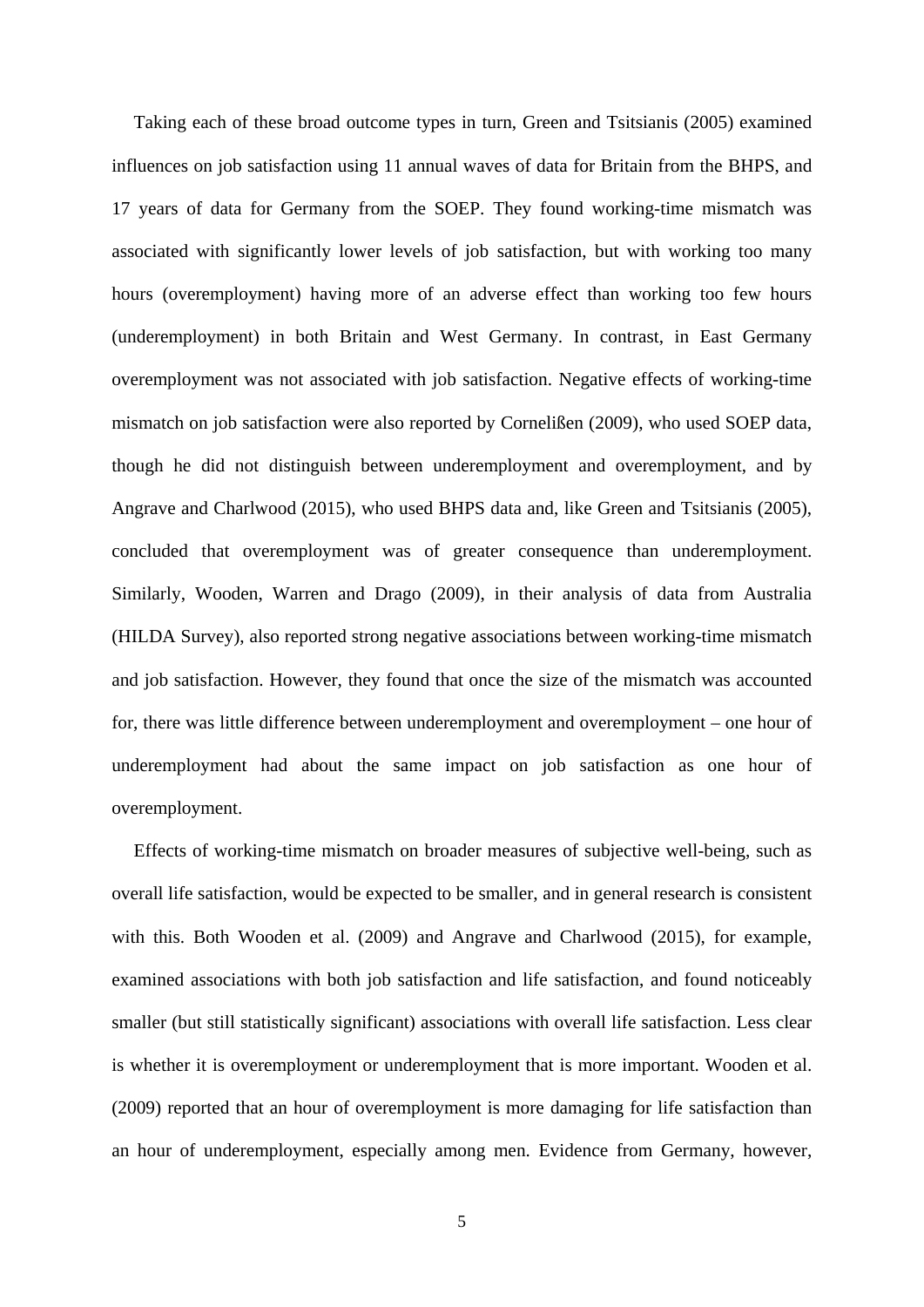suggests the opposition conclusion. Indeed, Wunder and Heineck (2013) reported no significant association with overemployment in their sample of married Germans with children. Subsequent comparative research by Kugler, Wiencierz and Wunder (2014), employing semi-parametric estimation methods, appears to confirm these cross-country differences, with the life satisfaction scores of Australian workers being much less responsive to underemployment, whereas the well-being of German workers, and especially men, appears not to respond to overemployment at all.

Very different are the studies of Robone, Jones and Rice (2011) and Bell, Otterbach and Sousa-Poza (2012), which focused on subjective measures of health. Both examined an identically worded measure of self-reported health scored on a 5-point scale, with Robone et al. (2011) using data from the BHPS and Bell et al. (2012) data from both the BHPS and SOEP. While different types of models were estimated – Robone et al. (2011) estimated a dynamic model with correlated random effects while Bell et al. (2012) estimated conventional fixed effects and fixed effects ordered logit models – both found that a desire for fewer hours is associated with worse self-reported health (though the magnitude of these associations could be argued to be small). With respect to underemployment, both reported significant negative associations, but only for men in the BHPS data. In the SOEP data, on the other hand, negative associations were also reported for women.

Finally, both Robone et al. (2011) and Angrave and Charlwood (2015) used the BHPS data to identify associations between working-time mismatch and psychological health, where the latter was measured using the 12-item General Health Questionnaire (GHO-12), a self-administered instrument that has been widely used to screen for common mental health disorders. Despite use of a common data source, the findings suggest quite different conclusions. Angrave and Charlwood (2015) found that working-time mismatch was generally negatively associated with GHQ-12 scores, but with effects more pronounced for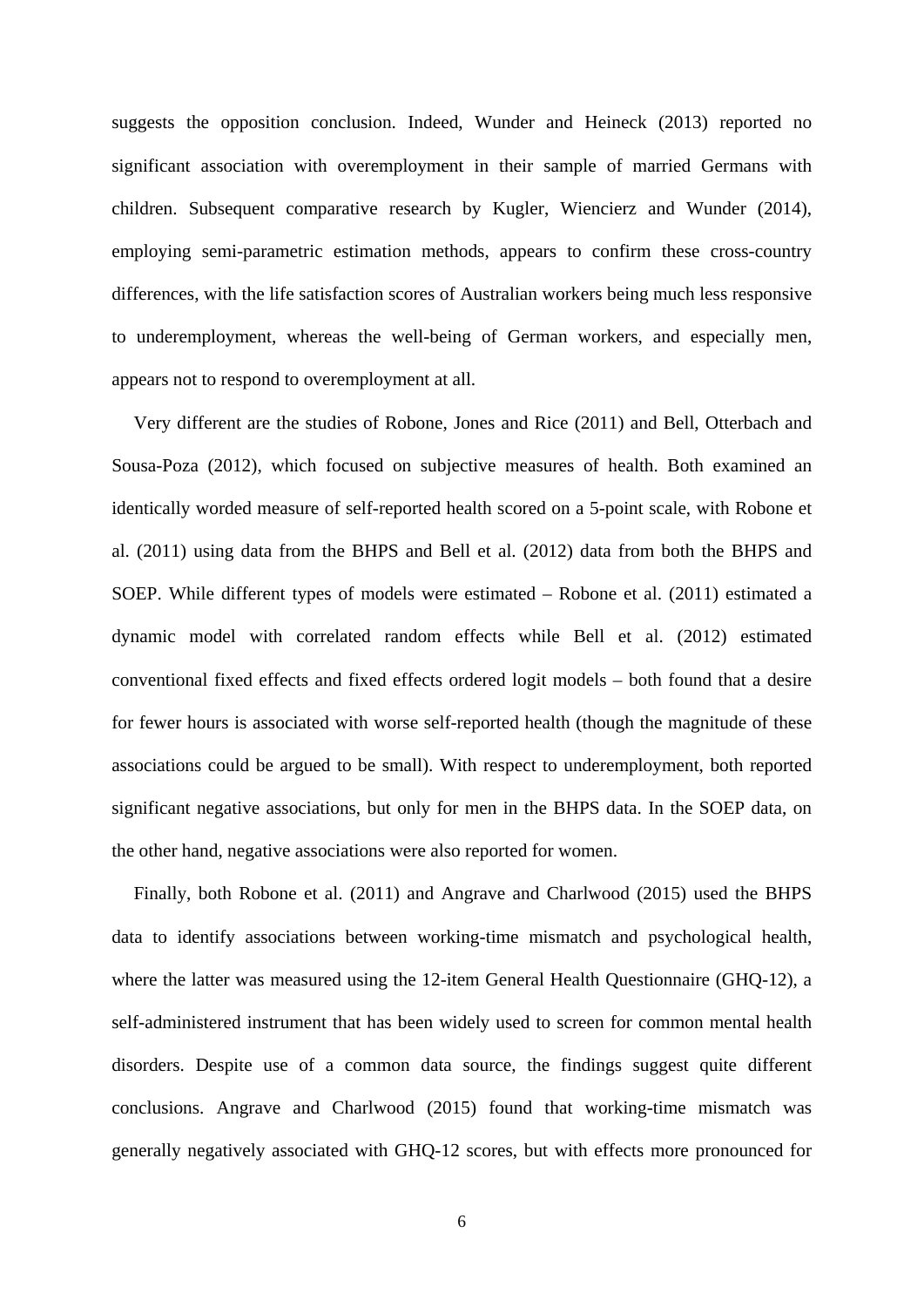overemployment. Indeed, among men there was little evidence that underemployment was negatively associated with the GHQ-12. Robone et al. (2011), on the other hand, reported no evidence of statistically significant associations between working-time mismatch and GHQ-12 scores among British men. Further, for women they found that the adverse association with overemployment was strongest for those working part-time hours. These different findings almost certainly reflect differences in model specification; with Robone et al. (2011) lagging all measures of working conditions, including work hours preferences, by one period.

In summary, during the last decade, research based on household panel survey data has highlighted the possible negative effects of working-time mismatch on worker well-being. This body of evidence is relatively small, and focused mainly on evaluative measures of satisfaction with jobs and life more broadly. But if working-time mismatches are a source of psychological stress, associations with more direct measures of psychological health might be expected to be stronger than with global evaluative measures of life. The panel-data evidence on the effects of mismatch on psychological health that does exist, however is based on the same data source (from the UK) and gives rise to conflicting conclusions. This study seeks to add to this literature by employing data from two other data sources and countries and involving a comparable measure of psychological health – the Mental Component Summary score from the SF-12. Further, we test how sensitive results are to model specification, estimating both fixed effects models and dynamic panel data models with correlated random effects.

#### **Methods**

To model mental health we make use of two different, but related, estimation methods designed for panel data. First, and following the approach used by Wooden et al. (2009), Bell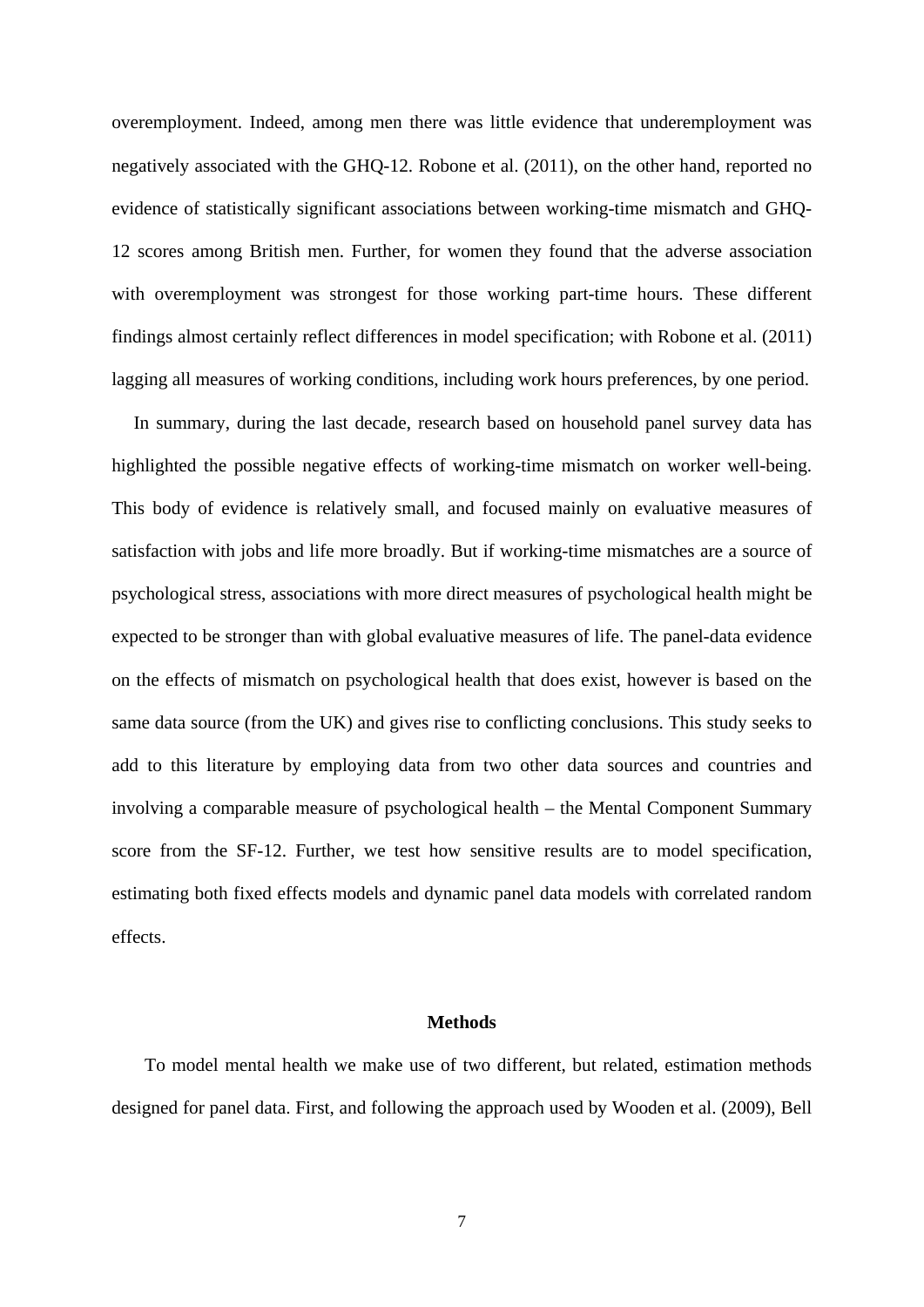et al. (2012) and Angrave and Charlwood (2015), we estimate a model that includes an individual-specific effect. This takes the form:

$$
y_{it} = \beta' x_{it} + \gamma' z_{it} + \phi_t + \alpha_i + \varepsilon_{it}; \qquad i = 1, ..., N; t = 1, ..., T
$$
 (1)

where  $y_{it}$  is a measure of mental health,  $x_{it}$  is a vector of time-varying variables capturing working time mismatch, *zit* is a vector of other time-varying exogenous variables that are hypothesized to influence the outcome,  $\alpha_i$  are individual-specific constants,  $\phi_i$  captures any time-specific (survey wave) effects, and  $\varepsilon_{it}$  is a random error term.

As argued by Robone et al. (2011), an obvious criticism of this type of specification is that it may be affected by endogeneity bias; in particular, desired working hours (and hence working time mismatch) may be a function of mental health status. To address such concerns, we also estimate dynamic panel data models with correlated random effects, as set out in equations (2a / 2b).

$$
y_{it} = \delta y_{it-1} + \beta' x_{it} + \gamma' z_{it} + \phi_t + \alpha_i + \varepsilon_{it}; \quad i = 1, ..., N; t = 1, ..., T
$$
\n
$$
\alpha_i = \alpha_0 + \alpha_1 y_{i1} + \alpha_2 \overline{z}_{i} + \mu_i
$$
\n(2b)

This specification allows current mental health status to be a function of mental health status in the previous period. Estimation of 2a with a conventional fixed-effects (or randomeffects) model, however, will produce biased estimates because the values of the lagged dependent variable will not be independent of  $\alpha_i$ . Instead, and as in Robone et al. (2011), we adopt the approach recommended by Wooldridge (2005) and model the distribution of the unobserved individual-specific effects  $(\alpha_i)$  as a function of both the initial value of the outcome variable, which is proxied by the first observed value of the mental health variable within the panel for each individual (*y<sub>i1</sub>*), and the within-person means of all exogenous timevarying variables  $(\overline{z})$ . This model is then estimated with the random-effects estimator.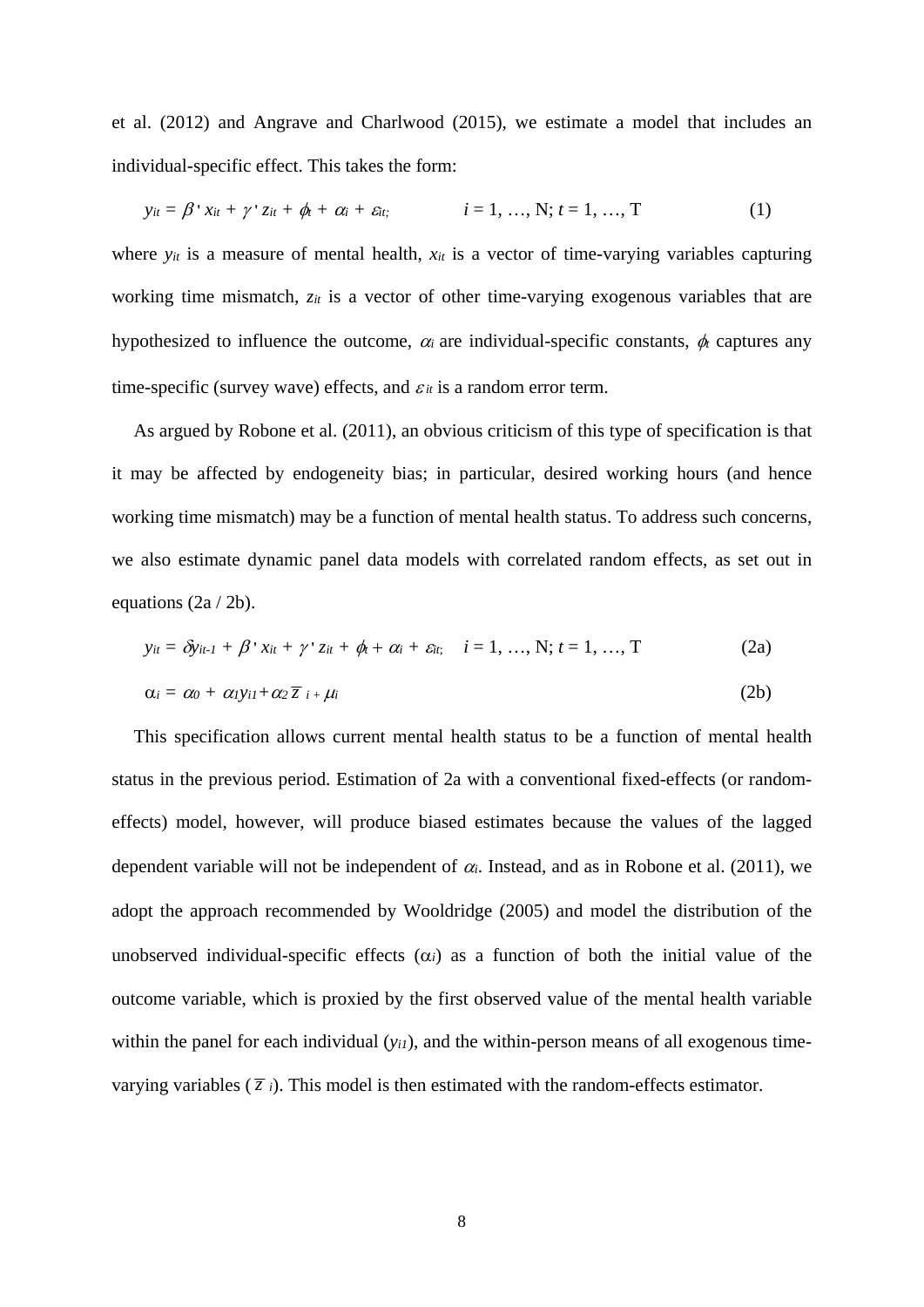#### **Data**

#### **Samples**

The data for this study are drawn from two well-known household panel surveys: the German Socio-Economic Panel (SOEP) and the Household, Income and Labour Dynamics in Australia (HILDA) Survey (Wagner, Frick and Schupp 2007; Watson and Wooden 2012). While there are numerous differences in the way the two surveys are designed and administered, they have many common features (see Watson and Wooden 2014). Notably both commenced with nationally representative samples of private households, and then sought to re-interview all adult members of those households (together with any other coresidents) every year thereafter. Importantly, the two studies have a very similar focus on work, income and well-being, and thus contain many common variables. Most critical for this analysis, both surveys collect data on usual and preferred working hours, and in recent waves, provide a common mental health measure.

While the SOEP commenced in 1984, in this analysis we only make use of observations from six survey waves: 2002, 2004, 2006, 2008, 2010 and 2012. This reflects the availability of data on the key mental health outcome that is central to this study (see below). After restricting the sample to what might be loosely described as the working age population – persons aged between 17 and 64 years of age (where age is measured as survey year minus birth year) – and excluding any cases with missing observations on the mental health outcome variable, we are left with an initial sample comprising 96,847 observations covering 32,500 individuals.

The HILDA Survey, in contrast, only commenced in 2001, but provides information on mental health states in all waves. Applying the same sample restrictions as those applied to the SOEP data, but covering all survey waves between 2001 and 2013, gives us an initial sample comprising 125,174 observations covering 22,416 individuals. If we further restrict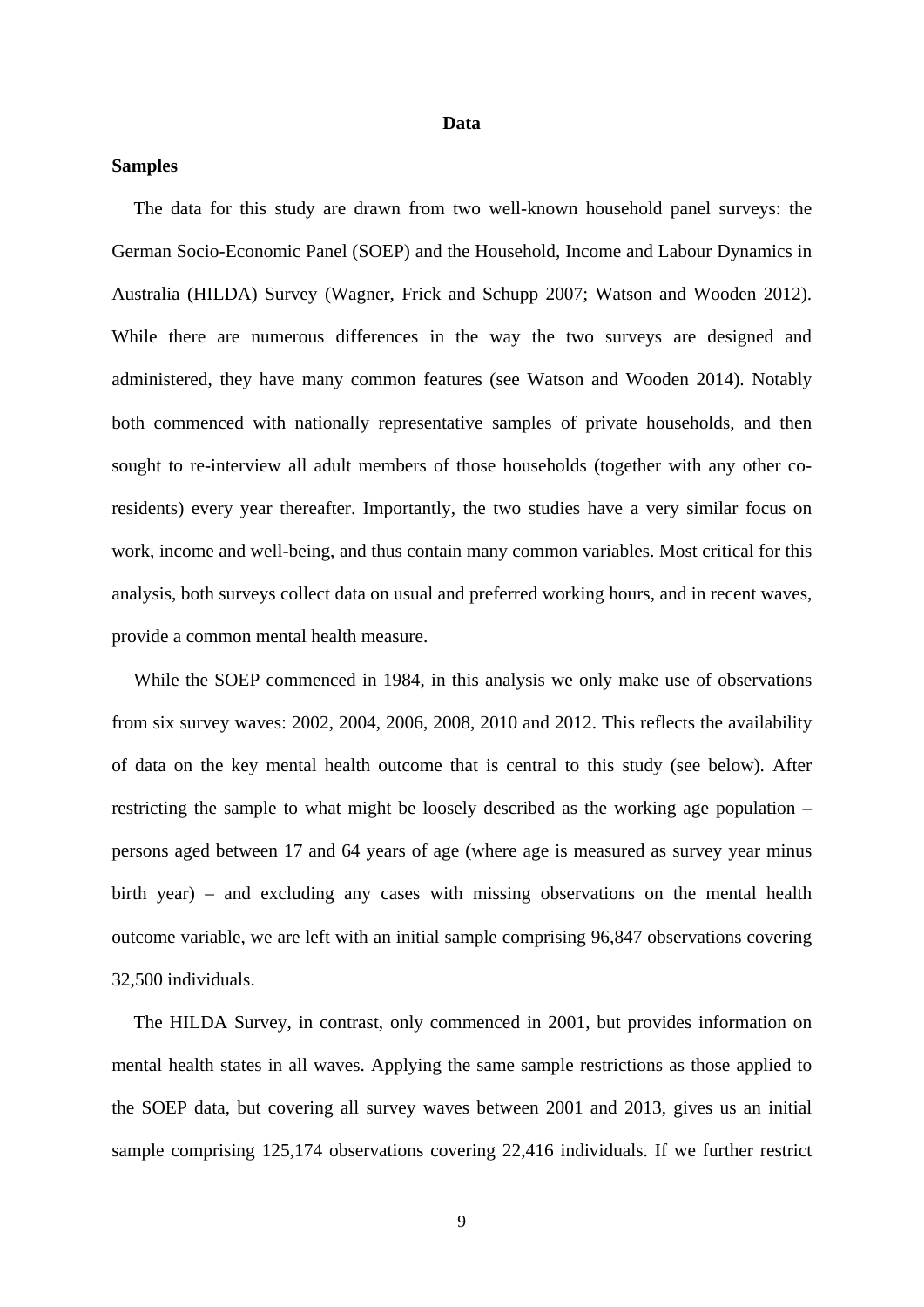the sample to only include observations from the same six survey years available for the SOEP analysis, we are left with 56,268 observations from 18,661 individuals.

#### **Measurement of Mental Health**

The principal outcome variable for this analysis is the Mental Component Summary (MCS) score from the 12-item version of the Medical Outcomes Study Short Form Health Survey (SF-12). Score values range from 0 to 100 with the mean value and standard deviation in the base year (which in this analysis is 2004) set to 50 and 10 respectively.<sup>1</sup>

The SOEP administers version 2 of the SF-12 whereas the HILDA Survey administers version 1. As a result, the underlying questionnaire items, while very similar, are not identical in the two surveys. There are also differences in the way the SF-12 data are collected in the two studies. The HILDA Survey administers the SF-12 as part of the longer SF-36 instrument. More importantly, it is administered not as part of the main interview, but as part of a separate self-completion instrument. All responses are thus obtained without the assistance of an interviewer. In contrast, the SOEP administers the SF-12 as part of its main interview, which, in turn, is delivered by a variety of different modes, but with more than half involving interviewer administration.<sup>2</sup> This may lead to some overstatement of mental health in the SOEP data relative to the HILDA Survey given evidence that respondents tend to exaggerate their health when responding to an interviewer relative to what is recorded on a paper or online instrument completed by the respondent in their home (e.g., Lyons et al. 1999; Cernat, Couper and Ofstedal 2015).

<sup>&</sup>lt;sup>1</sup> The algorithm used to construct the MCS using the GSOEP data is described in Andersen et al. (2007). We have applied the same algorithm to the HILDA Survey data.

<sup>&</sup>lt;sup>2</sup> Fifty-two percent of respondents in our SOEP sample were interviewed by an interviewer (32% by computerassisted methods and 20% by pen-and-paper methods), 28% of respondents completed the questionnaire themselves without the assistance of the interviewer, 3% completed the questionnaire themselves but with the assistance of an interviewer, and about 14% provided written questionnaires returned by mail. A further 3% were completed using a mixture of survey modes.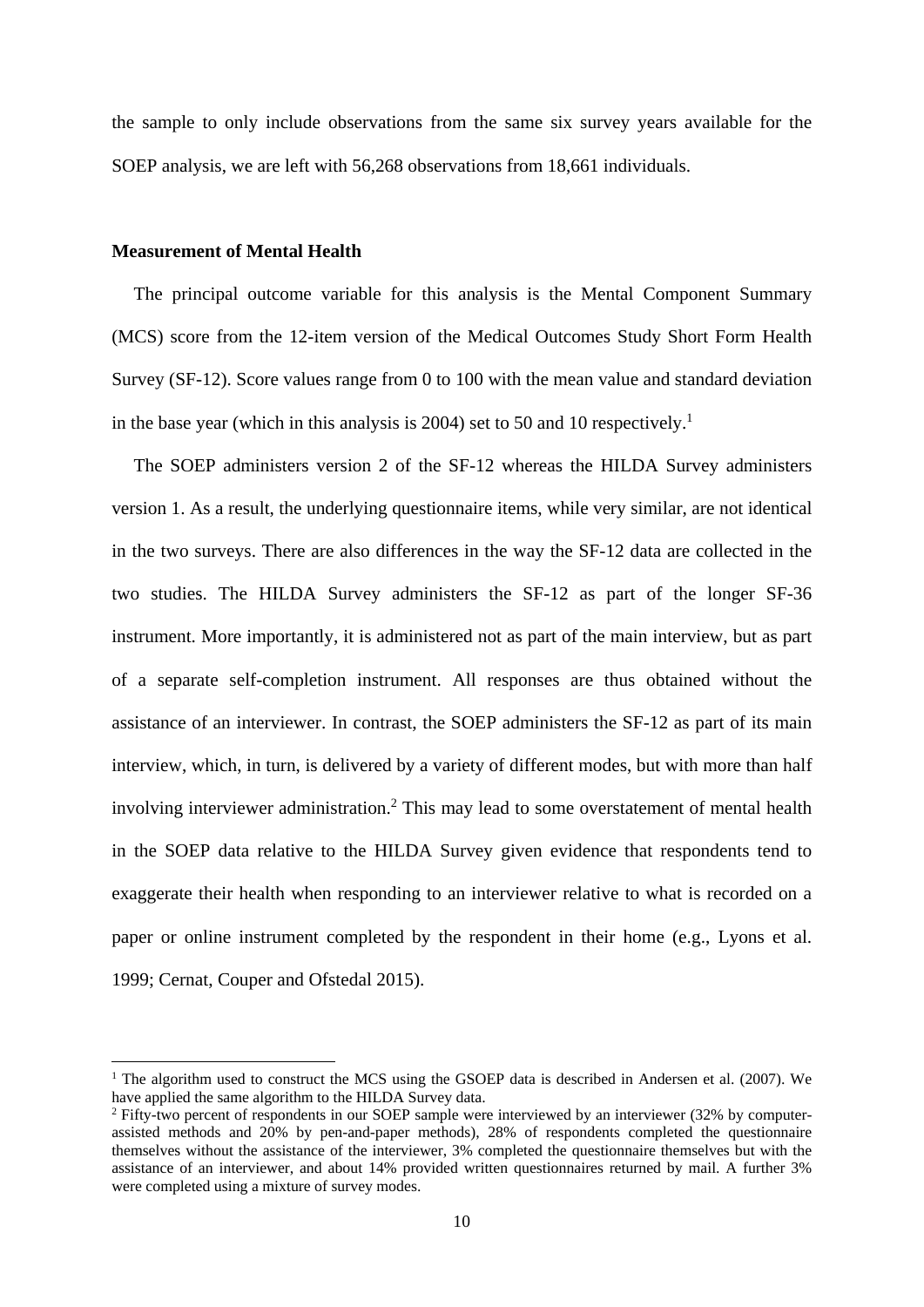#### **Measurement of Working Hours and Working-time Mismatch**

Working hours are based on self-reports of the number of usual or average hours worked in a week. In the HILDA Survey the question relates to a usual week, covers both paid and unpaid overtime, and relates to all jobs currently held (i.e., during the 7 days preceding interview). In the SOEP the relevant question (at least when correctly translated) refers to "average working hours including possible over-time". This question does not specify whether unpaid hours are included, but a subsequent question about whether overtime hours are compensated for makes it clear that the intent is that all hours are to be included. Also unclear is whether the working hours relate to only one job or all jobs. Again, subsequent questions imply that the intent here is only to measure hours worked in the main job, and hence hours of work will be under-counted relative to the HILDA Survey.

Respondents to both surveys are also asked, if currently employed, about the number of hours they would prefer to work each week, after taking into account any effects on income. Another difference between the two surveys is that responses to this question in the HILDA Survey are conditioned on respondents first indicating that they would prefer to worker fewer or more hours than currently.

Similar to previous research (e.g., Wooden et al. 2009; Bell et al. 2012; Angrave and Charlwood 2015), our main specification (specification I) includes a series of dummy variables that interact usual weekly work hours categories with mismatch status (underemployed, matched, or overemployed). Following Bell and Freeman (2001) and Bell et al. (2012), we only classify someone as mismatched if the discrepancy between actual and desired hours is at least four hours per week. We also retain persons who are not employed at the time of interview by setting their working hours to zero and including two dummy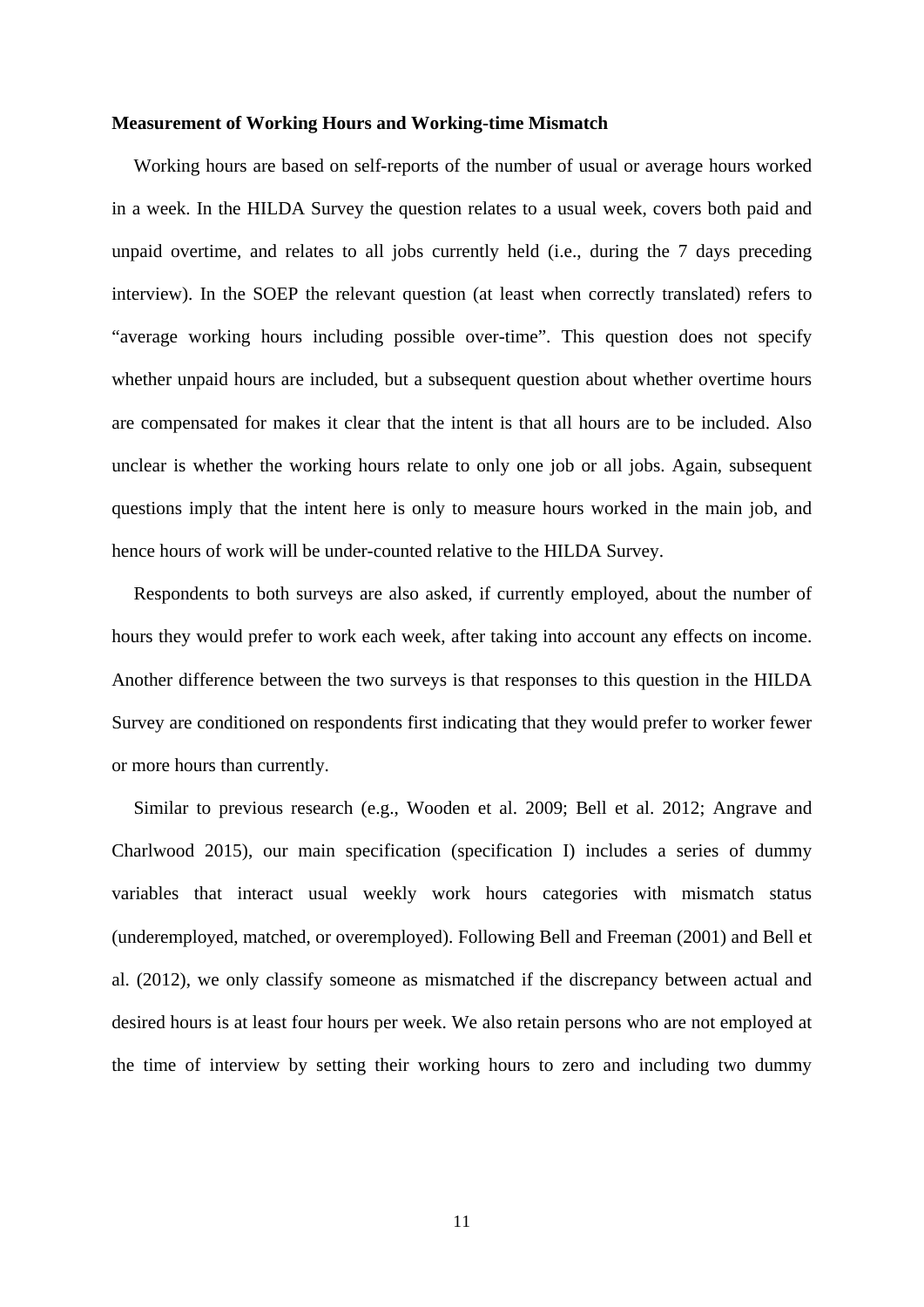variables identifying, respectively, persons who are unemployed (i.e., actively looking for a job) and persons who are not in the labour force.<sup>3</sup>

We also consider an alternative specification (specification II) where, following Wooden et al. (2009), we include separate measures of the extent (i.e., hours) of underemployment and of overemployment.<sup>4</sup> In this specification we also include controls for usual hours worked (three categorical dummy variables).

#### **Covariates**

Given the fixed-effects estimation approach, our set of covariates consists of a parsimonious set of time-varying covariates. These measure: age (four categorical dummies); marital / relationship status; the number of dependent children (under 17 years of age, where age is again survey year minus birth year); the presence of a disability; the log of real annual equivalized net household income (where the equivalence scale applied is the square root of household size and nominal incomes are adjusted using the official consumer price index in each country<sup>5</sup>); and, if employed, occupation (27 two-digit occupation dummies using the 1988 International Standard Classification of Occupations). In addition, we also include a set of survey year dummies. Summary statistics describing all variables are provided in Appendix Table A1.

While we have attempted to ensure that variables are comparable across the two datasets, differences in questionnaire design and in institutional arrangements mean this is not always

<sup>&</sup>lt;sup>3</sup> The definition of unemployment used in both samples follows ILO concepts, and thus requires both active job search and availability to start work. There are, however, subtle differences across the two surveys. In the SOEP sample, an unemployed person is anyone who is not employed (or involved in compulsory military service or community service) and who states that they both actively looked for work within the last four weeks and are available to start work within the next two weeks. In the HILDA Survey sample, unemployment requires: (i) active job search during the preceding four weeks, but where active job search is based on the method of job search reported; and (ii) being available to start work within the previous week, or waiting to start a new job within the next four weeks.

<sup>&</sup>lt;sup>4</sup> In these analyses we do not set any minimum threshold in order to be classified as under or overemployed.<br><sup>5</sup> The base period (CPI-100) selected for the SOEP was the 2012 calendar year while for the HILDA Surve

 $5$  The base period (CPI=100) selected for the SOEP was the 2012 calendar year while for the HILDA Survey it was the 2011/12 financial year.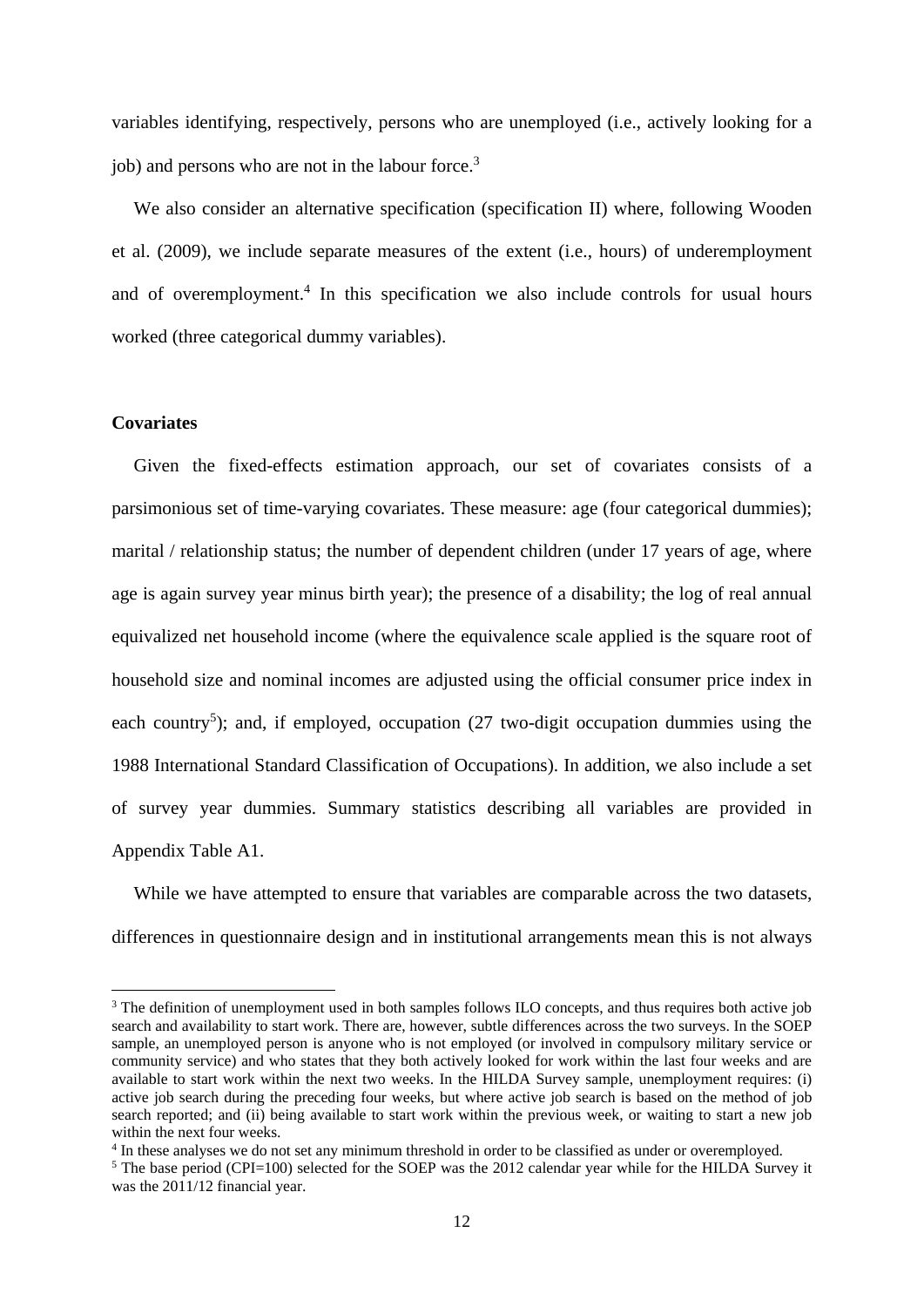possible. The relationship status variable for the SOEP identifies persons who are in a registered marriage and live with their spouse. It thus excludes de facto unions.<sup>6</sup> By contrast, the comparable variable for the HILDA Survey dataset includes both registered marriages and de facto unions, and reflects the fact that in Australia there are few (if any) differences between these two types of unions in terms of legal entitlements.

The disability variable in the SOEP data is based on whether respondents have been 'legally assessed as handicapped' or partially incapable of work, and on the extent of that reduced capability. According to German social law, a disability exists when limitations in physical functioning, mental capability or emotional health are present that have lasted, or with a high probability are expected to last, longer than 6 months, and therefore restrict individuals' participation in social and professional life. The degree of limited functioning (ranging from 10 to 100 in steps of 10) is based on an official assessment by authorized experts and doctors. Individuals are considered as disabled if their degree of limited functioning is 20% or higher. In Australia, on the other hand, there is no official system for recognizing and quantifying the extent of disability. Instead, disability within the HILDA Survey data has been determined by respondents reporting the presence of a long-term health condition or disability that restricts every day activity, has lasted (or is expected to last) 6 months or more, and limits the type of amount of work that can be done to at least some extent. Relative to the SOEP measure, this will almost certainly mean more workers being classified as disabled.

Finally, while the household income variables used are conceptually the same, providing estimates of the combined income of all household members from all regular income sources (labor earnings, asset flows, private retirement income, private transfers, public transfers, and

<sup>&</sup>lt;sup>6</sup> From 2011 onwards the SOEP question on marital status was changed to also include an option for registered partnerships. However, for reasons of longitudinal consistency we have opted not to change the coding of this variable.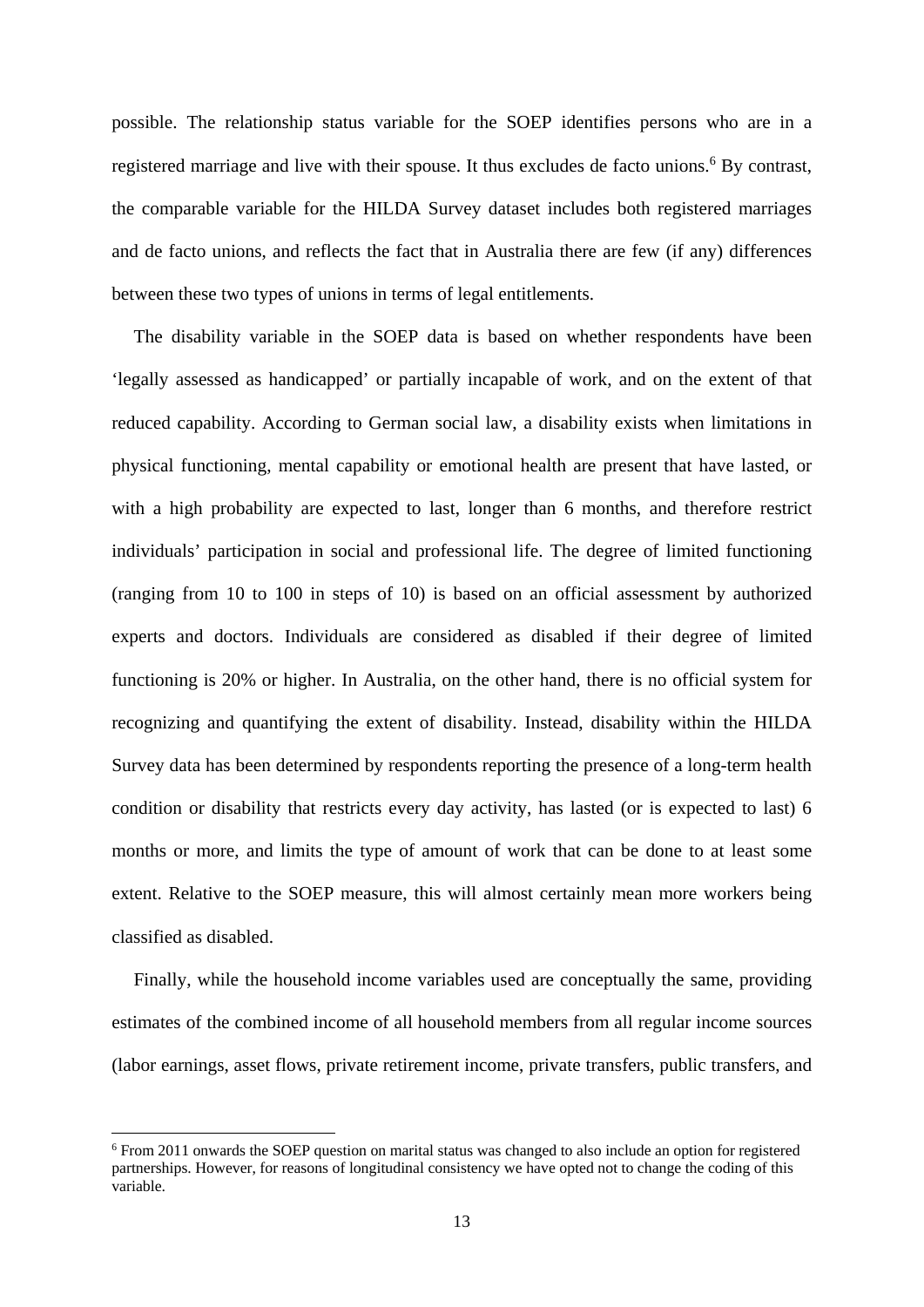social security pensions) minus taxes paid over a  $12$ -month period<sup>7</sup>, there are likely to be differences across the two studies in coverage. Both variables are also underpinned by considerable imputation (for both item non-response due to missing components and unit non-response within households). Further, neither study directly collects data on taxation; rather these are estimated based on individual and household circumstances and the taxation rules in effect in each country at the time of each interview.<sup>8</sup>

#### **Results**

We begin our presentation of results by reporting, in Table 1, descriptive data on both the incidence of working-time mismatches and the distribution of working hours for the employed subsets of our two population samples, disaggregated by sex. If we focus first on the numbers reported in the final column in this table, it can be seen that the distribution of working time is surprisingly similar in the two countries. Both populations are characterized by relatively high levels of part-time work (defined here as less than 35 hours per week), especially among women, and relatively high levels of long hours working (defined as 50 hours or more per week). The incidence of both part-time hours and long hours is greater in Australia, but the differences are not large.

More importantly, Table 1 also shows that work hours mismatches are very common in both countries, with only around 60% of the Australian workforce and less than half of the German workforce working their desired weekly hours of work. In the Australian sample about 28% of employed men and 25% of employed women report being overemployed – that is, usually working more hours than preferred. The comparable numbers for the German sample are considerably larger; 48% of employed men and 38% of employed women. These

<sup>&</sup>lt;sup>7</sup> The reference period is the financial year preceding interview, which in the SOEP is the calendar year and in the HILDA Survey is the year ended 30 June.

<sup>&</sup>lt;sup>8</sup> Taxes in the SOEP are derived using updated and modified calculation routines developed originally by Schwarze (1995). The taxation estimation routines used in the HILDA Survey are described in detail in Wilkins (2014).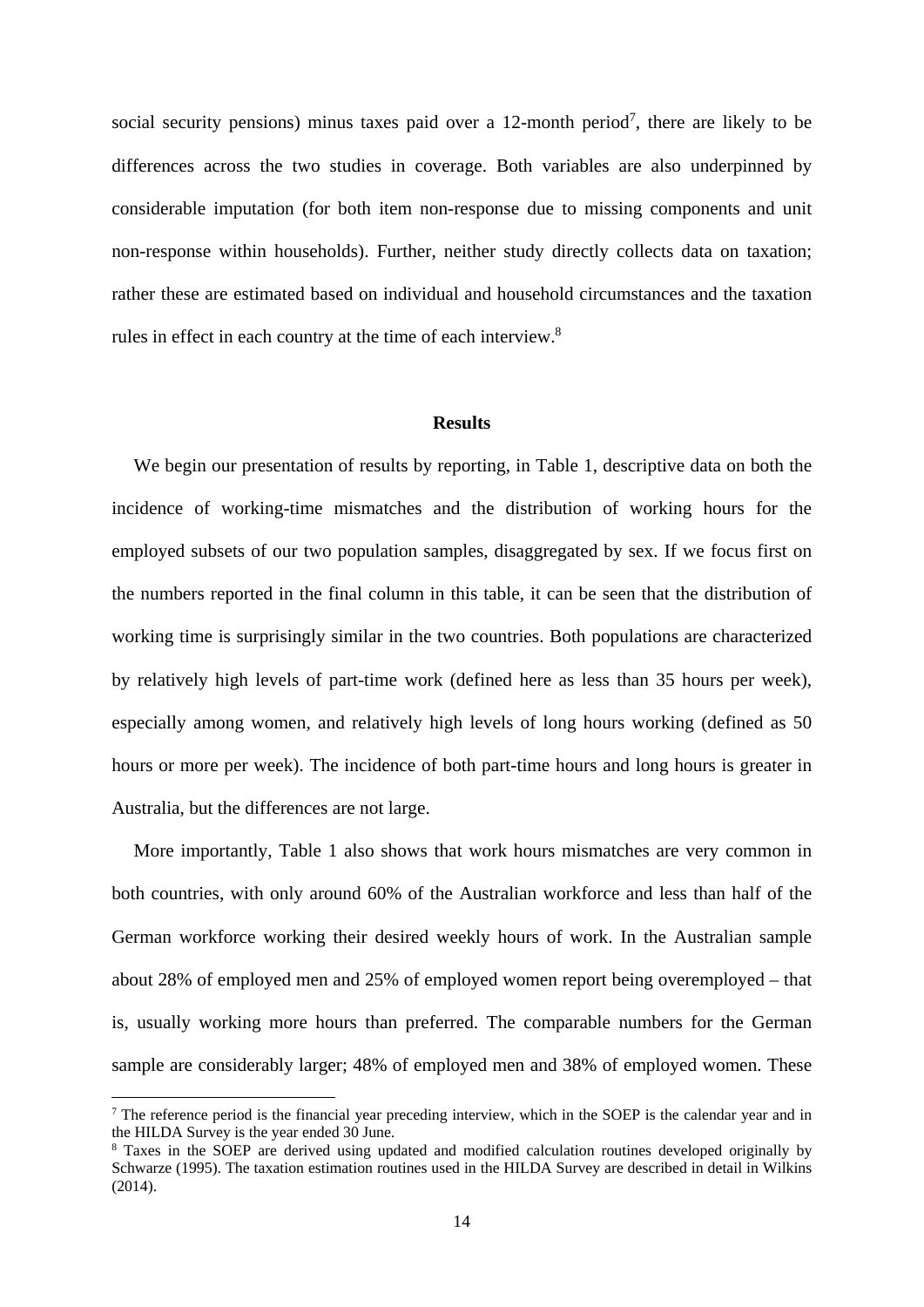high levels of overemployment reflect the sizable fractions of the workforce who regularly work long hours, with the incidence of overemployment rising with the number of hours worked. Underemployment, on the other hand, is less common, with about 13% of employed men and 15% of employed women in Australia, and 8% of employed men and 17% of employed women in Germany, reporting working fewer hours than desired.

#### [Table 1 about here]

We now turn to the results of our regression models. We begin by reporting results from fixed-effects estimation. As noted earlier, two specifications are estimated; specification I includes a series of dummy variables that interact usual weekly work hours categories with mismatch status (Table 2), while specification II replaces these interaction terms with two variables measuring the size of mismatch, while also controlling for the number of weekly hours usually worked (Table 3). Note that the sample includes all persons, and not just persons in employment at each survey wave, and hence additional controls are included identifying both the unemployed (i.e., job seekers) and those not currently in the labour force (i.e., neither employed nor seeking work). As we would expect, the coefficients on these variables are negatively signed, though in the German sample it is only the unemployment variable that is statistically significant. The results on other controls also mostly accord with expectations, with mental health scores for both men and women, and in both samples, found to be positively associated with marriage and household income, and negatively associated with the presence of a disability. No significant associations, however, were found with the number of children, and with the exception of Australian men, there was no evidence of any significant association with age.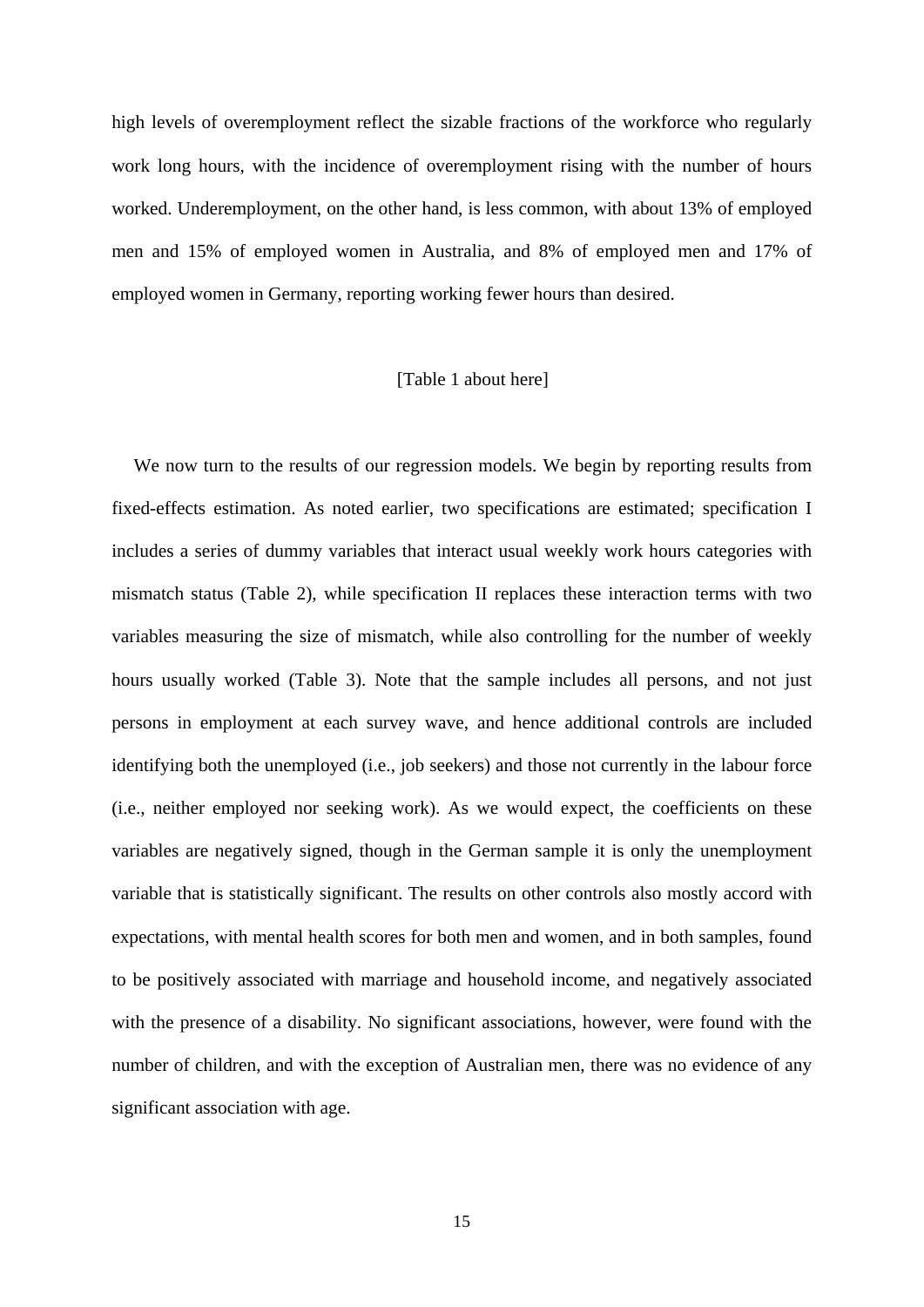Focusing now on the variables of most interest to this study – the interactions between working hours and working time mismatch – the estimated coefficients exhibit a similar pattern across both samples, and for both men and women. Compared with the reference category – employed persons who usually work 35 to 40 hours each week and report that these are their preferred hours – it is the overemployed who stand out as most different. Among men, those working full-time hours who report working more hours than desired have significantly lower mental health scores than workers in the reference category, and these effects appear to be somewhat larger in Germany than in Australia (at least among men working 41 to 49 hours a week). The magnitudes of these negative effects are even larger among women, and are not just restricted to those working full-time hours. The sizes of these effects are also larger in Germany than in Australia, at least among women working more than 40 hours a week. In contrast, there is no evidence of any consistent and significant association between mental health scores and underemployment.

#### [Table 2 about here]

As discussed by Wooden et al. (2009), one weakness of specification I is that it assumes work hours mismatches have the same impact on mental health regardless of the magnitude of the discrepancy between actual and desired work hours. Therefore, in Table 3 we report the results of our alternative specification in which we replace the interactions between actual hours worked and mismatch status with two continuous variables measuring the extent of underemployment and overemployment (specification II). Consistent with the results reported in Table 2, we find that among German workers it is only hours of overemployment that are negatively associated with mental health scores, and the magnitude of this effect is larger among women than men. In the Australian sample, however, hours of both underemployment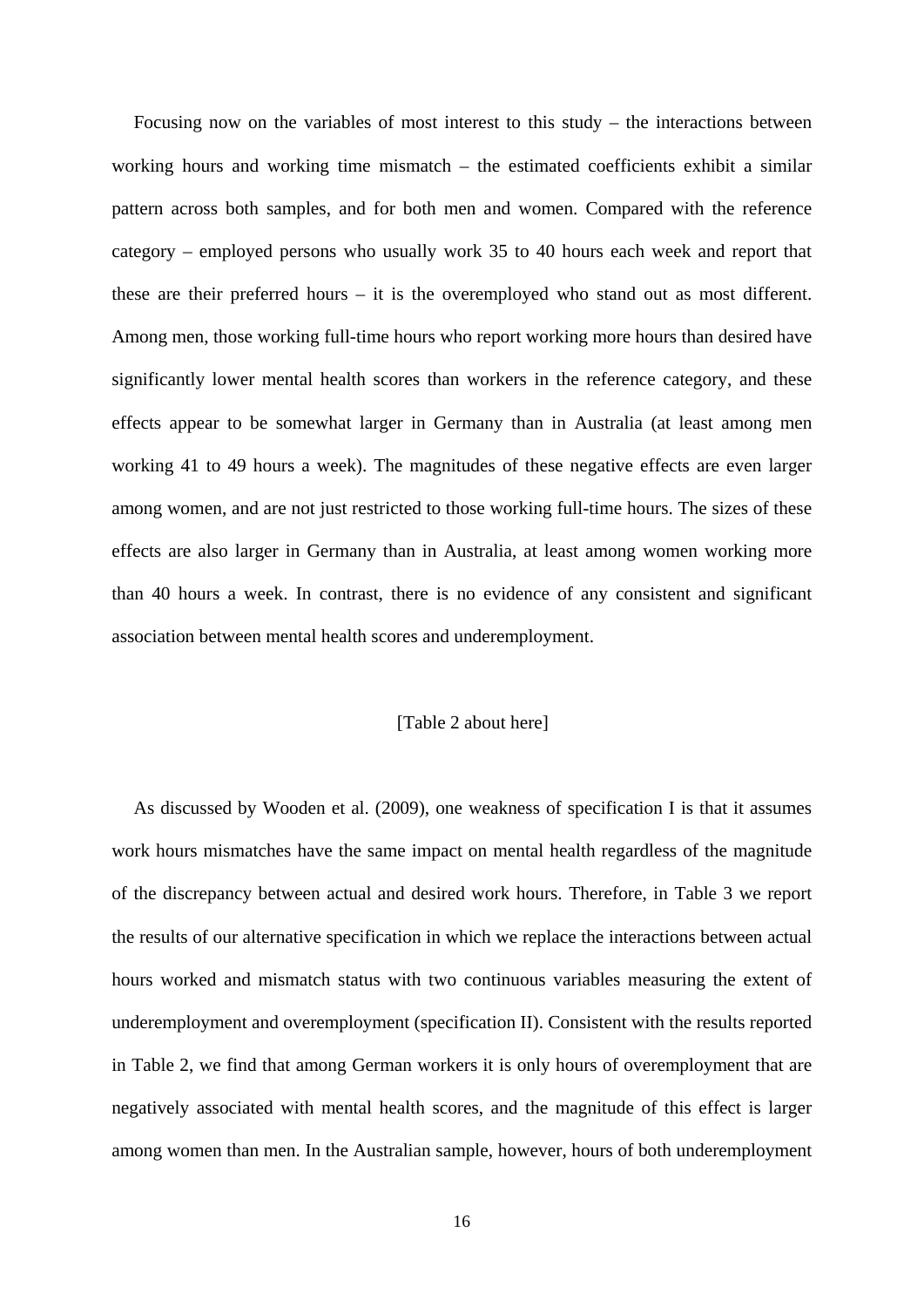and overemployment matter, and the magnitudes of these two effects are very similar – a result which is also reported by reported by Wooden et al. (2009) with respect to a subjective measure of life satisfaction. Further, the magnitudes of these effects vary little between men and women; among Australian women, overemployment seems to have a more detrimental effect on mental health than underemployment, but the size of this difference is not statistically significant.

The results presented in Table 3 also highlight far more clearly cross-country differences, with the negative associations between overemployment and mental health being about twice as large in Germany than in Australia. Conversely, the (smaller) negative association between underemployment and mental health is about twice as large in Australia than in Germany.

#### [Table 3 about here]

Given the concerns about the potential for reverse causality, we next report results of correlated random effects models that include previous mental health lagged one period as well as the first observation of mental health within our panels. The results from the estimation of specifications I and II are reported in Tables 4 and 5, respectively. As expected, in all cases both the initial and lagged mental health scores are positively associated with current mental health. Note further that the signs and significance of the control variables are mostly unchanged from those reported in Tables 2 and 3. There are, however, two notable exceptions here. First, and much to our surprise, within the German samples, unemployment is no longer significant, suggesting that once previous mental health states is controlled for, unemployment is no longer a significant influence on mental health. But why this result only occurs in our German sample is difficult to explain. Second, among Australian men the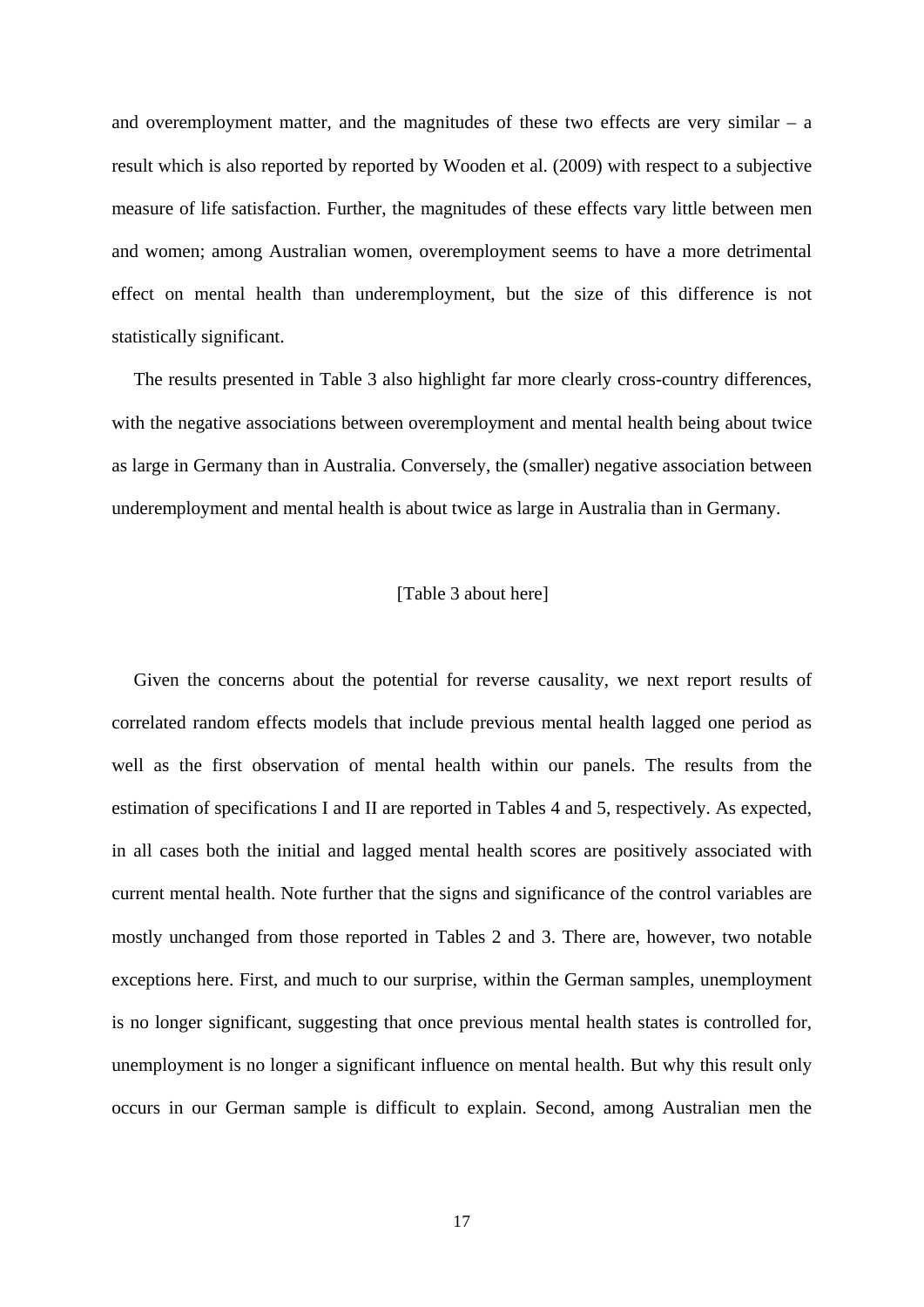number of dependent children now emerges as a significant negative influence on mental health states

Much more important for this analysis are the results on the variables measuring workingtime mismatch, and again we draw the conclusion that for the most part it is only the size of the coefficients that are affected by the choice of estimation method and not their signs or significance. Overemployment thus again emerges as a significant negative influence on mental health, and much more so than underemployment. That said, the results in Table 4 do suggest a slightly larger negative impact of underemployment on mental health than was suggested by the results reported in Table 2. In particular, among German men, there is some evidence that working fewer hours than desired is negatively associated with mental health, but surprisingly such findings are restricted to those working full-time hours. In contrast, and in line with expectations, among Australian women we now find evidence of a significant, but modest, negative association between underemployed part-time hours and mental health.

#### [Tables 4 and 5 about here]

Finally, estimation of specification II using the dynamic correlated random effects model (see Table 5) continues to suggest that in Germany it is only overemployment that has harmful consequences for mental health; indeed among German women, there is a weak positive association between the number of underemployed hours and mental health. In contrast, and similar to what was reported in Table 3, in Australia one hour of overemployment has much the same effects as one hour of underemployment. And again, we emphasise that the negative effects of overemployment are much larger in Germany (about double the magnitude of the effect in Australia).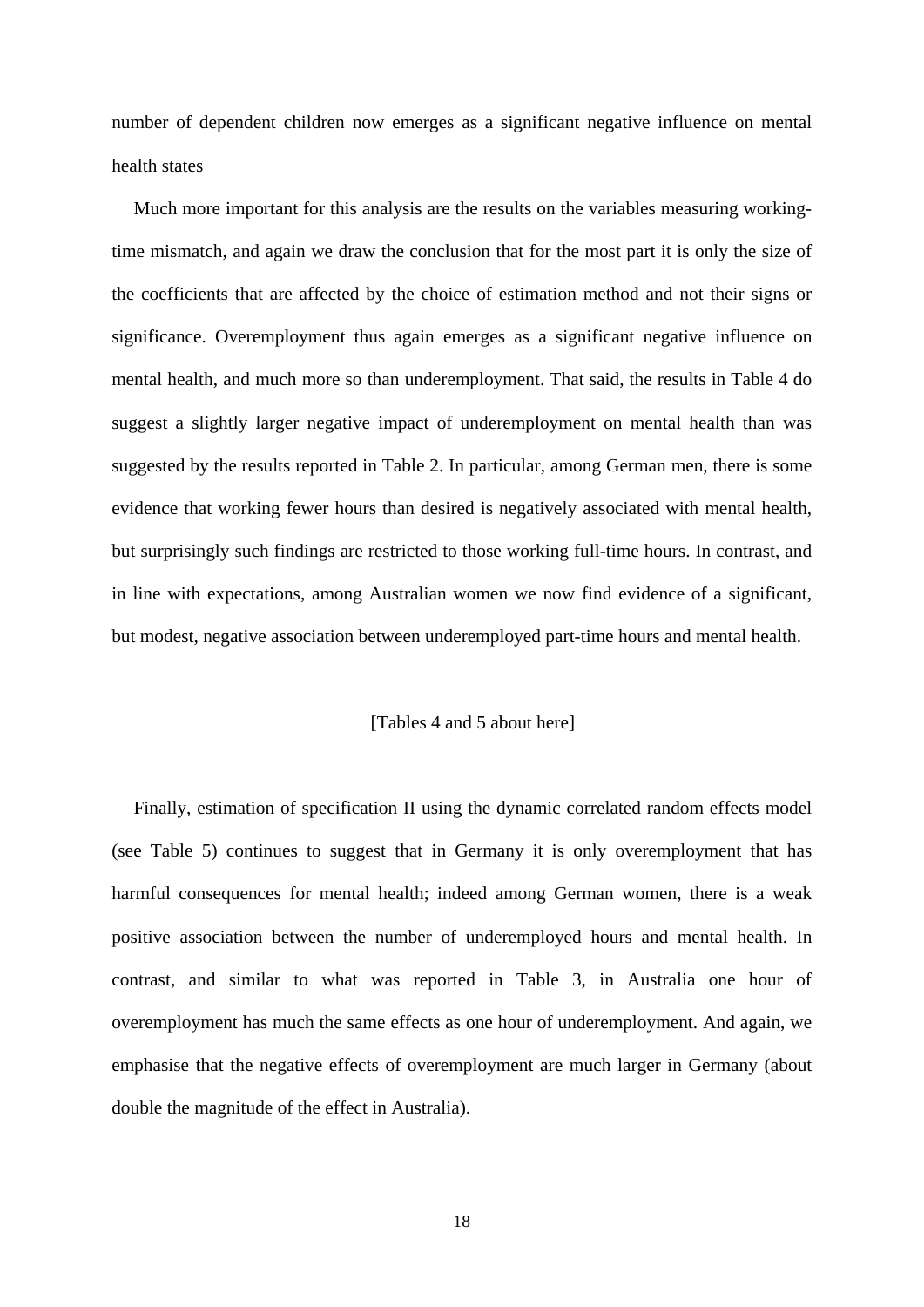#### **Robustness Checks**

To check the robustness of our results, we also repeated the analyses on a number of modified samples and using a range of different specifications. The results of these additional analyses are reported in an Appendix.

First, we tested whether use of biennial rather than annual data had any impact on our findings. We thus replicated the Australian results after including all 13 available surveys waves of the HILDA Survey data. These results are reported in Appendix Tables A2 (specification I) and A3 (specification II). With one small exception, the pattern of results is largely unchanged from those reported using biennial data. The exception is that in specification I the coefficients on the underemployment variables tend to be both larger and more likely to be significant. This is especially so among male workers and those working part-time hours.

Second, we examined whether the results were sensitive to sample selection and more specifically, the inclusion of younger individuals who, on average, will be relatively recent labour market entrants, some of whom will still be engaged in study and training. We thus replicated the fixed-effects estimation of specification I after excluding all observations where the respondent was aged less than 25 years. Comparison of these results (reported in Appendix Table A4) with those reported in Table 2 reveal no differences of any note. The estimated magnitudes of coefficients change, but the pattern of signs and significance on these coefficients is unaffected.

Third, we also checked whether results would be any different if the sample was restricted to employed persons. Again, comparison of results from fixed-effects models (compare Appendix Table 5 with Table 2) reveals few differences of importance, though there is evidence in the alternative specification that underemployment among persons working a 35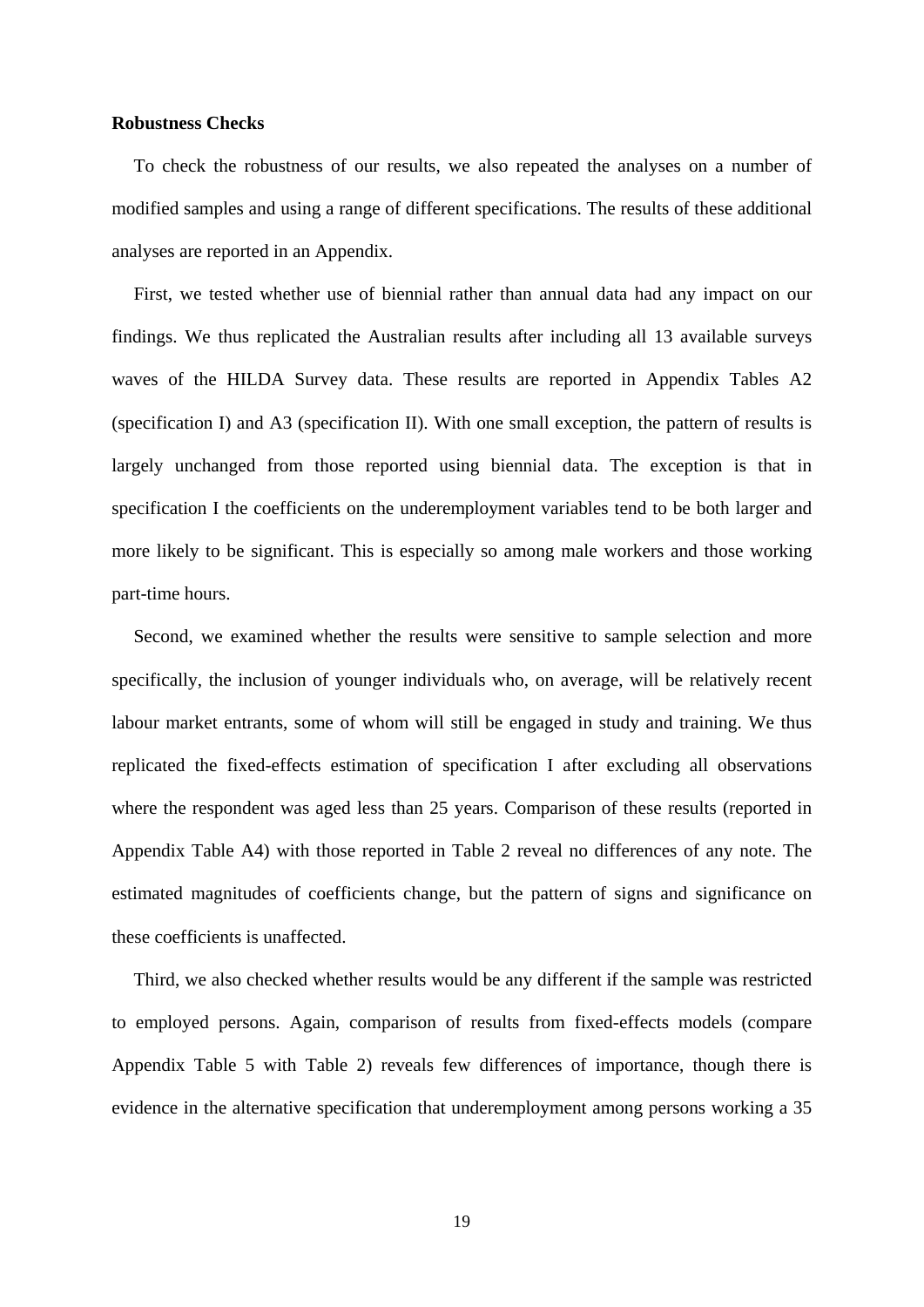to 40 hour week is associated with lower mental health scores among men in both the Australian and German samples.

Fourth, it might be argued that the assumption of a linear relationship between the number of hours of underemployment or overemployment and mental health in specification II is inappropriate. We, therefore estimated an alternative specification where the continuous measures of working time mismatch were replaced with a series of dummy variables identifying whether the extent of underemployment or overemployment was less than 5 hours, 5 to 9 hours, 10 to14 hours, 15 to 19 hours, or 20 hours or more. The results from the fixed-effects estimation of this alternative specification are reported in Appendix Table A6. The results for the German sample are entirely consistent with those reported in Table 3. Thus underemployed workers, regardless of the extent of that underemployment, do not have mental health scores that are any different from the reference category (workers in jobs where usual weekly hours precisely match preferences). Overemployed workers, on the other hand, have significantly lower mental health scores than workers in the reference category and the extent of this 'penalty' increases more or less in a linear fashion with the number of overemployed hours. In contrast, the estimates for the Australian sample suggest a very different pattern. Among men there is a sizeable underemployment penalty, but only when the extent of mismatch is large (20 hours or more per week), while the penalty for overemployment kicks in at quite low levels of mismatch (at least 5 hours per week) and does not grow with the extent of mismatch. A similar pattern is found for Australian women, though in their case the threshold for the underemployment penalty is slightly lower (a gap of around 15 hours) and the penalty for overemployment exists even when the extent of mismatch is very small.

Finally, a potentially major issue for all survey-based analyses, but especially those using longitudinal data, is the possibility of bias arising from non-random response and attrition. As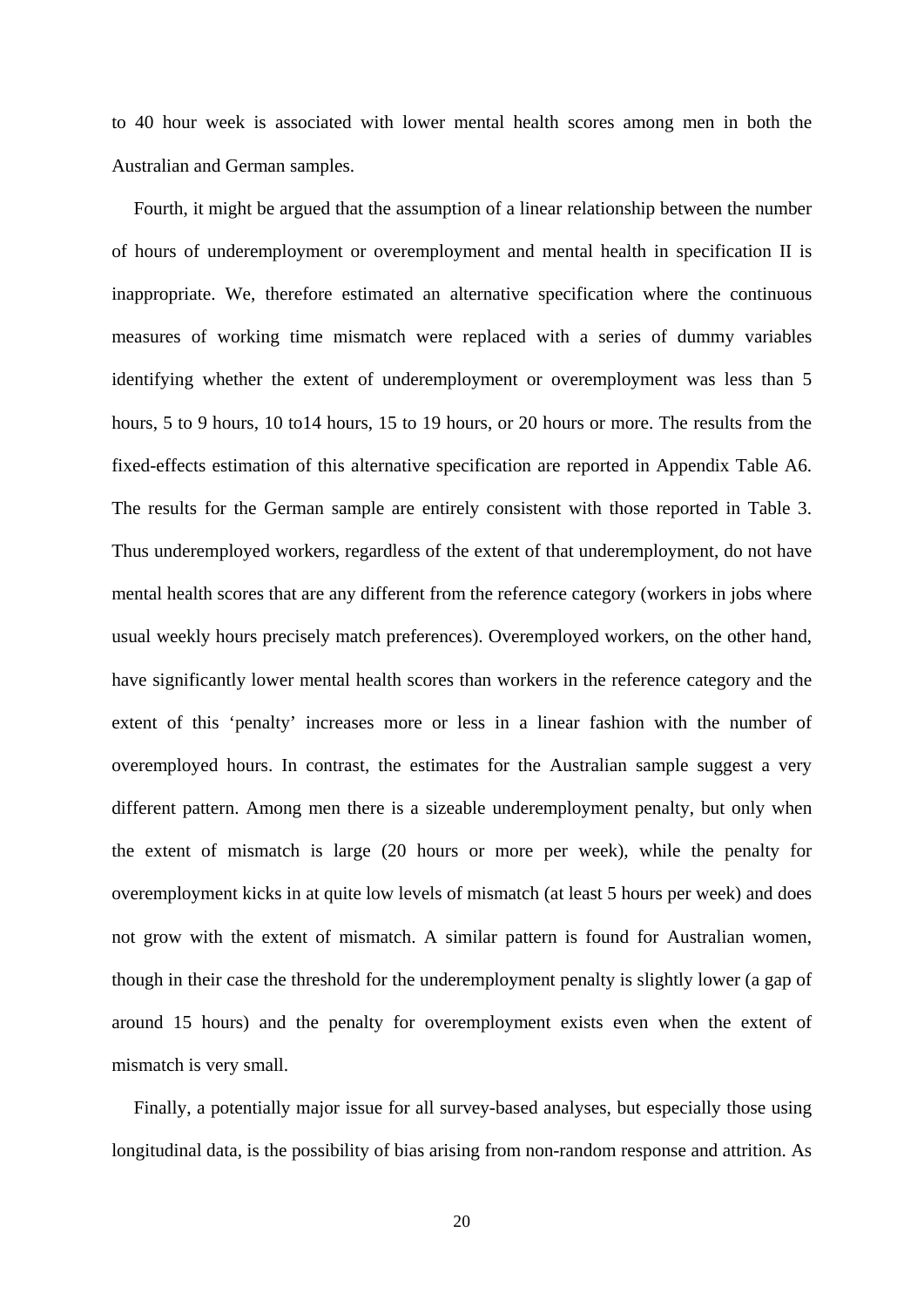a check for such biases we re-estimated all models after applying the recommended longitudinal weights provided with the data. We, however, only report here the weighted results for the fixed-effects estimation of specification I. These are reported in Appendix Table A7, and should be compared with the unweighted results reported in Table 2. Note that sample sizes decline markedly in the presence of weights. This is a function of the way the longitudinal weights are constructed, with a weight of zero assigned to most individuals not observed in all of the waves covered by our analysis. As a result, the standard errors of our estimates mostly increase. Despite this, however, the weighted results do not suggest any marked change in our conclusions is warranted. This, in turn, suggests that any effects of non-random response are modest.

#### **Discussion and Conclusions**

We have found clear evidence that overemployment is associated with adverse mental health outcomes for workers in Germany and Australia, and it is mismatch rather than the numbers of hours worked each week that is critical. Indeed, these negative associations between overemployment and mental health were not just limited to persons working very long weeks, but were also found among persons working what are traditionally regarded as standard work weeks and even part-time workers, especially women. Further, these findings with respect to overemployment are strikingly similar to what Angrave and Charlwood (2015) found in UK data using a similar approach and specification to that used here.

Less clear is how large these associations are. For the overemployed working long hours (50 or more per week) the estimated coefficients fall in the range of -.9 to -1.5 for men, and - 1.3 to -1.7 for women. When judged against a standard deviation of 10 in the outcome variable, these magnitudes might be considered relatively small. That said, given fixedeffects estimation, a better comparison is with the standard deviation in the within-person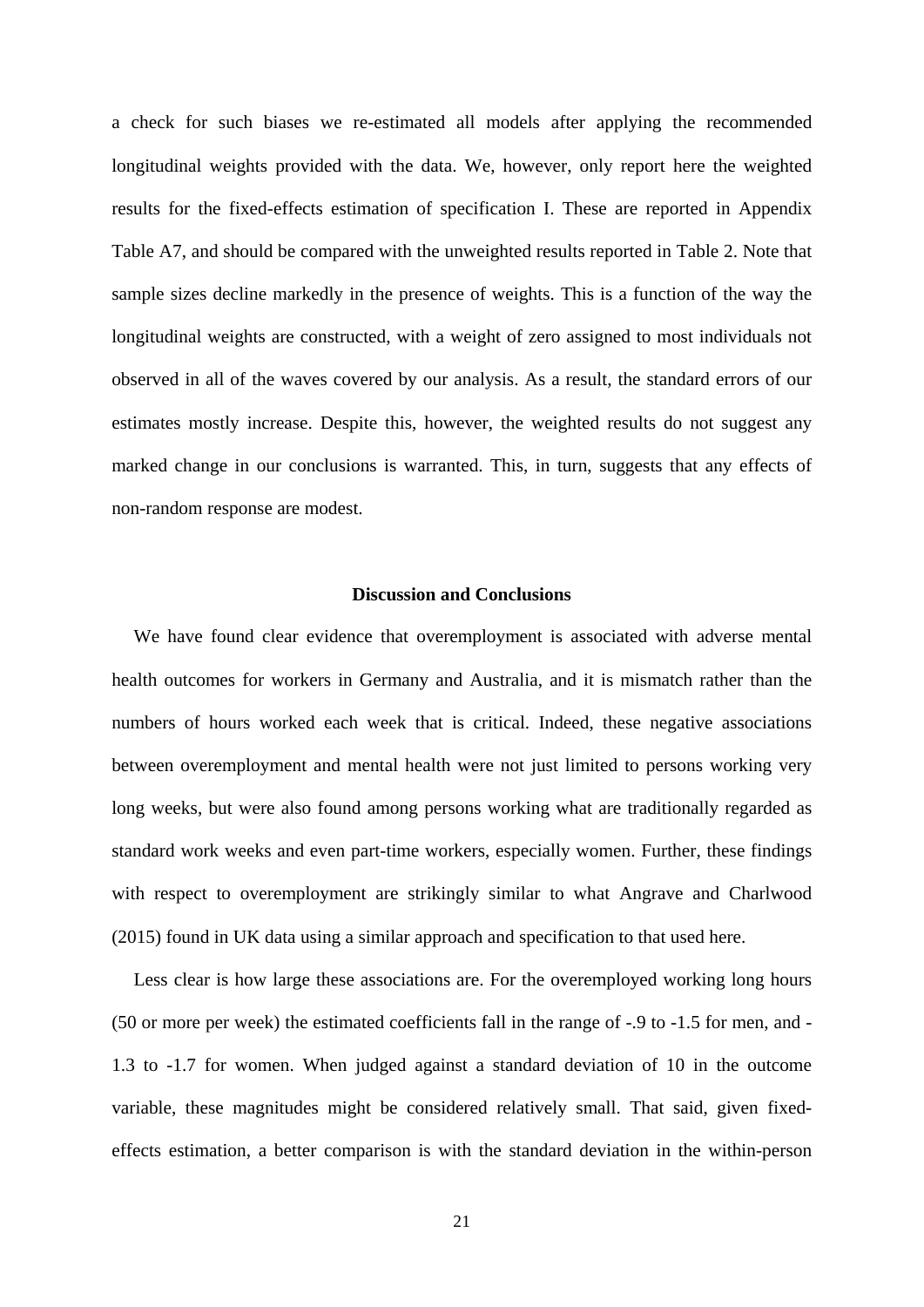mean, which is considerably smaller – around 5.6 and 5.9 in Australia and Germany, respectively. Further, the coefficients are relatively large when compared with the estimated coefficients on covariates; the onset of a long-term health condition or disability, for example, is only associated with coefficients in the range of -1.5 to -2.5.

The results also suggest that underemployment is less important than overemployment, especially in Germany. Indeed, among German workers we were unable to find any strong evidence that working fewer hours than desired exhibited any association with mental health scores. In contrast, among Australian workers significant negative effects were found, among both men and women, once underemployment was specified as a continuous variable. Indeed, in Australia an hour of underemployment was found to have about the same effect on mental health as an hour of overemployment.

That our findings for the Australian and German samples are different should not be surprising given the marked differences in the institutions that influence and shape labour market outcomes in these two countries. The much larger penalty associated with underemployment in Australia, for example, possibly reflects the pervasive use of casual employment in that country. Just over 18% of the employed HILDA Survey sample are casual employees, whose hours of work can be varied at any time and who typically do not have entitlements to any forms of paid leave. This is quite different to Germany where there are very few employees whose working hours can be so readily varied by their employers and who do not have leave entitlements. While temporary employment is relatively common in Germany, these workers mostly have fixed-term contracts with clear end dates and with access to the same sorts of entitlements (e.g., leave) as other workers (about 12% of our SOEP sample are employees on fixed-term contracts).<sup>9</sup> While casual employees in Australia are not necessarily dissatisfied with their jobs overall (see Buddelmeyer et al. 2015), they are

<sup>&</sup>lt;sup>9</sup> Fixed-term contract employment arrangements are also common in Australia, though are less pervasive than in Germany; 8.2% of our HILDA Survey sample are employees who report that they are employed on a fixed-term contract.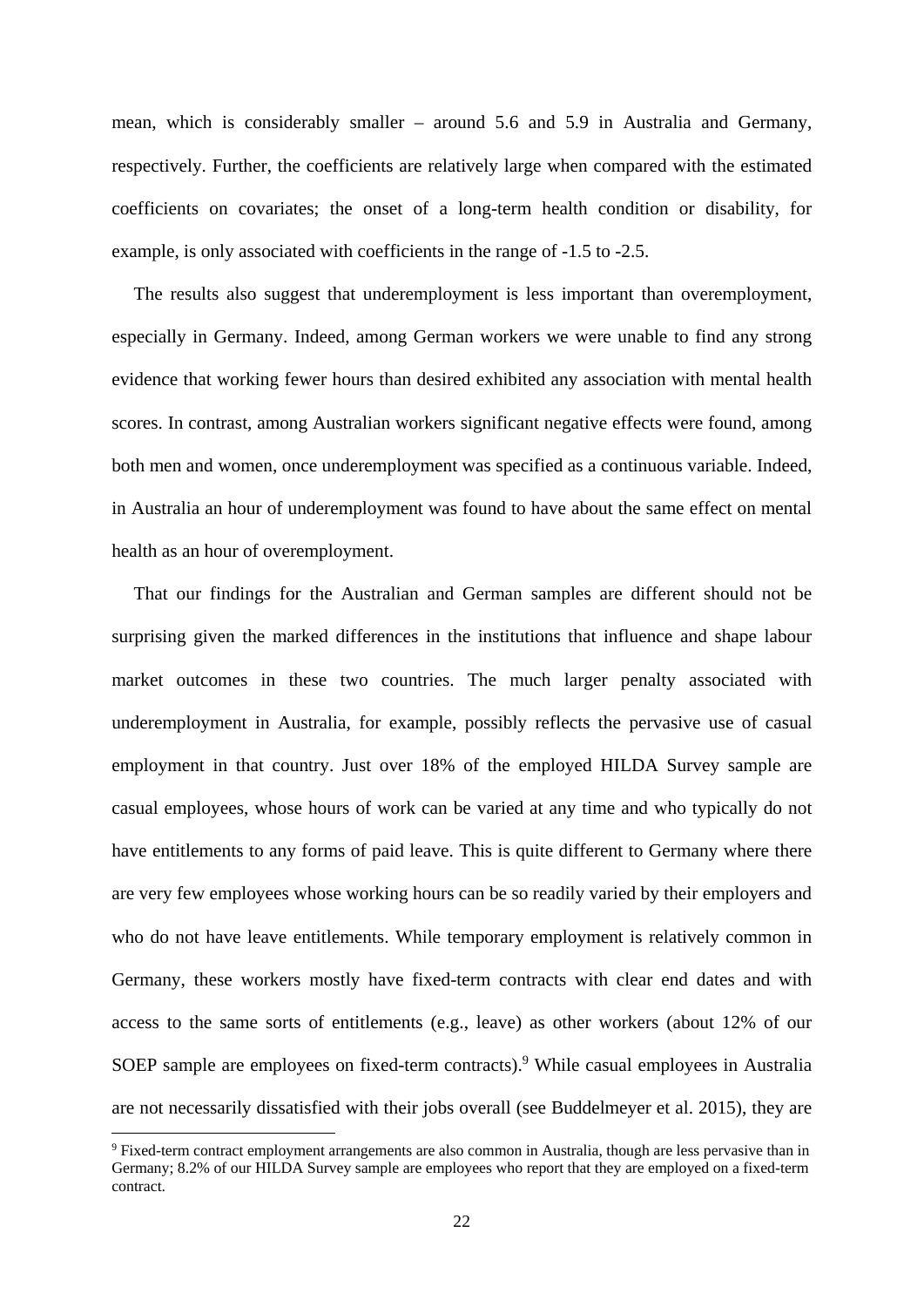much more likely to be working fewer hours than desired (34% of casual employees in our HILDA Survey sample are measured as underemployed compared with just 9% of employees on a permanent or ongoing contract). But perhaps more importantly, casual employment by definition is associated with relatively high job insecurity – in effect, casual workers can be dismissed at any time with minimal notice. And indeed, the HILDA Survey data confirm that satisfaction with job security is markedly lower among casual employees than other employees (Green, Kler and Leeves 2010). This insecurity is expected to be a source of considerable stress, and hence lower mental health scores. That said, previous research into the effects of casual employment on mental health using the HILDA Survey data has been unable to find evidence for a causal link (Richardson, Lester and Zhang 2012; LaMontagne et al. 2014).

More striking than the differences across the two country samples, however, are the similarities. As we have emphasised, in both countries overemployment is negatively associated with psychological well-being, and the magnitude of this association is very similar. This was unexpected. Our expectation was that the effects of overemployment would be less pronounced in Germany, in part because we expected, as a result of the European Working Time Directive (which sets a notional maximum work week of 48 hours), the incidence of long hours of work to be relatively low in Germany. But this was not what was found. But why should the mental health of German workers be more responsive to overemployment than Australian workers? One possibility is that social norms in Germany (which may be affected by policies such as the Working Time Directive) may be less consistent with a long hours culture, which in turn may be conducive to greater levels of jobrelated stress.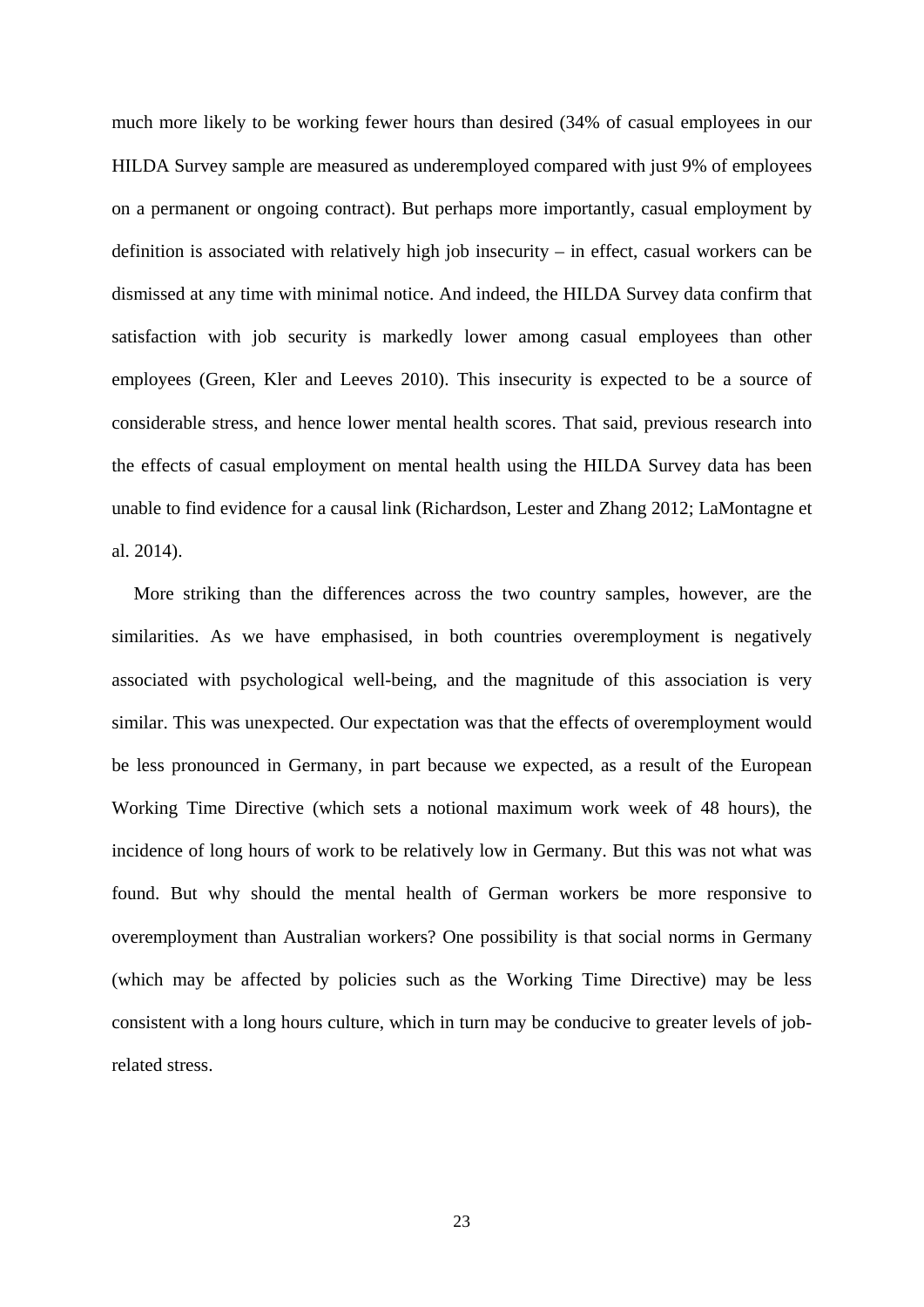#### **REFERENCES**

- Andersen, Hanfried H., Axel Mühlbacher, Matthias Nübling, Jürgen Schupp, and Gert G. Wagner. 2007. "Computation of Standard Values for Physical and Mental Health Scale Scores Using the SOEP Version of SF-12v2." *Schmollers Jahrbuch: Journal of Applied Social Science Studies*, Vol. 127, No. 1, pp. 171-182.
- Anderson, Sarah, and Anthony H. Winefield. 2011. "The Impact of Underemployment on Psychological Health, Physical Health, and Work Attitudes." In Douglas C. Maynard and Daniel C. Feldman (eds), *Underemployment: Psychological, Economic, and Social Challenges*, pp. 165-186. New York: Springer.
- Angrave, David, and Andy Charlwood. 2015. "What is the Relationship Between Long Working Hours, Over-employment, Under-employment and the Subjective Well-being of Workers? Longitudinal Evidence from the UK." *Human Relations*, Vol. 68, No. 9, pp. 1491-1515.
- Bell, David, Steffen Otterbach, and Alfonso Sousa-Poza. 2012. "Work Hours Constraints and Health." *Annals of Economics and Statistics*, Nos 105/106, pp. 35-54.
- Bell, Linda A., and Richard B. Freeman. 1995. "The Incentive for Working Hard: Explaining Hours Worked Differences in the U.S. and Germany." *Labour Economics*, Vol. 8, No. 2, pp. 181-202.
- Buddelmeyer, Hielke, Duncan McVicar, and Mark Wooden. 2015 "Non-Standard "Contingent" Employment and Job Satisfaction: A Panel Data Analysis." *Industrial Relations*: *A Journal of Economy and Society*, Vol. 54, No. 2, pp. 256-275.
- Cernat, Alexandru, Mick Couper, and Mary Beth Ofstedal. 2015. "Estimation of Mode Effects in the Health and Retirement Study using Measurement Models." ISER Working Paper Series No. 2015-19. Colchester (UK): Institute for Social and Economic Research, University of Essex.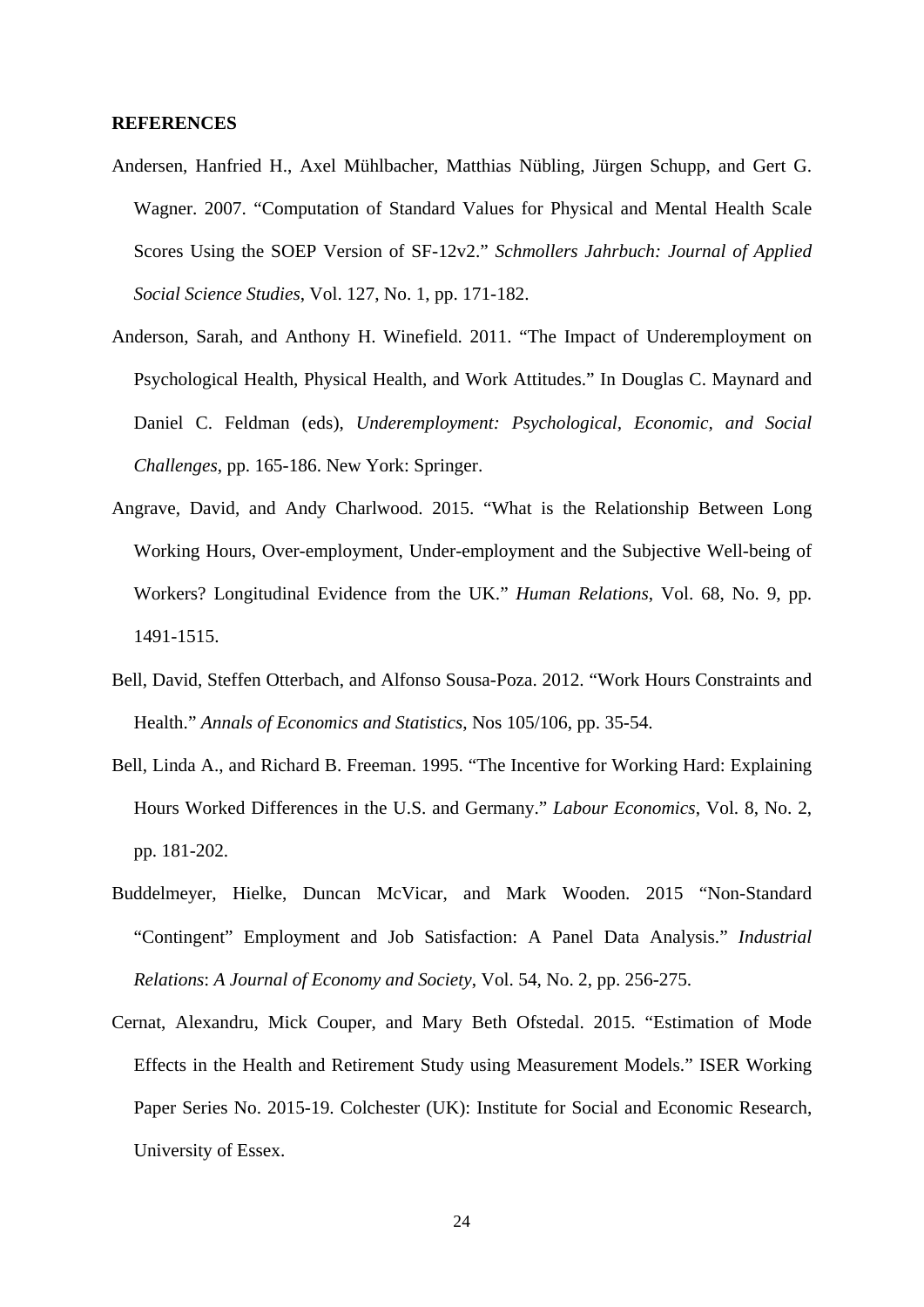- Cornelißen, Thomas. 2009. "The Interaction of Job Satisfaction, Job Search, and Job Changes: An Empirical Investigation with German Panel Data." *Journal of Happiness Studies*, Vol. 10, No. 3, pp. 367-384.
- Dooley, David, JoAnn Prause, and Kathleen A. Ham-Rowbottom. 2000. "Underemployment and Depression: Longitudinal Relationships." *Journal of Health and Social Behavior*, Vol. 41, No. 4, pp. 421-436.
- Edwards, Jeffrey R. 1991. "Person-Job Fit: A Conceptual Integration, Literature Review, and Methodological Critique." In Cary L. Cooper and Ivan T. Robertson (eds), *International Review of Industrial and Organizational Psychology*, *1991, Vol. 6*, pp. 283-357. Chichester (UK): John Wiley and Sons.
- Friedland, Daniel S., and Richard H. Price. 2003. "Underemployment: Consequences for the Health and Well-being of Workers." *American Journal of Community Psychology*, Vol. 32, Nos. 1/2, pp. 33-45.
- Green, Colin, Parvinder Kler, and Gareth Leeves. 2010. "Flexible Contract Workers in Inferior Jobs: Reappraising the Evidence." *British Journal of Industrial Relations*, Vol. 48, No. 3, pp. 605-629.
- Green, Francis, and Nicholas Tsitsianis. 2005. "An Investigation of National Trends in Job Satisfaction in Britain and Germany." *British Journal of Industrial Relations*, Vol. 43, No. 3, pp. 401-429.
- Kristof, Amy L. 1996. "Person‐Organization Fit: An Integrative Review of its Conceptualizations, Measurement, and Implications." *Personnel Psychology*, Vol. 49, No. 1, pp. 1-49.
- Kugler, Franziska, Andrea Wiencierz, and Christoph Wunder. 2014. "Working Hours Mismatch and Well-being: Comparative Evidence from Australian and German Panel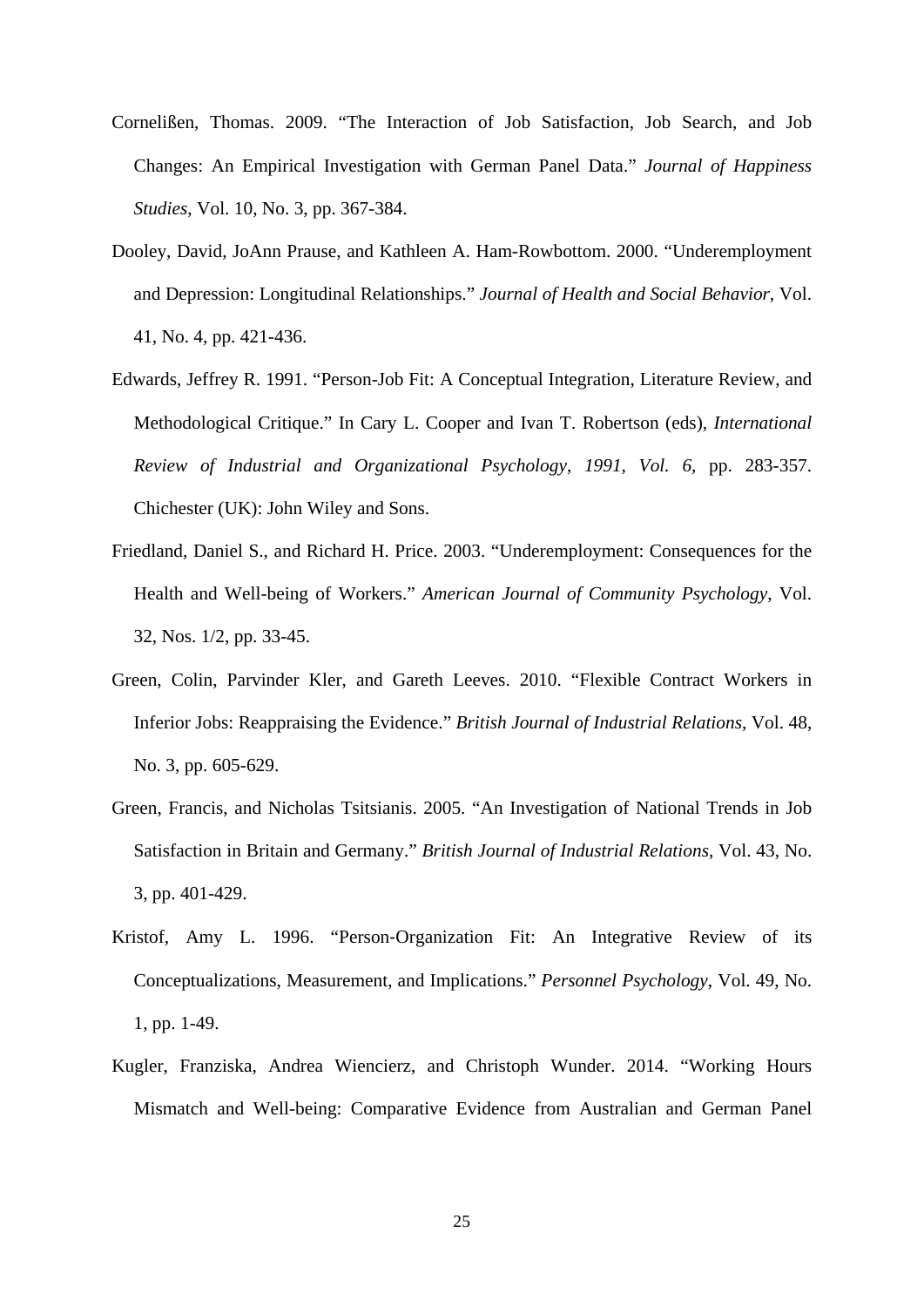Data." LASER Discussion Paper No. 82. Nuremberg: Labor and Socio-Economic Research Center, University of Erlangen-Nuremberg.

- LaMontagne, Anthony D., Allison Milner, Lauren Krnjacki, Anne M. Kavanaugh, Tony A. Blakely, and Rebecca Bentley. 2014. "Employment Arrangements and Mental Health in a Cohort of Working Australians: Are Transitions from Permanent to Temporary Employment Associated with Changes in Mental Health?" *American Journal of Epidemiology*, Vol. 179, No. 12, pp. 1467-1476.
- Lyons, Ronan A., Kathie Wareham, Malcolm Lucas, David Price, John Williams, and Hayley A. Hutchings. 1999. "SF-36 Scores Vary by Method of Administration: Implications for Study Design." *Journal of Public Health*, Vol. 21, No. 1, pp. 41-45.
- Prause, JoAnn, and David Dooley. 1997. "Effect of Underemployment on School-Leavers' Self-Esteem." *Journal of Adolescence*, Vol. 20, No. 3, pp. 243-260.
- Richardson, Sue, Laurence Lester, and Guangyu Zhang. 2012. "Are Casual and Contract Terms of Employment Hazardous for Mental Health in Australia?" *Journal of Industrial Relations*, Vol.54, No. 5, pp. 557-578.
- Robone, Silvana, Andrew M. Jones, and Nigel Rice. 2011. "Contractual Conditions, Working Conditions and their Impact on Health and Well-being." *European Journal of Health Economics*, Vol. 12, No. 5, pp. 429-444.
- Schwarze, Johannes. 1995. "Simulating German Income and Social Security Tax Payments using the GSOEP." Cross-National Studies in Aging, Program Project Paper No. 19. All-University Gerontology Center, Maxwell School of Citizenship and Public Affairs, Syracuse University (NY).
- Wagner, Gert G., Joachim R. Frick and Jürgen Schupp. 2007. "The German Socio-Economic Panel Study (SOEP) – Scope, Evolution and Enhancements." *Schmollers Jahrbuch: Journal of Applied Social Science Studies*, Vol. 127, No. 1, pp. 139-169.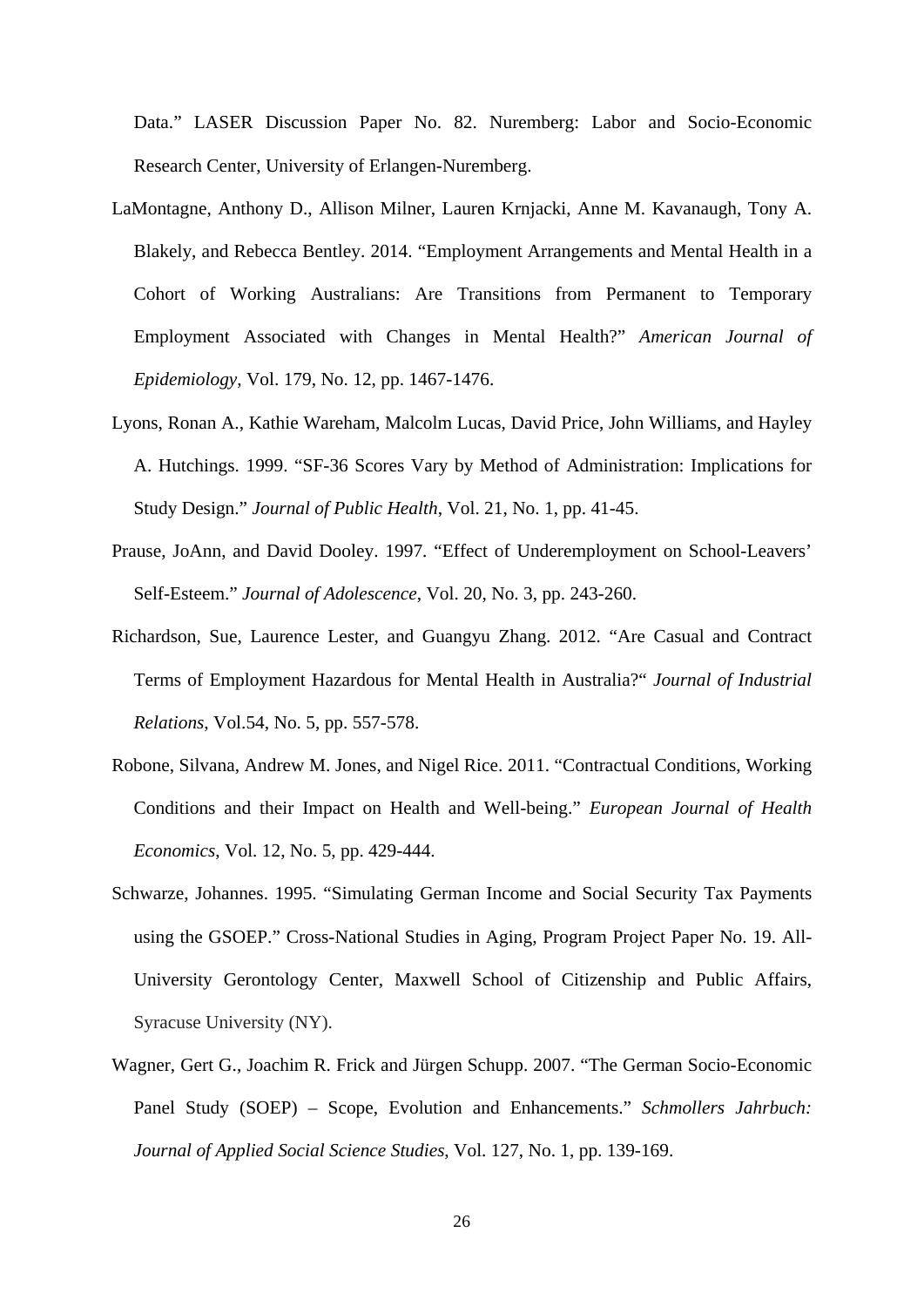- Watson, Nicole, and Mark Wooden. 2012. "The HILDA Survey: A Case Study in the Design and Development of a Successful Household Panel Study." *Longitudinal and Life Course Studies*, Vol. 3, No. 3, pp. 369-381.
- Watson, Nicole, and Mark Wooden. 2014. "Re-engaging with Survey Non-respondents: Evidence from Three Household Panels." *Journal of the Royal Statistical Society: Series A (Statistics in Society)*, Vol. 77, No. 2, pp. 499-522.
- Wilkins, Roger. 2014. "Derived Income Variables in the HILDA Survey Data: The HILDA Survey Income Model." HILDA Project Technical Paper Series No. 1/14. Melbourne: Melbourne Institute of Applied Economic and Social Research, University of Melbourne.
- Wooden, Mark, Diana Warren, and Robert Drago. 2009. "Working Time Mismatch and Subjective Well-being." *British Journal of Industrial Relations*, Vol. 47, No. 1, pp. 147- 179.
- Wooldridge, Jeffrey M. 2005. "Simple Solutions to the Initial Conditions Problem in Dynamic, Nonlinear Panel Data Models with Unobserved Heterogeneity." *Journal of Applied Econometrics*, Vol. 20, No. 1, pp. 39-54.
- Wunder, Christoph, and Heineck, Guido. 2013. "Working Time Preferences, Hours Mismatch and Well-being of Couples: Are there Spillovers?" *Labour Economics*, Vol. 24, pp. 244-252.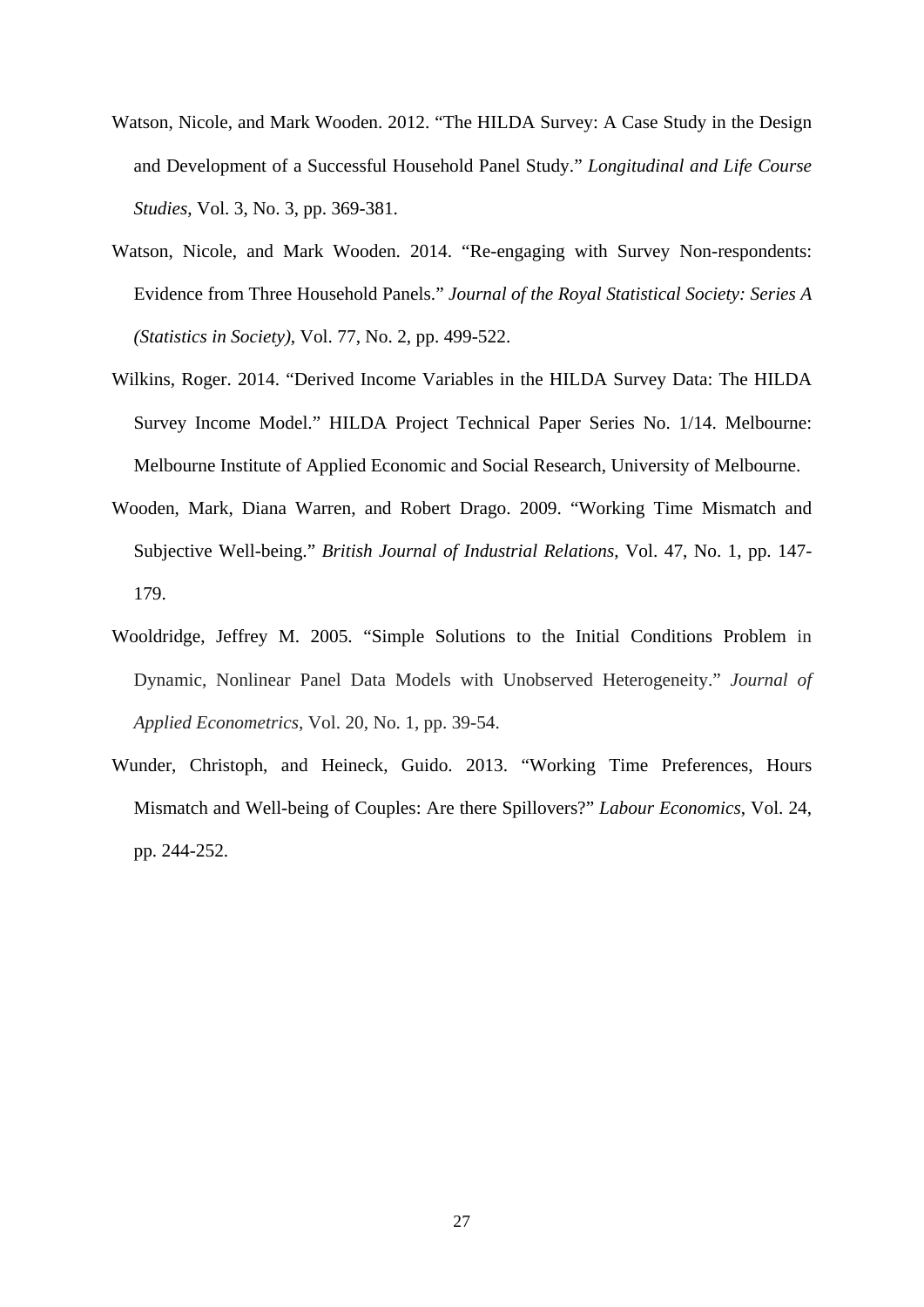| Usual weekly                    |               | Type of mismatch |              | $\frac{0}{0}$ |
|---------------------------------|---------------|------------------|--------------|---------------|
| hours worked                    | Underemployed | Matched          | Overemployed | distribution  |
| <b>HILDA Survey (Australia)</b> |               |                  |              |               |
| Men                             |               |                  |              |               |
| $<$ 20                          | 43.3          | 53.8             | 3.9          | 6.4           |
| 20-34                           | 40.0          | 53.3             | 6.7          | 8.4           |
| 35-40                           | 12.6          | 72.2             | 15.2         | 36.2          |
| 41-49                           | 6.9           | 60.2             | 32.9         | 18.8          |
| $50+$                           | 3.0           | 44.6             | 52.4         | 30.2          |
| Sub-total                       | 12.9          | 58.8             | 28.3         | 100.0         |
| Women                           |               |                  |              |               |
| $<$ 20                          | 35.0          | 62.1             | 2.9          | 20.8          |
| 20-34                           | 22.3          | 65.4             | 12.3         | 26.6          |
| 35-40                           | 4.8           | 66.1             | 29.1         | 33.1          |
| 41-49                           | 1.7           | 48.3             | 50.0         | 9.7           |
| $50+$                           | 1.1           | 32.6             | 66.4         | 9.8           |
| Sub-total                       | 15.1          | 60.1             | 24.9         | 100.0         |
| <b>SOEP</b> (Germany)           |               |                  |              |               |
| Men                             |               |                  |              |               |
| $<$ 20                          | 55.8          | 40.9             | 3.2          | 3.5           |
| 20-34                           | 47.4          | 39.9             | 12.7         | 3.8           |
| 35-40                           | 7.3           | 72.4             | 20.4         | 36.1          |
| 41-49                           | 4.4           | 34.4             | 61.2         | 30.3          |
| $50+$                           | 2.2           | 15.5             | 82.3         | 26.3          |
| Sub-total                       | 8.3           | 43.6             | 48.1         | 100.0         |
| Women                           |               |                  |              |               |
| $<$ 20                          | 46.3          | 49.0             | 4.8          | 18.0          |
| 20-34                           | 25.0          | 54.0             | 21.0         | 27.1          |
| 35-40                           | 4.1           | 56.6             | 39.2         | 30.0          |
| 41-49                           | 1.7           | 24.9             | 73.4         | 17.6          |
| $50+$                           | 1.0           | 9.2              | 89.8         | 7.5           |
| Sub-total                       | 16.7          | 45.4             | 37.9         | 100.0         |

### *Table 1*. Working-time Mismatch by Usual Weekly Hours Worked and Sex, HILDA Survey

and SOEP Samples Compared (% of employed persons aged 17 to 64)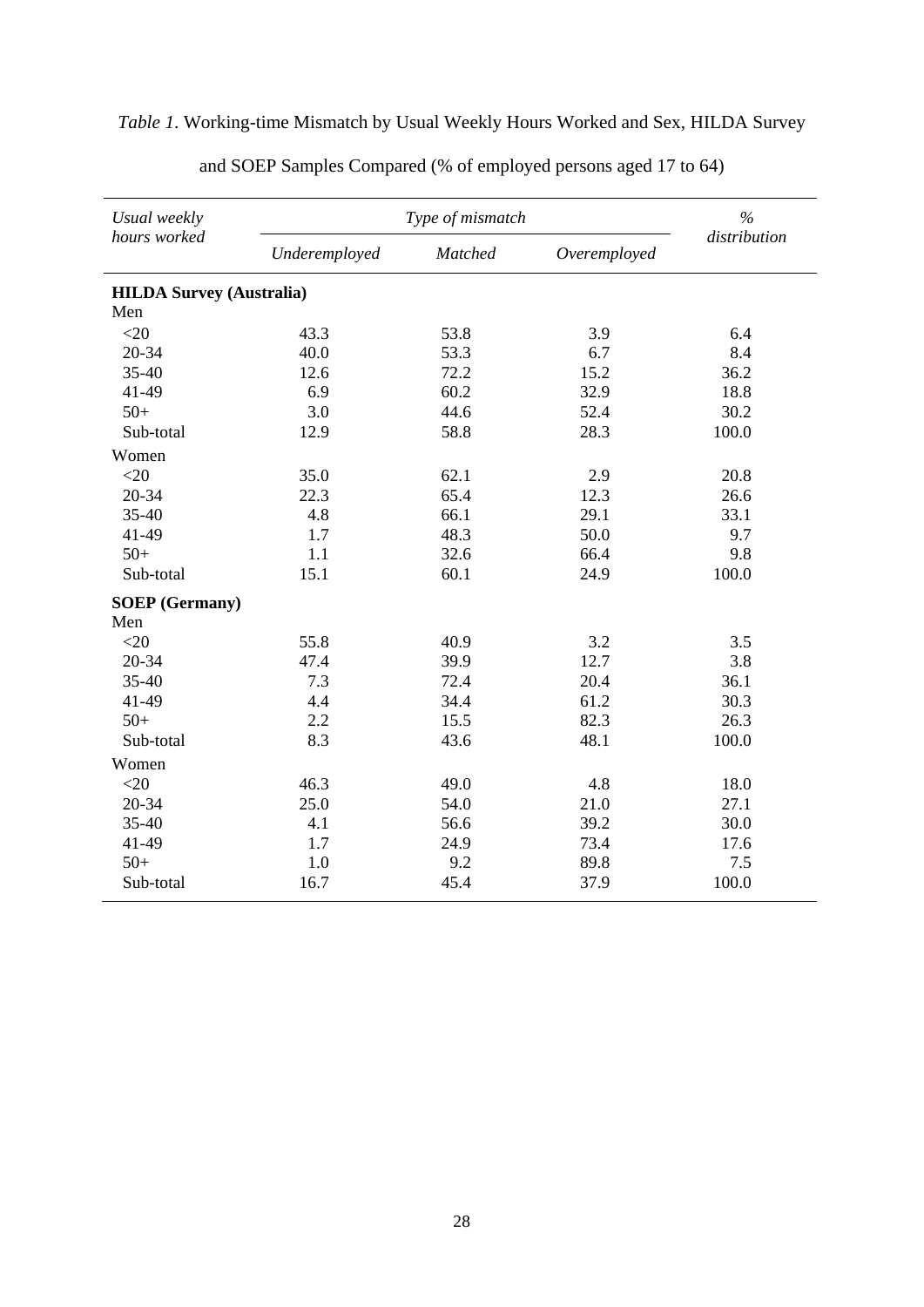|                                       |             | SOEP (Germany) |             |           |             |        | <b>HILDA Survey (Australia)</b> |           |
|---------------------------------------|-------------|----------------|-------------|-----------|-------------|--------|---------------------------------|-----------|
|                                       |             | Men            |             | Women     |             | Men    |                                 | Women     |
|                                       | Coef.       | SE             | Coef.       | $\cal SE$ | Coef.       | SE     | Coef.                           | $\cal SE$ |
| Not in labor force                    | $-0.341$    | 0.278          | $-0.314$    | 0.265     | $-2.175***$ | 0.374  | $-0.956**$                      | 0.391     |
| Unemployed                            | $-0.962***$ | 0.321          | $-0.887***$ | 0.317     | $-1.683***$ | 0.417  | $-1.215***$                     | 0.468     |
| Employed                              |             |                |             |           |             |        |                                 |           |
| $<$ 35h: underemployed                | $0.519*$    | 0.31           | $-0.122$    | 0.237     | 0.201       | 0.288  | $-0.319$                        | 0.251     |
| <35h: matched                         | 0.371       | 0.359          | 0.118       | 0.222     | 0.369       | 0.265  | 0.025                           | 0.209     |
| <35h: overemployed                    | $-0.145$    | 0.702          | $-0.961***$ | 0.291     | $-0.249$    | 0.652  | $-0.975***$                     | 0.358     |
| 35-40h: underemployed                 | $-0.348$    | 0.321          | 0.207       | 0.528     | $-0.277$    | 0.311  | 0.209                           | 0.556     |
| 35-40h: overemployed                  | $-0.627***$ | 0.214          | $-0.837***$ | 0.222     | $-0.708***$ | 0.272  | $-0.818***$                     | 0.255     |
| 41-49h: underemployed                 | $-0.260$    | 0.453          | $-0.109$    | 0.986     | 0.449       | 0.514  | 2.834*                          | 1.688     |
| 41-49h: matched                       | $-0.608***$ | 0.191          | $-0.563*$   | 0.307     | 0.003       | 0.207  | 0.232                           | 0.333     |
| 41-49h: overemployed                  | $-1.202***$ | 0.166          | $-1.565***$ | 0.226     | $-0.651**$  | 0.258  | $-0.704**$                      | 0.327     |
| 50+ h: underemployed                  | $-0.202$    | 0.673          | $-1.935$    | 1.874     | $-0.776$    | 0.681  | $-2.241$                        | 2.588     |
| 50+h: matched                         | $-0.319$    | 0.296          | 0.080       | 0.748     | 0.044       | 0.22   | $-0.285$                        | 0.411     |
| 50+ h: overemployed                   | $-1.132***$ | 0.189          | $-1.724***$ | 0.303     | $-0.946***$ | 0.218  | $-1.263***$                     | 0.326     |
| Age: 17-24                            | 0.502       | 0.367          | 0.516       | 0.379     | $1.316***$  | 0.415  | 0.495                           | 0.432     |
| Age: 25-34                            | 0.009       | 0.229          | 0.022       | 0.232     | $0.531**$   | 0.258  | 0.14                            | 0.261     |
| Age: 45-54                            | $-0.279$    | 0.195          | 0.164       | 0.206     | 0.319       | 0.235  | $-0.099$                        | 0.25      |
| Age: 55-64                            | 0.239       | 0.319          | 0.473       | 0.333     | $1.209***$  | 0.391  | 0.019                           | 0.41      |
| Married                               | $0.839***$  | 0.211          | $0.788***$  | 0.206     | $1.241***$  | 0.211  | 1.368***                        | 0.209     |
| Number of children                    | $-0.062$    | 0.09           | $-0.027$    | 0.096     | $-0.054$    | 0.084  | $-0.107$                        | 0.092     |
| Disabled                              | $-1.564***$ | 0.273          | $-1.985***$ | 0.307     | $-2.168***$ | 0.225  | $-2.734***$                     | 0.216     |
| Ln real equivalized net h'hold income | $0.340**$   | 0.145          | $0.572***$  | 0.137     | $0.266**$   | 0.126  | $0.443***$                      | 0.131     |
| Constant                              | 47.520***   | 1.491          | 42.798***   | 1.404     | 47.768***   | 1.399  | 43.824***                       | 1.441     |
| Number of observations                |             | 43,683         |             | 47,430    |             | 26,320 |                                 | 29,610    |
| Number of groups                      |             | 15,267         |             | 16,311    |             | 8,974  |                                 | 9,639     |
| $R^2$ overall                         |             | 0.020          |             | 0.031     |             | 0.084  |                                 | 0.066     |
| $R^2$ within                          |             | 0.008          |             | 0.008     |             | 0.018  |                                 | 0.019     |
| $R^2$ between                         |             | 0.022          |             | 0.037     |             | 0.107  |                                 | 0.070     |

*Table 2.* Fixed-effects Estimates of the Impact of Working-time Mismatch on Mental Health (SF-12): Specification I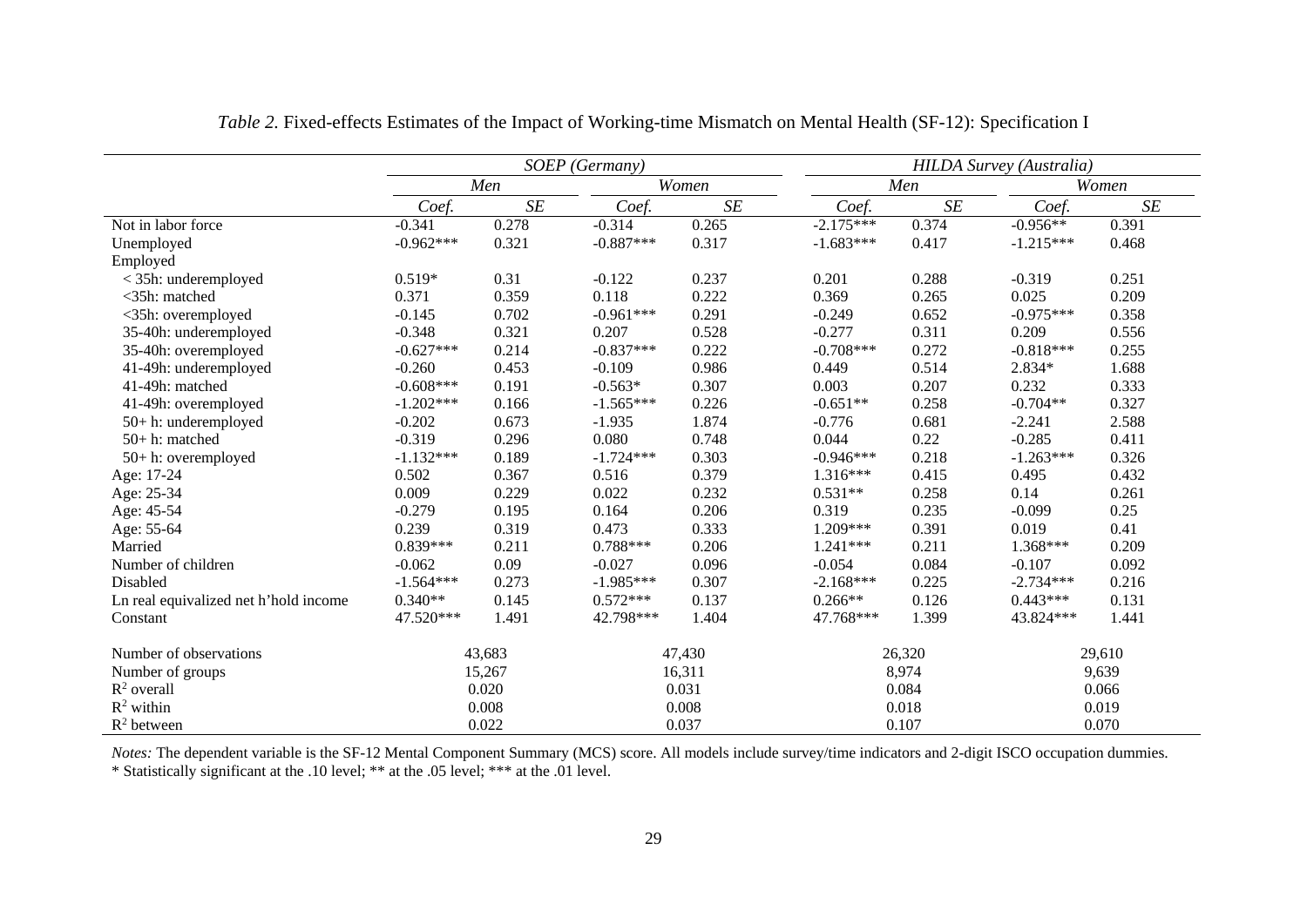|                                       |             | SOEP (Germany) |             |           |             | <b>HILDA Survey (Australia)</b> |             |        |  |  |
|---------------------------------------|-------------|----------------|-------------|-----------|-------------|---------------------------------|-------------|--------|--|--|
|                                       |             | Men            |             | Women     |             | Men                             |             | Women  |  |  |
|                                       | Coef.       | SE             | Coef.       | <b>SE</b> | Coef.       | <b>SE</b>                       | Coef.       | SE     |  |  |
| Not in labor force                    | $-0.309$    | 0.272          | $-0.365$    | 0.250     | $-2.144***$ | 0.372                           | $-0.999**$  | 0.387  |  |  |
| Unemployed                            | $-0.925***$ | 0.317          | $-0.940***$ | 0.304     | $-1.655***$ | 0.417                           | $-1.274***$ | 0.465  |  |  |
| Employed                              |             |                |             |           |             |                                 |             |        |  |  |
| $<$ 35h                               | 0.350       | 0.279          | 0.023       | 0.186     | $0.509**$   | 0.226                           | 0.015       | 0.185  |  |  |
| $41h - 49h$                           | $-0.564***$ | 0.142          | $-0.631***$ | 0.189     | $-0.001$    | 0.173                           | 0.161       | 0.246  |  |  |
| $50+h$                                | $-0.183$    | 0.195          | $-0.245$    | 0.307     | $-0.122$    | 0.190                           | $-0.339$    | 0.294  |  |  |
| Hours underemployed                   | $-0.015$    | 0.015          | 0.020       | 0.014     | $-0.035***$ | 0.014                           | $-0.036**$  | 0.015  |  |  |
| Hours overemployed                    | $-0.064***$ | 0.009          | $-0.092***$ | 0.012     | $-0.037***$ | 0.009                           | $-0.048***$ | 0.012  |  |  |
| Age: 17-24                            | 0.488       | 0.367          | 0.526       | 0.378     | 1.284***    | 0.418                           | 0.504       | 0.436  |  |  |
| Age: 25-34                            | $-0.006$    | 0.229          | 0.026       | 0.231     | $0.529**$   | 0.259                           | 0.146       | 0.263  |  |  |
| Age: 45-54                            | $-0.278$    | 0.195          | 0.152       | 0.206     | 0.278       | 0.236                           | $-0.138$    | 0.252  |  |  |
| Age: 55-64                            | 0.244       | 0.318          | 0.447       | 0.333     | $1.147***$  | 0.393                           | 0.046       | 0.413  |  |  |
| Married                               | $0.844***$  | 0.211          | $0.802***$  | 0.206     | 1.222***    | 0.213                           | 1.324 ***   | 0.211  |  |  |
| Number of children                    | $-0.060$    | 0.090          | $-0.023$    | 0.096     | $-0.053$    | 0.084                           | $-0.102$    | 0.093  |  |  |
| Disabled                              | $-1.566***$ | 0.272          | $-1.984***$ | 0.307     | $-2.173***$ | 0.227                           | $-2.743***$ | 0.217  |  |  |
| Ln real equivalized net h'hold income | $0.351**$   | 0.145          | $0.568***$  | 0.137     | $0.251**$   | 0.127                           | $0.444***$  | 0.131  |  |  |
| Constant                              | 47.379***   | 1.489          | 42.871***   | 1.401     | 47.883***   | 1.408                           | 43.855***   | 1.450  |  |  |
| Number of observations                |             | 43,683         |             | 47,430    |             | 26,046                          |             | 29,256 |  |  |
| Number of groups                      |             | 15,267         |             | 16,311    |             | 8,923                           |             | 9,588  |  |  |
| $R^2$ overall                         |             | 0.021          |             | 0.032     |             | 0.084                           |             | 0.065  |  |  |
| $R^2$ within                          |             | 0.009          |             | 0.008     |             | 0.017                           |             | 0.019  |  |  |
| $R^2$ between                         |             | 0.023          |             | 0.037     |             | 0.108                           |             | 0.069  |  |  |

*Table 3.* Fixed-effects Estimates of the Impact of Working-time Mismatch on Mental Health (SF-12): Specification II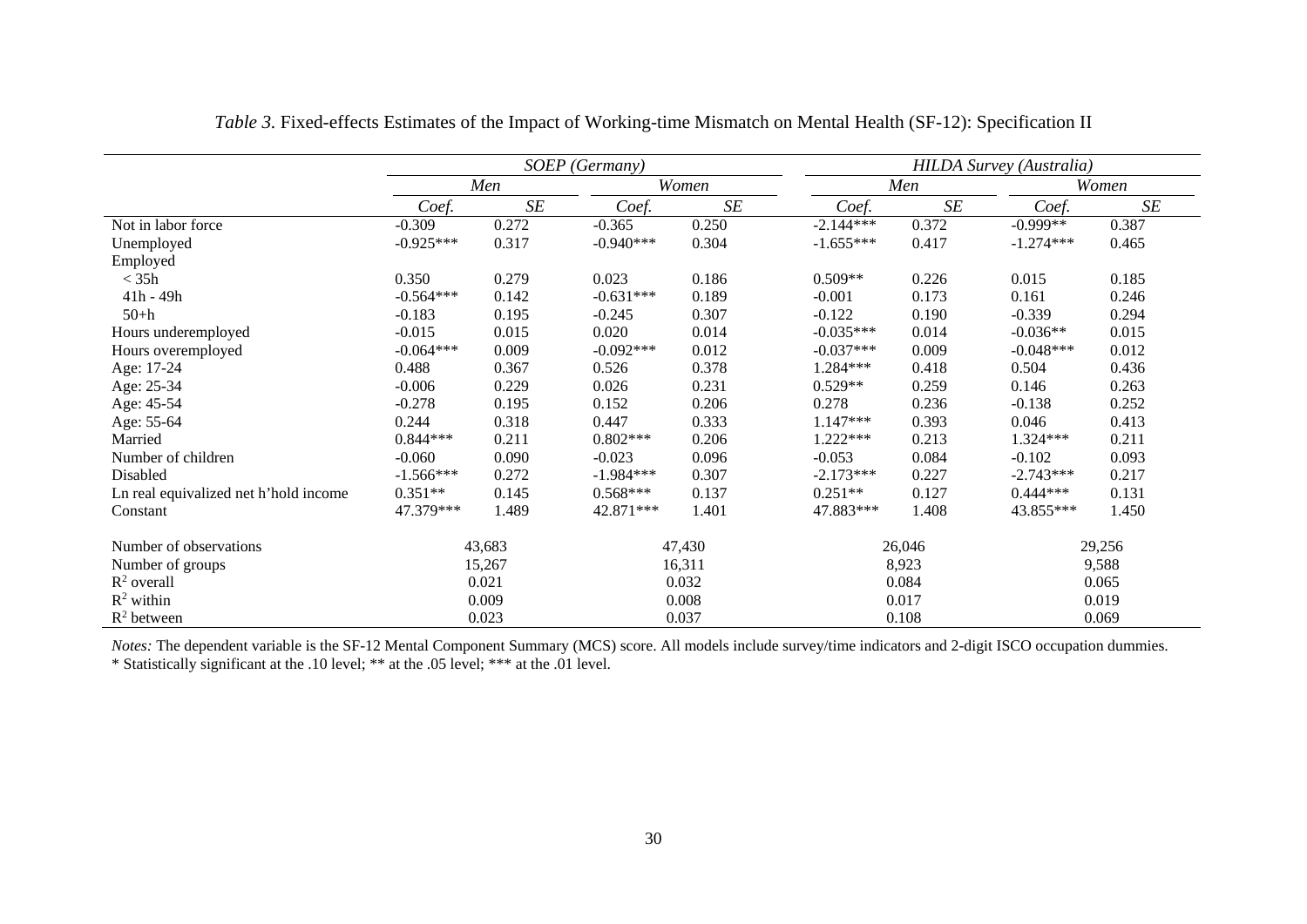|                                       | SOEP (Germany) |        |             |           | <b>HILDA Survey (Australia)</b> |        |             |        |  |  |
|---------------------------------------|----------------|--------|-------------|-----------|---------------------------------|--------|-------------|--------|--|--|
|                                       |                | Men    |             | Women     |                                 | Men    |             | Women  |  |  |
|                                       | Coef.          | SE     | Coef.       | $\cal SE$ | Coef.                           | SE     | Coef.       | SE     |  |  |
| $MCS_{t-1}$                           | $0.265***$     | 0.007  | $0.269***$  | 0.006     | $0.181***$                      | 0.009  | $0.247***$  | 0.008  |  |  |
| MCS <sub>initial</sub>                | $0.247***$     | 0.007  | $0.232***$  | 0.007     | $0.312***$                      | 0.010  | $0.247***$  | 0.008  |  |  |
| Not in labor force                    | 0.160          | 0.456  | 0.717       | 0.558     | $-1.512***$                     | 0.381  | $-1.359***$ | 0.363  |  |  |
| Unemployed                            | $-0.109$       | 0.496  | $-0.090$    | 0.594     | $-1.390***$                     | 0.463  | $-1.977***$ | 0.483  |  |  |
| Employed                              |                |        |             |           |                                 |        |             |        |  |  |
| < 35h: underemployed                  | $-0.129$       | 0.311  | $-0.300$    | 0.227     | $-0.300$                        | 0.326  | $-0.534**$  | 0.270  |  |  |
| <35h: matched                         | $-0.254$       | 0.356  | 0.090       | 0.207     | 0.446                           | 0.280  | $0.367*$    | 0.210  |  |  |
| <35h: overemployed                    | $-1.255*$      | 0.747  | $-1.429***$ | 0.286     | $-0.749$                        | 0.709  | $-1.149***$ | 0.386  |  |  |
| 35-40h: underemployed                 | $-0.904**$     | 0.355  | 0.033       | 0.568     | $-0.303$                        | 0.341  | $-0.555$    | 0.637  |  |  |
| 35-40h: overemployed                  | $-1.104***$    | 0.225  | $-1.301***$ | 0.232     | $-0.985***$                     | 0.288  | $-0.834***$ | 0.274  |  |  |
| 41-49h: underemployed                 | $-1.362***$    | 0.482  | $-1.051$    | 1.118     | 0.383                           | 0.608  | 1.888       | 2.039  |  |  |
| 41-49h: matched                       | $-0.841***$    | 0.197  | $-0.436$    | 0.323     | 0.111                           | 0.222  | 0.611       | 0.373  |  |  |
| 41-49h: overemployed                  | $-1.565***$    | 0.167  | $-1.857***$ | 0.228     | $-0.338$                        | 0.279  | $-0.726**$  | 0.358  |  |  |
| 50+ h: underemployed                  | $-0.922$       | 0.705  | $-5.509***$ | 1.934     | $-1.096$                        | 0.745  | $-3.470$    | 2.903  |  |  |
| 50+h: matched                         | $-0.419$       | 0.304  | 0.099       | 0.818     | 0.243                           | 0.225  | 0.097       | 0.441  |  |  |
| 50+ h: overemployed                   | $-1.492***$    | 0.171  | $-1.733***$ | 0.290     | $-0.909***$                     | 0.216  | $-1.280***$ | 0.333  |  |  |
| Age: 17-24                            | 0.459          | 0.479  | $-0.265$    | 0.497     | 1.159**                         | 0.536  | 0.766       | 0.563  |  |  |
| Age: 25-34                            | 0.220          | 0.308  | $-0.226$    | 0.307     | 0.417                           | 0.340  | 0.140       | 0.349  |  |  |
| Age: 45-54                            | $-0.180$       | 0.250  | 0.114       | 0.265     | $-0.088$                        | 0.300  | $-0.066$    | 0.327  |  |  |
| Age: 55-64                            | 0.104          | 0.402  | 0.260       | 0.418     | 0.438                           | 0.484  | $-0.198$    | 0.523  |  |  |
| Married                               | $0.463*$       | 0.279  | $0.625**$   | 0.273     | $1.279***$                      | 0.277  | 1.509***    | 0.280  |  |  |
| Number of children                    | $-0.120$       | 0.123  | $-0.004$    | 0.132     | $-0.293**$                      | 0.114  | $-0.067$    | 0.128  |  |  |
| Disabled                              | $-1.823***$    | 0.351  | $-1.833***$ | 0.392     | $-2.319***$                     | 0.280  | $-2.489***$ | 0.276  |  |  |
| Ln real equivalized net h'hold income | $0.362*$       | 0.190  | $0.621***$  | 0.177     | $0.412**$                       | 0.161  | $0.573***$  | 0.174  |  |  |
| Constant                              | 13.318***      | 1.497  | 12.820***   | 1.450     | 15.387***                       | 2.345  | 17.030***   | 2.157  |  |  |
| Number of observations                |                | 28,428 |             | 30,937    |                                 | 16,209 |             | 18,682 |  |  |
| Number of groups                      |                | 9,681  |             | 10,285    |                                 | 5,417  |             | 6,025  |  |  |
| $R^2$ overall                         |                | 0.284  |             | 0.274     |                                 | 0.336  |             | 0.330  |  |  |
| $R^2$ within                          |                | 0.010  |             | 0.009     |                                 | 0.002  |             | 0.003  |  |  |
| $R^2$ between                         |                | 0.446  |             | 0.439     |                                 | 0.446  |             | 0.498  |  |  |

*Table 4.* Correlated Random Effects Estimates of the Impact of Working-time Mismatch on Mental Health (SF-12): Specification I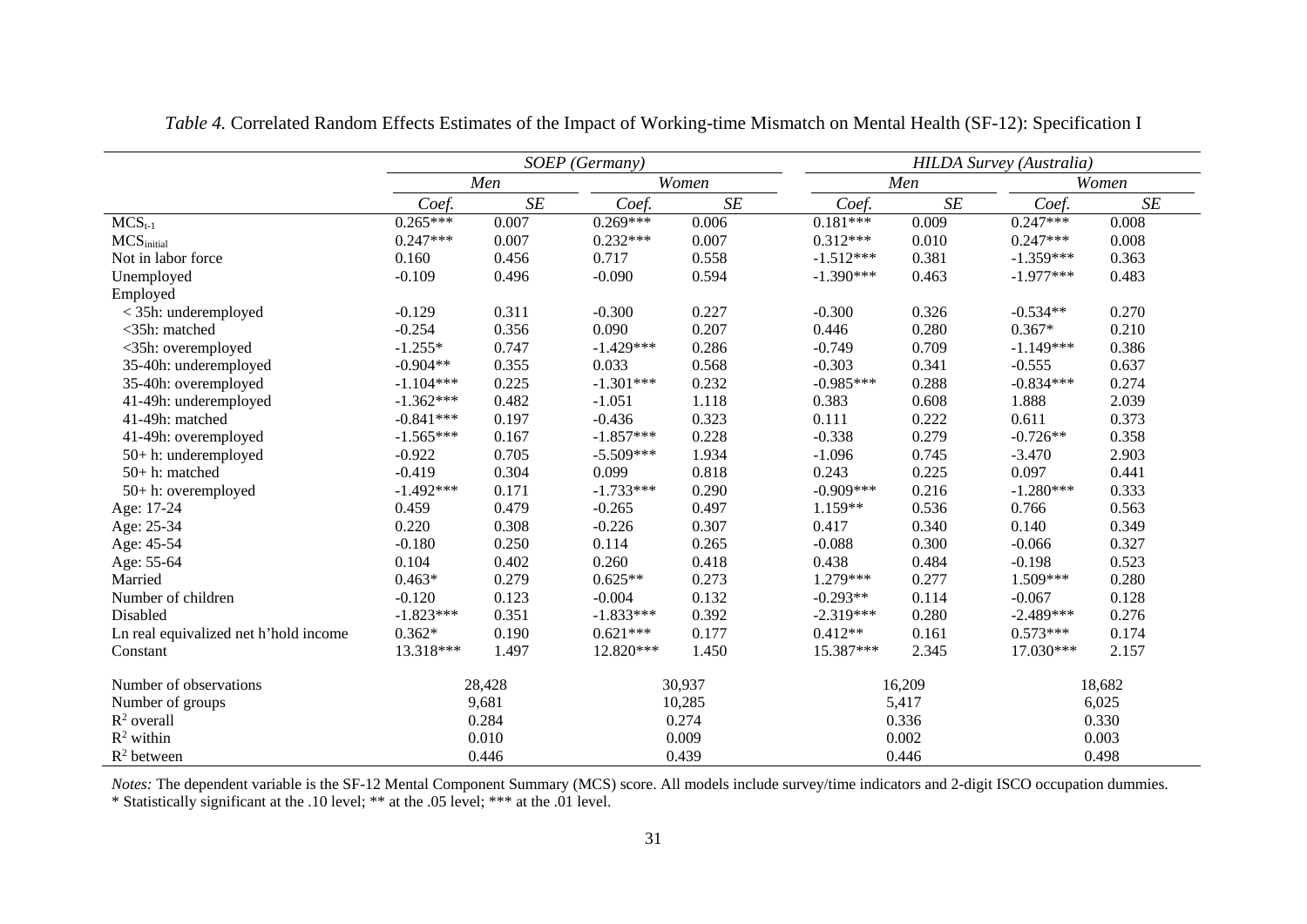|                                       |             |        | SOEP (Germany) |        | <b>HILDA Survey (Australia)</b> |                      |             |        |  |
|---------------------------------------|-------------|--------|----------------|--------|---------------------------------|----------------------|-------------|--------|--|
|                                       |             | Men    |                | Women  |                                 | Men                  |             | Women  |  |
|                                       | Coef.       | SE     | Coef.          | SE     | Coef.                           | $S\hspace{-0.08em}E$ | Coef.       | SE     |  |
| $MCS_{t-1}$                           | $0.264***$  | 0.007  | $0.270***$     | 0.006  | $0.181***$                      | 0.009                | $0.246***$  | 0.008  |  |
| MCS <sub>initial</sub>                | $0.247***$  | 0.007  | $0.231***$     | 0.007  | $0.313***$                      | 0.010                | $0.248***$  | 0.008  |  |
| Not in labor force                    | 0.355       | 0.453  | 0.736          | 0.552  | $-1.461***$                     | 0.379                | $-1.406***$ | 0.356  |  |
| Unemployed                            | 0.083       | 0.493  | $-0.063$       | 0.589  | $-1.291***$                     | 0.462                | $-2.030***$ | 0.479  |  |
| Employed                              |             |        |                |        |                                 |                      |             |        |  |
| $<$ 35h                               | $0.755**$   | 0.339  | 0.346          | 0.229  | $0.752***$                      | 0.286                | 0.130       | 0.230  |  |
| $41h - 49h$                           | $-0.537***$ | 0.178  | $-0.466**$     | 0.237  | 0.262                           | 0.214                | 0.330       | 0.313  |  |
| $50+h$                                | $-0.039$    | 0.238  | 0.023          | 0.375  | 0.305                           | 0.235                | $-0.372$    | 0.368  |  |
| Hours underemployed                   | 0.012       | 0.015  | $0.026*$       | 0.014  | $-0.055***$                     | 0.015                | $-0.067***$ | 0.017  |  |
| Hours overemployed                    | $-0.086***$ | 0.009  | $-0.127***$    | 0.012  | $-0.049***$                     | 0.009                | $-0.064***$ | 0.012  |  |
| Age: 17-24                            | 0.440       | 0.479  | $-0.263$       | 0.497  | $1.112**$                       | 0.539                | 0.751       | 0.568  |  |
| Age: 25-34                            | 0.192       | 0.308  | $-0.213$       | 0.307  | 0.390                           | 0.342                | 0.142       | 0.351  |  |
| Age: 45-54                            | $-0.181$    | 0.250  | 0.108          | 0.265  | $-0.111$                        | 0.301                | $-0.065$    | 0.329  |  |
| Age: 55-64                            | 0.118       | 0.401  | 0.239          | 0.418  | 0.377                           | 0.486                | $-0.240$    | 0.526  |  |
| Married                               | $0.485*$    | 0.279  | $0.612**$      | 0.274  | 1.258***                        | 0.278                | $1.478***$  | 0.282  |  |
| Number of children                    | $-0.122$    | 0.123  | $-0.016$       | 0.133  | $-0.288**$                      | 0.115                | $-0.060$    | 0.130  |  |
| Disabled                              | $-1.822***$ | 0.351  | $-1.818***$    | 0.392  | $-2.264***$                     | 0.281                | $-2.526***$ | 0.278  |  |
| Ln real equivalized net h'hold income | $0.381**$   | 0.190  | $0.637***$     | 0.177  | $0.400**$                       | 0.162                | $0.556***$  | 0.175  |  |
| Constant                              | 13.356***   | 1.508  | 12.831***      | 1.449  | 15.093***                       | 2.368                | 17.543***   | 2.171  |  |
| Number of observations                |             | 28,428 |                | 30,937 |                                 | 16,066               |             | 18,476 |  |
| Number of groups                      |             | 9,681  |                | 10,285 |                                 | 5,402                |             | 6,009  |  |
| $R^2$ overall                         |             | 0.285  |                | 0.275  |                                 | 0.337                |             | 0.330  |  |
| $R^2$ within                          |             | 0.009  |                | 0.009  |                                 | 0.002                |             | 0.003  |  |
| $R^2$ between                         |             | 0.447  |                | 0.441  |                                 | 0.448                |             | 0.497  |  |

*Table 5.*Correlated Random Effects Estimates of the Impact of Working-time Mismatch on Mental Health (SF-12): Specification II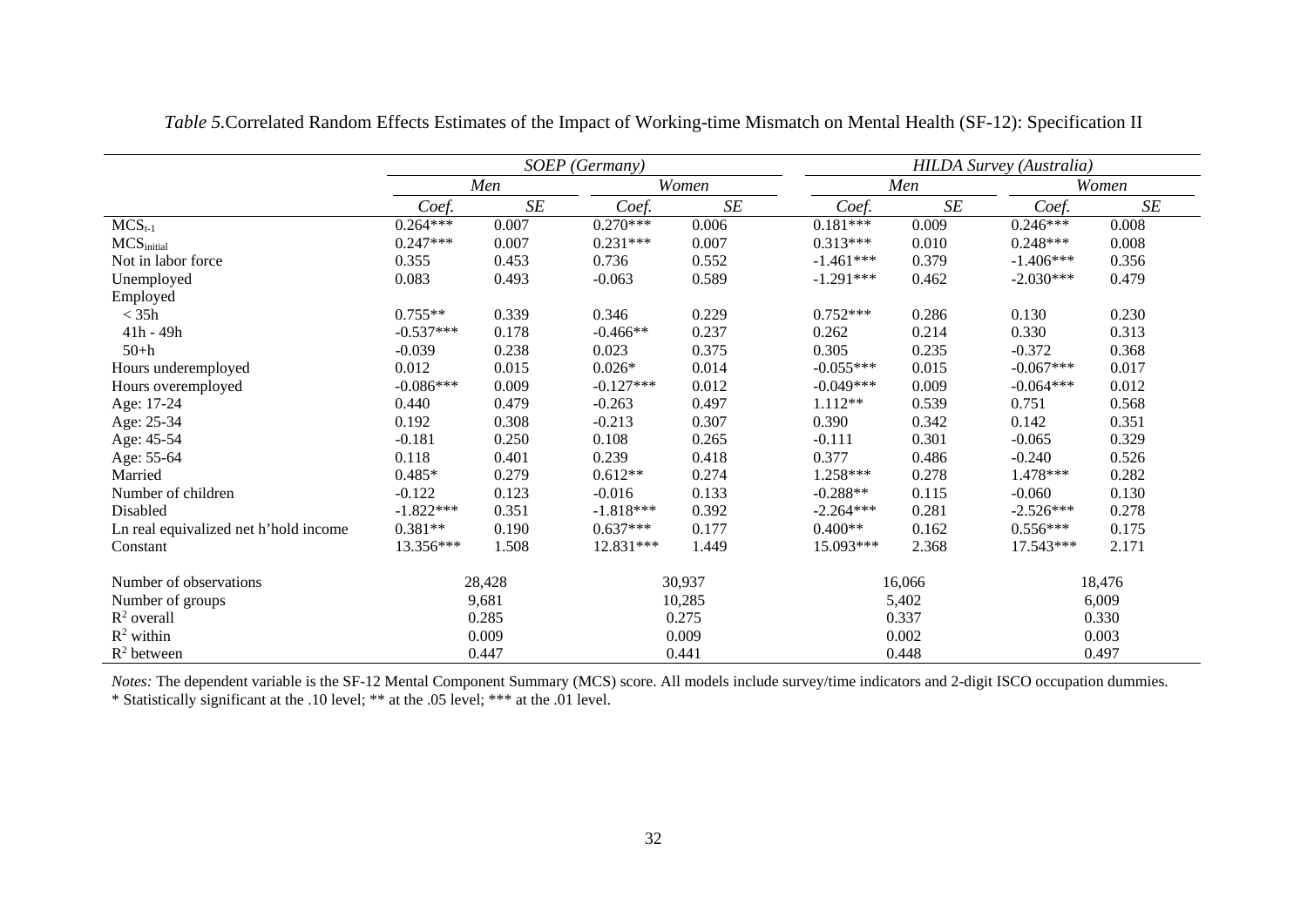| Variable                                           | <b>SOEP</b>    |                |                | <b>HILDA Survey</b> (6 waves) |                | HILDA Survey (13 waves) |
|----------------------------------------------------|----------------|----------------|----------------|-------------------------------|----------------|-------------------------|
|                                                    | Men            | Women          | Men            | Women                         | Men            | Women                   |
| Mental Component Summary (MCS)                     | 50.717 (9.42)  | 48.847 (10.07) | 50.671 (9.29)  | 49.006 (10.09)                | 50.652 (9.28)  | 49.087 (10.06)          |
| Not in the labour force.                           | 0.172(0.38)    | 0.294(0.46)    | 0.128(0.33)    | 0.265(0.46)                   | 0.130(0.34)    | 0.268(0.44)             |
| Unemployed                                         | 0.051(0.22)    | 0.049(0.22)    | 0.040(0.20)    | 0.036(0.19)                   | 0.041(0.20)    | 0.036(0.19)             |
| Employed (Usual weekly hours x mismatch<br>status) |                |                |                |                               |                |                         |
| < 35h: underemployed                               | 0.029(0.17)    | 0.097(0.30)    | 0.050(0.22)    | 0.091(0.29)                   | 0.052(0.22)    | 0.093(0.29)             |
| <35h: unconstrained                                | 0.022(0.15)    | 0.151(0.36)    | 0.068(0.25)    | 0.216(0.41)                   | 0.068(0.25)    | 0.214(0.41)             |
| <35h: overemployed                                 | 0.005(0.07)    | 0.042(0.20)    | 0.006(0.08)    | 0.028(0.17)                   | 0.006(0.08)    | 0.028(0.16)             |
| 35-40h: underemployed                              | 0.020(0.14)    | 0.008(0.09)    | 0.036(0.19)    | 0.010(0.10)                   | 0.036(0.19)    | 0.010(0.10)             |
| 35-40h: unconstrained                              | 0.201(0.40)    | 0.110(0.31)    | 0.219(0.41)    | 0.152(0.36)                   | 0.217(0.41)    | 0.150(0.36)             |
| 35-40h: overemployed                               | 0.057(0.23)    | 0.076(0.26)    | 0.047(0.21)    | 0.067(0.25)                   | 0.046(0.21)    | 0.068(0.25)             |
| 41-49h: underemployed                              | 0.010(0.10)    | 0.002(0.04)    | 0.011(0.10)    | 0.001(0.03)                   | 0.010(0.10)    | 0.001(0.04)             |
| 41-49h: unconstrained                              | 0.080(0.27)    | 0.028(0.17)    | 0.096(0.29)    | 0.032(0.18)                   | 0.096(0.30)    | 0.034(0.18)             |
| 41-49h: overemployed                               | 0.143(0.35)    | 0.083(0.28)    | 0.053(0.22)    | 0.034(0.18)                   | 0.051(0.22)    | 0.034(0.18)             |
| 50+ h: underemployed                               | 0.004(0.07)    | 0.000(0.02)    | 0.007(0.08)    | 0.001(0.02)                   | 0.007(0.08)    | 0.001(0.02)             |
| 50+ h: unconstrained                               | 0.031(0.17)    | 0.004(0.07)    | 0.110(0.31)    | 0.022(0.15)                   | 0.110(0.31)    | 0.022(0.15)             |
| 50+ h: overemployed                                | 0.166(0.37)    | 0.043(0.20)    | 0.131(0.34)    | 0.045(0.21)                   | 0.129(0.34)    | 0.044(0.21)             |
| Hours underemployed $(if > 0)$                     | 8.726 (9.04)   | 8.987 (7.28)   | 11.738 (7.90)  | 11.070(7.14)                  | 11.856(8.10)   | 11.106(7.01)            |
| Hours overemployed $(if > 0)$                      | 9.325(7.64)    | 8.418 (6.76)   | 14.073 (9.15)  | 12.904 (7.93)                 | 14.001 (9.08)  | 12.937(8.05)            |
| Age                                                |                |                |                |                               |                |                         |
| 17-24                                              | 0.137(0.34)    | 0.129(0.34)    | 0.175(0.38)    | 0.172(0.38)                   | 0.174(0.38)    | 0.172(0.38)             |
| 25-34                                              | 0.164(0.37)    | 0.175(0.38)    | 0.197(0.40)    | 0.202(0.40)                   | 0.199(0.40)    | 0.204(0.40)             |
| 35-44                                              | 0.240(0.43)    | 0.242(0.43)    | 0.229(0.42)    | 0.237(0.43)                   | 0.229(0.42)    | 0.235(0.42)             |
| 45-54                                              | 0.244(0.43)    | 0.250(0.43)    | 0.226(0.42)    | 0.221(0.41)                   | 0.225(0.42)    | 0.221(0.41)             |
| 55-64                                              | 0.214(0.41)    | 0.204(0.40)    | 0.173(0.38)    | 0.169(0.38)                   | 0.174(0.38)    | 0.168(0.37)             |
| Married                                            | 0.579(0.49)    | 0.595(0.49)    | 0.661(0.49)    | 0.654(0.48)                   | 0.662(0.47)    | 0.655(0.48)             |
| Number of children                                 | 0.607(0.94)    | 0.639(0.94)    | 0.684(1.06)    | 0.758(1.09)                   | 0.684(1.06)    | 0.758(1.09)             |
| Disabled                                           | 0.096(0.30)    | 0.078(0.27)    | 0.128(0.33)    | 0.143(0.35)                   | 0.133(0.34)    | 0.146(0.35)             |
| Real net household income (000s)                   | 47.127 (46.15) | 45.003 (44.85) | 90.339 (59.36) | 86.697 (59.16)                | 90.476 (61.21) | 86.965 (60.39)          |
| Ln real equivalized net h'hold income              | 10.090(0.55)   | 10.032(0.58)   | 10.736(0.59)   | 10.675(0.61)                  | 10.735(0.59)   | 10.676(0.61)            |

# *Appendix Table A1*. Descriptive Statistics: Means (and Standard Deviations in Parentheses)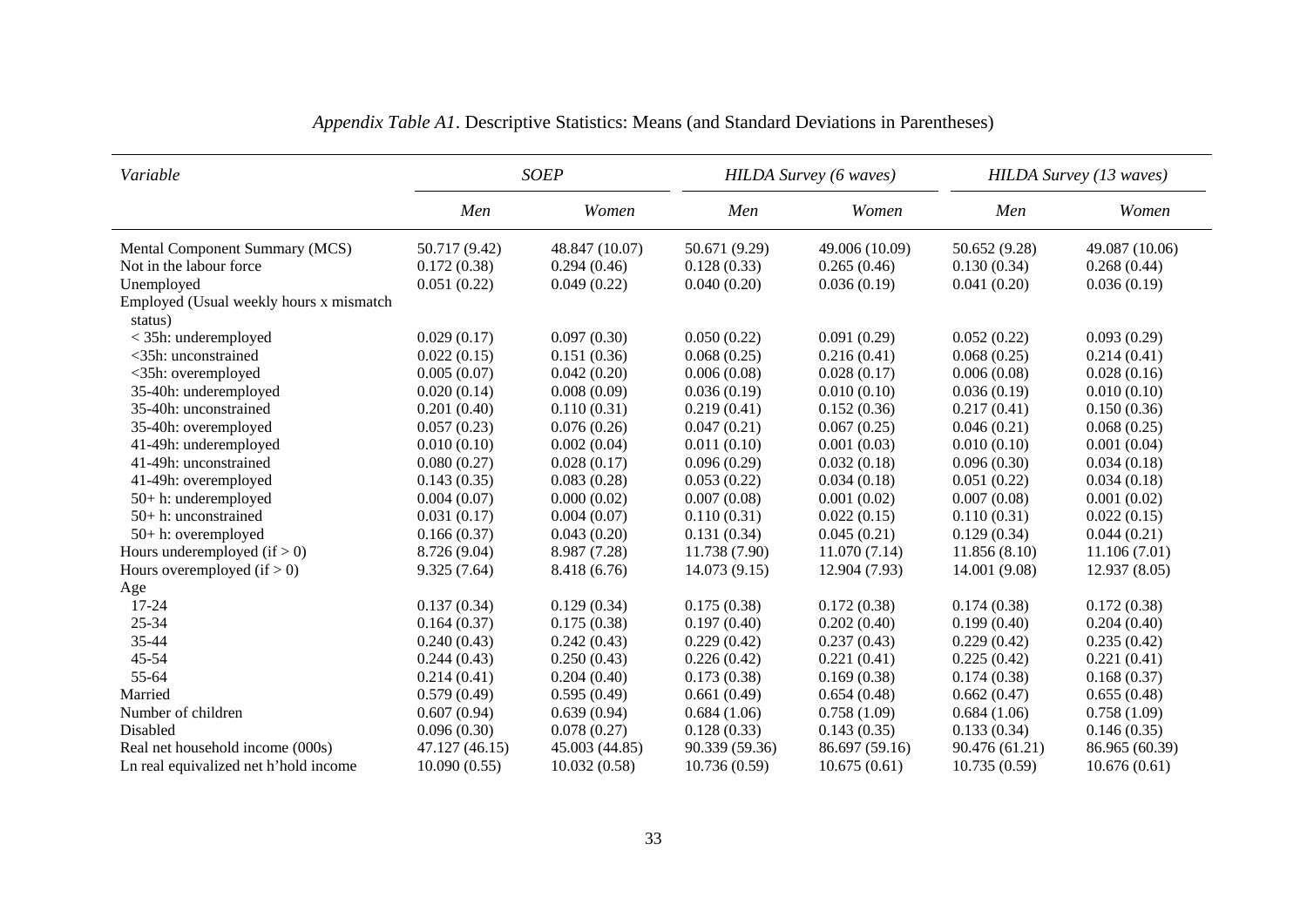| Survey year      |             |             |             |             |             |             |
|------------------|-------------|-------------|-------------|-------------|-------------|-------------|
| Year 2001        |             |             |             |             | 0.081(0.27) | 0.080(0.27) |
| Year 2002        | 0.203(0.40) | 0.194(0.40) | 0.165(0.37) | 0.162(0.37) | 0.074(0.26) | 0.073(0.26) |
| Year 2003        |             |             |             |             | 0.072(0.26) | 0.072(0.26) |
| Year 2004        | 0.180(0.38) | 0.177(0.38) | 0.156(0.36) | 0.156(0.36) | 0.070(0.26) | 0.070(0.26) |
| Year 2005        |             |             |             |             | 0.070(0.26) | 0.071(0.26) |
| <b>Year 2006</b> | 0.175(0.38) | 0.175(0.38) | 0.155(0.36) | 0.155(0.36) | 0.070(0.25) | 0.070(0.25) |
| Year 2007        |             |             |             |             | 0.068(0.25) | 0.069(0.25) |
| <b>Year 2008</b> | 0.151(0.36) | 0.152(0.36) | 0.151(0.36) | 0.152(0.36) | 0.068(0.25) | 0.068(0.25) |
| Year 2009        |             |             |             |             | 0.070(0.26) | 0.070(0.26) |
| Year 2010        | 0.142(0.35) | 0.144(0.35) | 0.165(0.37) | 0.164(0.37) | 0.074(0.26) | 0.074(0.26) |
| Year 2011        |             |             |             |             | 0.095(0.29) | 0.094(0.29) |
| <b>Year 2012</b> | 0.150(0.36) | 0.158(0.37) | 0.207(0.41) | 0.211(0.41) | 0.093(0.29) | 0.095(0.29) |
| Year 2013        |             |             |             |             | 0.093(0.29) | 0.094(0.29) |
|                  |             |             |             |             |             |             |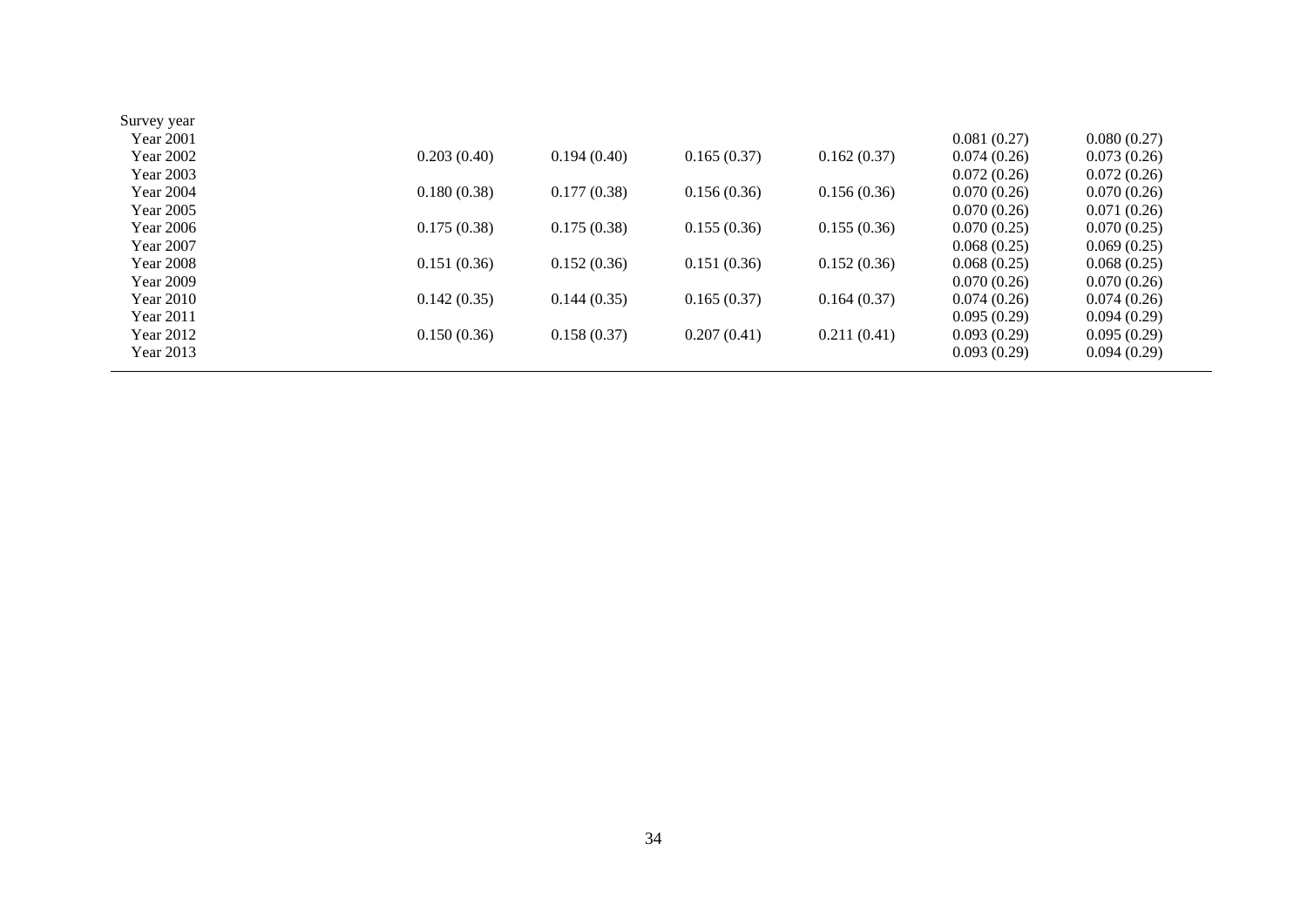|                                       |             | Fixed-effects |             |       |             | <b>Correlated Random Effects</b> |             |       |
|---------------------------------------|-------------|---------------|-------------|-------|-------------|----------------------------------|-------------|-------|
|                                       | Men         |               | Women       |       | Men         |                                  | Women       |       |
|                                       | Coef        | SE            | Coef        | SE    | Coef        | SE                               | Coef        | SE    |
| $MCS_{t-1}$                           |             |               |             |       | $0.294***$  | 0.005                            | $0.333***$  | 0.004 |
| MCS <sub>initial</sub>                |             |               |             |       | $0.242***$  | 0.006                            | $0.216***$  | 0.005 |
| Not in labor force                    | $-1.664***$ | 0.229         | $-1.259***$ | 0.244 | $-1.517***$ | 0.228                            | $-1.178***$ | 0.217 |
| Unemployed                            | $-1.339***$ | 0.252         | $-1.160***$ | 0.289 | $-1.397***$ | 0.267                            | $-1.438***$ | 0.285 |
| $<$ 35h: underemployed                | $-0.338**$  | 0.172         | $-0.332**$  | 0.153 | $-0.467**$  | 0.182                            | $-0.470***$ | 0.158 |
| <35h: matched                         | 0.007       | 0.162         | $-0.099$    | 0.129 | $0.299*$    | 0.165                            | 0.038       | 0.127 |
| <35h: overemployed                    | $-0.920**$  | 0.411         | $-1.002***$ | 0.222 | $-1.043**$  | 0.436                            | $-1.207***$ | 0.233 |
| 35-40h: underemployed                 | $-0.067$    | 0.186         | $-0.407$    | 0.338 | $-0.407**$  | 0.203                            | $-0.634*$   | 0.376 |
| 35-40h: overemployed                  | $-0.878***$ | 0.166         | $-0.702***$ | 0.155 | $-1.128***$ | 0.174                            | $-0.780***$ | 0.164 |
| 41-49h: underemployed                 | $0.575*$    | 0.323         | $-0.265$    | 0.895 | 0.587       | 0.369                            | $-0.780$    | 1.054 |
| 41-49h: matched                       | $-0.001$    | 0.127         | 0.218       | 0.202 | 0.020       | 0.133                            | 0.216       | 0.218 |
| 41-49h: overemployed                  | $-0.507***$ | 0.162         | $-0.675***$ | 0.202 | $-0.618***$ | 0.170                            | $-0.917***$ | 0.215 |
| $50+$ h: underemployed                | $-0.860**$  | 0.404         | $-0.427$    | 1.491 | $-1.198***$ | 0.439                            | $-1.817$    | 1.645 |
| 50+h: matched                         | 0.122       | 0.136         | 0.100       | 0.250 | 0.177       | 0.135                            | 0.370       | 0.262 |
| $50+$ h: overemployed                 | $-0.895***$ | 0.135         | $-1.193***$ | 0.203 | $-0.871***$ | 0.132                            | $-1.343***$ | 0.202 |
| Age: 17-24                            | $1.107***$  | 0.266         | $0.499*$    | 0.273 | $0.686**$   | 0.318                            | 0.540       | 0.330 |
| Age: 25-34                            | 0.236       | 0.164         | $0.337**$   | 0.166 | 0.070       | 0.197                            | 0.243       | 0.202 |
| Age: 45-54                            | $0.272*$    | 0.151         | $-0.219$    | 0.159 | 0.012       | 0.177                            | $-0.297$    | 0.191 |
| Age: 55-64                            | $1.107***$  | 0.251         | $-0.163$    | 0.262 | $0.612**$   | 0.292                            | $-0.273$    | 0.312 |
| Married                               | 1.399***    | 0.132         | $1.325***$  | 0.130 | $0.890***$  | 0.161                            | $0.833***$  | 0.161 |
| Number of children                    | 0.072       | 0.052         | $-0.098*$   | 0.057 | $-0.105$    | 0.065                            | $-0.207***$ | 0.071 |
| Disabled                              | $-2.014***$ | 0.134         | $-2.397***$ | 0.130 | $-1.758***$ | 0.159                            | $-2.128***$ | 0.157 |
| Ln real equivalized net h'hold income | 0.101       | 0.078         | $0.402***$  | 0.081 | 0.093       | 0.093                            | $0.281***$  | 0.099 |
| Constant                              | 49.104***   | 0.865         | 44.585***   | 0.898 | 14.420***   | 1.344                            | 16.593***   | 1.221 |
| Number of observations                | 58,413      |               | 65,894      |       | 43,668      |                                  | 50,138      |       |
| Number of groups                      | 10,805      |               | 11,577      |       | 8,240       |                                  | 8,995       |       |
| $R^2$ overall                         | 0.083       |               | 0.056       |       | 0.378       |                                  | 0.364       |       |
| $R^2$ within                          | 0.015       |               | 0.015       |       | 0.004       |                                  | 0.004       |       |
| $R^2$ between                         | 0.118       |               | 0.060       |       | 0.563       |                                  | 0.588       |       |

*Appendix Table A2.* Impact of Working-time Mismatch on Mental Health (SF-12): Specification I, HILDA Survey (Australia), 2001-2013 (13 waves)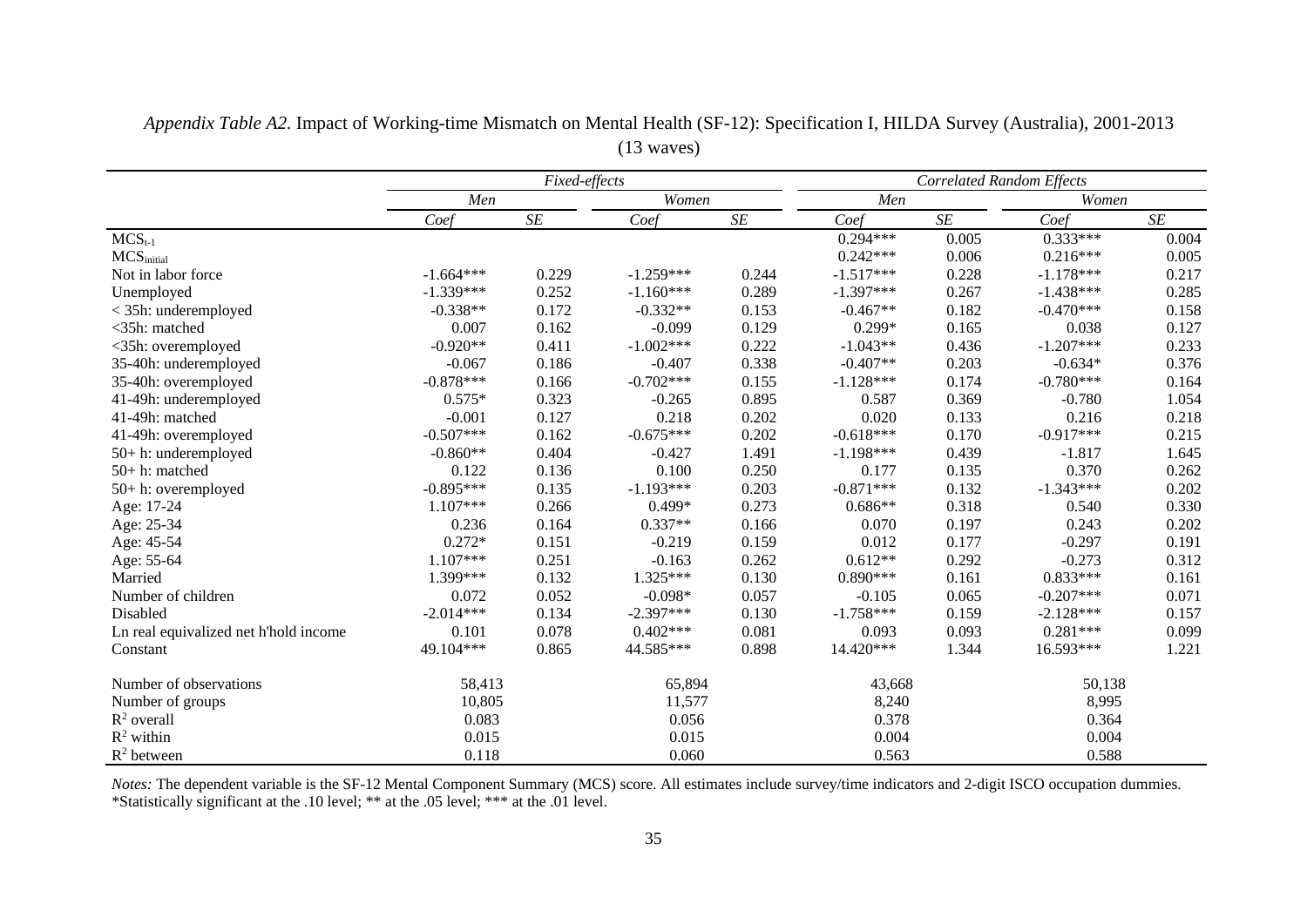|                                       | Fixed-effects |           |             |           |             | <b>Correlated Random Effects</b> |             |           |
|---------------------------------------|---------------|-----------|-------------|-----------|-------------|----------------------------------|-------------|-----------|
|                                       | Men           |           | Women       |           | Men         |                                  | Women       |           |
|                                       | Coef          | $\cal SE$ | Coef        | $\cal SE$ | Coef        | $\cal SE$                        | Coef        | $\cal SE$ |
| $MCS_{t-1}$                           |               |           |             |           | $0.293***$  | 0.005                            | $0.328***$  | 0.004     |
| MCS <sub>initial</sub>                |               |           |             |           | $0.242***$  | 0.006                            | $0.219***$  | 0.005     |
| Not in labor force.                   | $-1.631***$   | 0.228     | $-1.266***$ | 0.241     | $-1.457***$ | 0.227                            | $-1.220***$ | 0.215     |
| Unemployed                            | $-1.317***$   | 0.251     | $-1.170***$ | 0.287     | $-1.323***$ | 0.266                            | $-1.480***$ | 0.284     |
| Hours underemployed                   | $-0.024***$   | 0.008     | $-0.031***$ | 0.009     | $-0.045***$ | 0.009                            | $-0.045***$ | 0.010     |
| Hours overemployed                    | $-0.041***$   | 0.005     | $-0.047***$ | 0.007     | $-0.050***$ | 0.006                            | $-0.062***$ | 0.007     |
| $<$ 35 $h$                            | $-0.009$      | 0.139     | $-0.058$    | 0.115     | 0.208       | 0.163                            | $-0.063$    | 0.133     |
| 41 h - 49h                            | 0.086         | 0.107     | 0.107       | 0.150     | 0.118       | 0.125                            | $-0.041$    | 0.179     |
| $50+h$                                | $-0.028$      | 0.117     | $-0.131$    | 0.180     | 0.110       | 0.136                            | $-0.215$    | 0.213     |
| Age: 17-24                            | $1.160***$    | 0.268     | $0.466*$    | 0.275     | $0.687**$   | 0.320                            | 0.543       | 0.331     |
| Age: 25-34                            | $0.281*$      | 0.166     | $0.321*$    | 0.167     | 0.088       | 0.198                            | 0.266       | 0.202     |
| Age: 45-54                            | 0.240         | 0.152     | $-0.259$    | 0.160     | $-0.012$    | 0.178                            | $-0.341*$   | 0.192     |
| Age: 55-64                            | $1.052***$    | 0.252     | $-0.203$    | 0.264     | $0.549*$    | 0.293                            | $-0.333$    | 0.313     |
| Married                               | 1.363***      | 0.133     | 1.278***    | 0.131     | $0.862***$  | 0.162                            | $0.794***$  | 0.161     |
| Number of children                    | 0.076         | 0.053     | $-0.103*$   | 0.058     | $-0.100$    | 0.065                            | $-0.208***$ | 0.072     |
| Disabled                              | $-2.008***$   | 0.135     | $-2.434***$ | 0.131     | $-1.709***$ | 0.160                            | $-2.160***$ | 0.157     |
| Ln real equivalized net h'hold income | 0.108         | 0.078     | $0.407***$  | 0.081     | 0.090       | 0.094                            | $0.295***$  | 0.099     |
| Constant                              | 48.978***     | 0.870     | 44.562***   | 0.901     | 14.504***   | 1.361                            | 16.944***   | 1.239     |
| Number of observations                | 57,732        |           | 65,149      |           | 43,232      |                                  | 49,589      |           |
| Number of groups                      | 10,758        |           | 11,549      |           | 8,216       |                                  | 8,974       |           |
| $R^2$ overall                         | 0.083         |           | 0.056       |           | 0.377       |                                  | 0.364       |           |
| $R^2$ within                          | 0.014         |           | 0.015       |           | 0.003       |                                  | 0.004       |           |
| $R^2$ between                         | 0.117         |           | 0.060       |           |             |                                  | 0.584       |           |

*Appendix Table A3.* Impact of Working-time Mismatch on Mental Health (SF-12): Specification II, HILDA Survey (Australia), 2001-2013 (13 waves)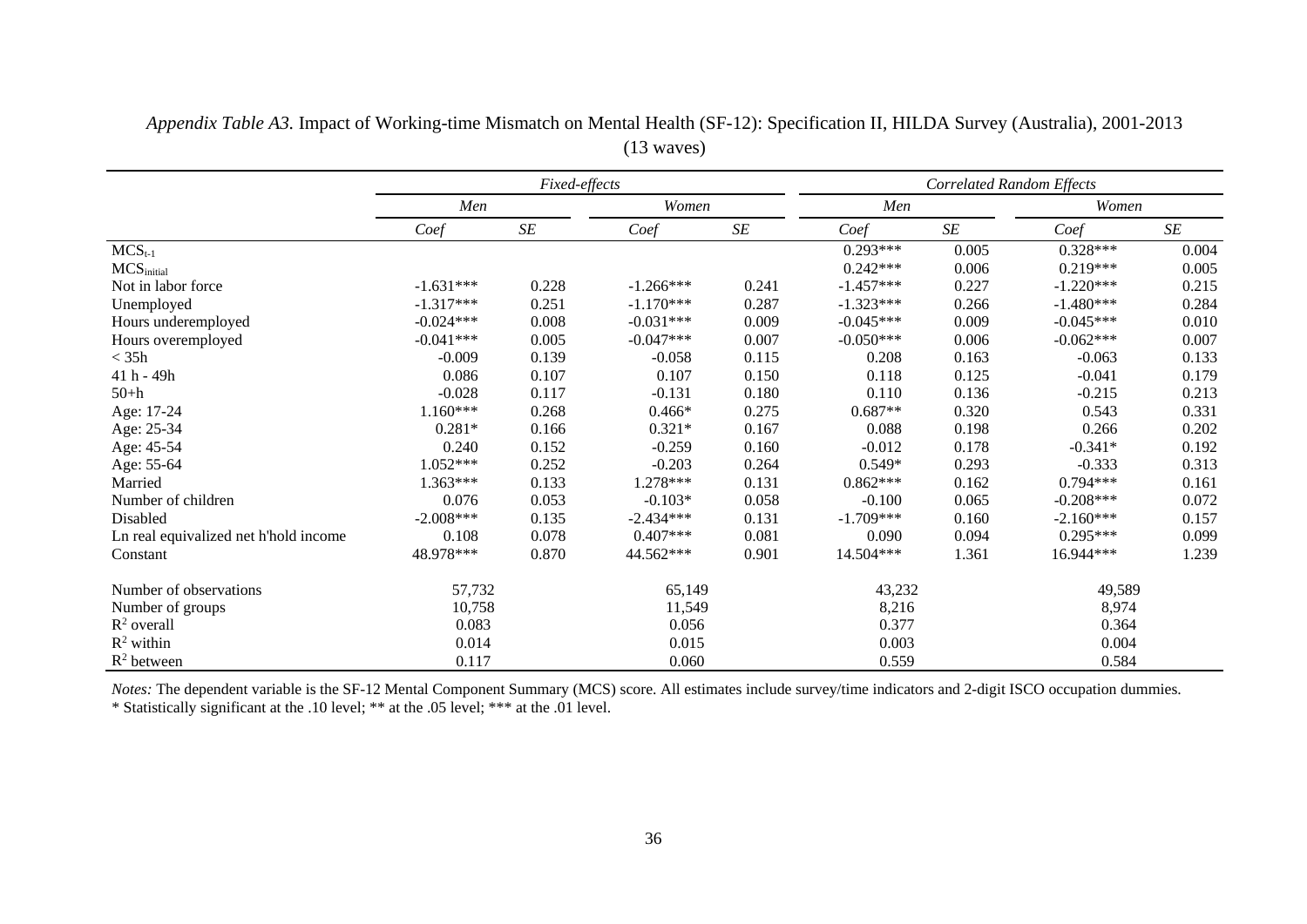|                                       |             | <b>HILDA Survey (Australia)</b> |             |       |             |           |             |       |
|---------------------------------------|-------------|---------------------------------|-------------|-------|-------------|-----------|-------------|-------|
|                                       | Men         |                                 | Women       |       | Men         |           | Women       |       |
|                                       | Coef        | $\cal SE$                       | Coef        | SE    | Coef        | $\cal SE$ | Coef        | SE    |
| Not in labor force                    | $-0.330$    | 0.316                           | $-0.384$    | 0.296 | $-2.845***$ | 0.434     | $-1.530***$ | 0.431 |
| Unemployed                            | $-1.079***$ | 0.355                           | $-1.098***$ | 0.349 | $-1.884***$ | 0.504     | $-1.622***$ | 0.534 |
| < 35h: underemployed                  | $0.599*$    | 0.350                           | $-0.173$    | 0.256 | 0.245       | 0.356     | $-0.712**$  | 0.287 |
| <35h: unconstrained                   | 0.247       | 0.412                           | 0.067       | 0.240 | 0.135       | 0.322     | $-0.007$    | 0.233 |
| <35h: overemployed                    | $-0.268$    | 0.750                           | $-0.969***$ | 0.303 | $-0.525$    | 0.739     | $-0.794**$  | 0.378 |
| 35-40h: underemployed                 | $-0.182$    | 0.349                           | $-0.127$    | 0.584 | $-0.305$    | 0.366     | 0.471       | 0.681 |
| 35-40h: overemployed                  | $-0.598***$ | 0.228                           | $-0.889***$ | 0.236 | $-0.731***$ | 0.284     | $-0.840***$ | 0.267 |
| 41-49h: underemployed                 | $-0.063$    | 0.488                           | $-1.185$    | 1.123 | $-0.017$    | 0.593     | 4.148*      | 2.242 |
| 41-49h: unconstrained                 | $-0.584***$ | 0.199                           | $-0.694**$  | 0.334 | $-0.106$    | 0.224     | 0.423       | 0.366 |
| 41-49h: overemployed                  | $-1.024***$ | 0.174                           | $-1.566***$ | 0.244 | $-0.677**$  | 0.269     | $-0.758**$  | 0.344 |
| 50+ h: underemployed                  | $-0.169$    | 0.705                           | $-1.367$    | 1.973 | $-0.65$     | 0.761     | $-3.98$     | 2.819 |
| $50+$ h: unconstrained                | $-0.284$    | 0.303                           | $-0.572$    | 0.764 | 0.112       | 0.236     | $-0.027$    | 0.435 |
| 50+ h: overemployed                   | $-1.016***$ | 0.197                           | $-1.716***$ | 0.321 | $-0.879***$ | 0.23      | $-1.183***$ | 0.341 |
| Age: 25-34                            | 0.124       | 0.229                           | 0.041       | 0.232 | $0.774***$  | 0.26      | 0.186       | 0.261 |
| Age: 45-54                            | $-0.454**$  | 0.198                           | 0.052       | 0.208 | 0.013       | 0.239     | $-0.136$    | 0.251 |
| Age: 55-64                            | $-0.080$    | 0.324                           | 0.315       | 0.337 | 0.653       | 0.399     | $-0.04$     | 0.414 |
| Married                               | 1.004***    | 0.218                           | $0.784***$  | 0.219 | $1.658***$  | 0.249     | $1.791***$  | 0.249 |
| Number of children                    | $-0.180*$   | 0.099                           | $-0.138$    | 0.108 | $-0.181*$   | 0.093     | $-0.118$    | 0.102 |
| Disabled                              | $-1.524***$ | 0.276                           | $-1.995***$ | 0.307 | $-2.121***$ | 0.238     | $-2.738***$ | 0.225 |
| Ln real equivalized net h'hold income | $0.500***$  | 0.172                           | $0.732***$  | 0.167 | 0.131       | 0.143     | $0.259*$    | 0.148 |
| Constant                              | 45.785***   | 1.777                           | 41.385***   | 1.706 | 49.169***   | 1.587     | 46.236***   | 1.624 |
| Number of observations                | 37,729      |                                 | 41,358      |       | 21,714      |           | 24,525      |       |
| Number of groups                      | 13,098      |                                 | 14,145      |       | 7,197       |           | 7,789       |       |
| $R^2$ overall                         | 0.022       |                                 | 0.035       |       | 0.083       |           | 0.071       |       |
| $R^2$ within                          | 0.009       |                                 | 0.009       |       | 0.021       |           | 0.022       |       |
| $R^2$ between                         | 0.025       |                                 | 0.040       |       | 0.102       |           | 0.075       |       |

*Appendix Table A4.* Fixed-effects Estimates of the Impact of Working-time Mismatch on Mental Health (SF-12): Specification I, age 25-64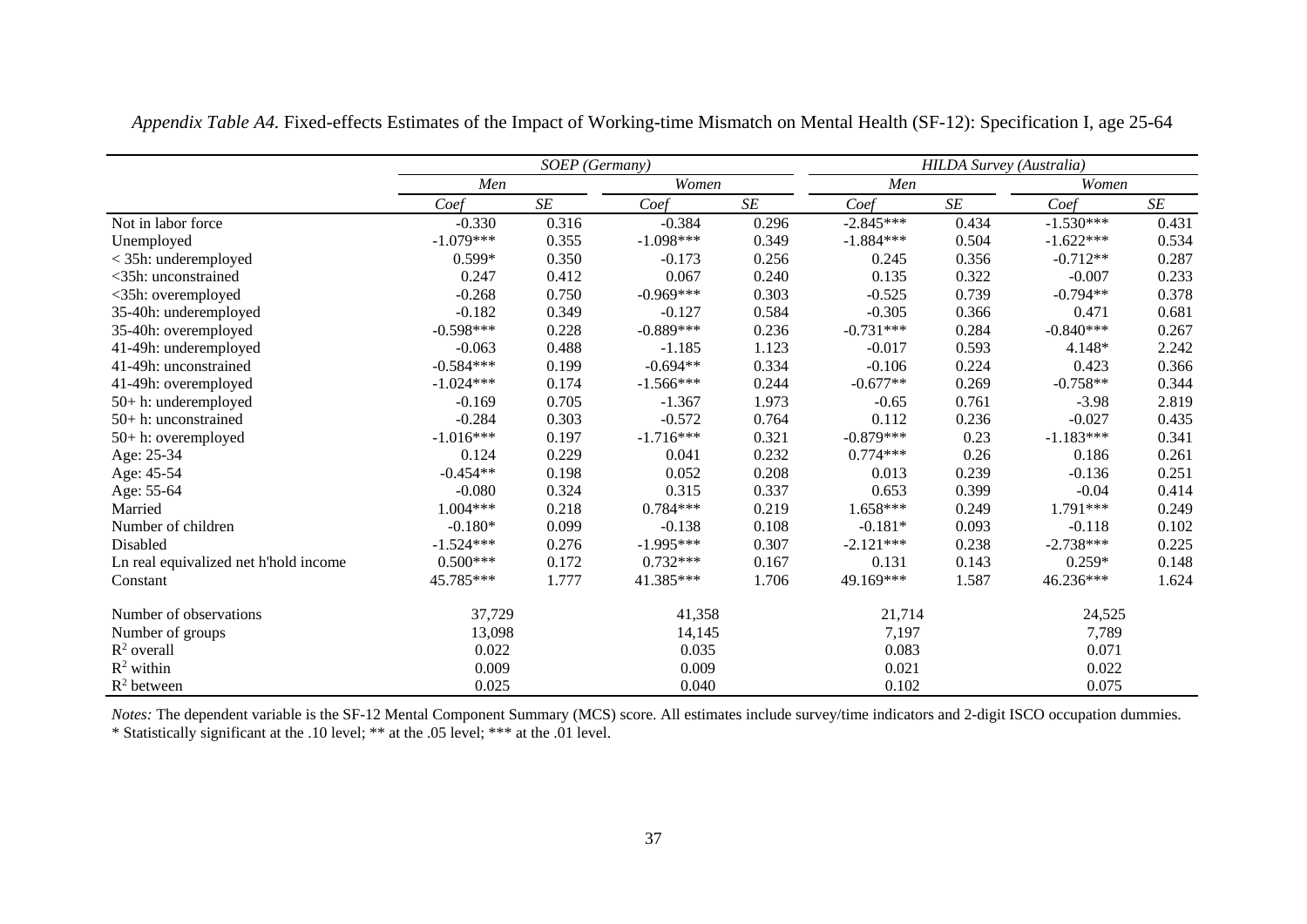|                                       |             | SOEP (Germany) |             |           |             | <b>HILDA Survey (Australia)</b> |             |       |
|---------------------------------------|-------------|----------------|-------------|-----------|-------------|---------------------------------|-------------|-------|
|                                       | Men         |                | Women       |           | Men         |                                 | Women       |       |
|                                       | Coef        | SE             | Coef        | $\cal SE$ | Coef        | SE                              | Coef        | SE    |
| < 35h: underemployed                  | 0.502       | 0.337          | $-0.252$    | 0.257     | 0.025       | 0.298                           | $-0.482*$   | 0.256 |
| $<$ 35h: matched                      | 0.427       | 0.390          | $-0.048$    | 0.242     | 0.394       | 0.274                           | 0.074       | 0.212 |
| <35h: overemployed                    | $-0.101$    | 0.721          | $-0.985***$ | 0.305     | 0.191       | 0.661                           | $-0.838**$  | 0.359 |
| 35-40h: underemployed                 | $-0.571*$   | 0.320          | $-0.123$    | 0.530     | $-0.324$    | 0.310                           | 0.195       | 0.559 |
| 35-40h: overemployed                  | $-0.420**$  | 0.213          | $-1.006***$ | 0.223     | $-0.670**$  | 0.269                           | $-0.718***$ | 0.251 |
| 41-49h: underemployed                 | $-0.369$    | 0.444          | $-0.672$    | 0.980     | 0.359       | 0.506                           | 3.463**     | 1.661 |
| 41-49h: matched                       | $-0.502***$ | 0.188          | $-0.779**$  | 0.307     | $-0.059$    | 0.203                           | 0.196       | 0.325 |
| 41-49h: overemployed                  | $-1.059***$ | 0.165          | $-1.606***$ | 0.228     | $-0.687***$ | 0.254                           | $-0.625**$  | 0.319 |
| 50+ h: underemployed                  | $-0.364$    | 0.660          | $-3.212*$   | 1.902     | $-0.618$    | 0.667                           | $-1.701$    | 2.462 |
| 50+ h: matched                        | $-0.160$    | 0.290          | $-0.111$    | 0.740     | $-0.001$    | 0.218                           | $-0.192$    | 0.402 |
| 50+ h: overemployed                   | $-0.952***$ | 0.190          | $-1.858***$ | 0.310     | $-0.942***$ | 0.217                           | $-1.371***$ | 0.322 |
| Age: 17-24                            | $-0.030$    | 0.417          | 0.464       | 0.480     | $1.060**$   | 0.434                           | $1.178**$   | 0.500 |
| Age: 25-34                            | $-0.303$    | 0.234          | $-0.043$    | 0.281     | 0.264       | 0.265                           | 0.272       | 0.311 |
| Age: 45-54                            | $-0.113$    | 0.202          | $0.472**$   | 0.234     | $0.492**$   | 0.244                           | $-0.384$    | 0.279 |
| Age: 55-64                            | 0.053       | 0.339          | $0.924**$   | 0.390     | $1.106***$  | 0.413                           | $-0.201$    | 0.470 |
| Married                               | $0.904***$  | 0.221          | $0.451*$    | 0.250     | $1.471***$  | 0.224                           | $0.995***$  | 0.245 |
| Number of children                    | $-0.280***$ | 0.098          | 0.026       | 0.128     | $-0.107$    | 0.089                           | $-0.267**$  | 0.112 |
| Disabled                              | $-1.133***$ | 0.350          | $-1.392***$ | 0.426     | $-1.112***$ | 0.259                           | $-1.599***$ | 0.285 |
| Ln real equivalized net h'hold income | 0.031       | 0.196          | $0.924***$  | 0.207     | $0.274*$    | 0.145                           | $0.345**$   | 0.169 |
| Constant                              | 51.456***   | 2.019          | 39.522***   | 2.108     | 47.735***   | 1.600                           | 45.376***   | 1.853 |
| Number of observations                | 33,356      |                | 30,235      |           | 21,904      |                                 | 20,715      |       |
| Number of groups                      | 12,177      |                | 11,541      |           | 7,679       |                                 | 7,507       |       |
| $R^2$ overall                         | 0.010       |                | 0.022       |           | 0.041       |                                 | 0.009       |       |
| $R^2$ within                          | 0.008       |                | 0.011       |           | 0.012       |                                 | 0.014       |       |
| $R^2$ between                         | 0.009       |                | 0.024       |           | 0.054       |                                 | 0.008       |       |

*Appendix Table A5.* Fixed-effects Estimates of the Impact of Working-time Mismatch on Mental Health (SF-12): Specification I, employed only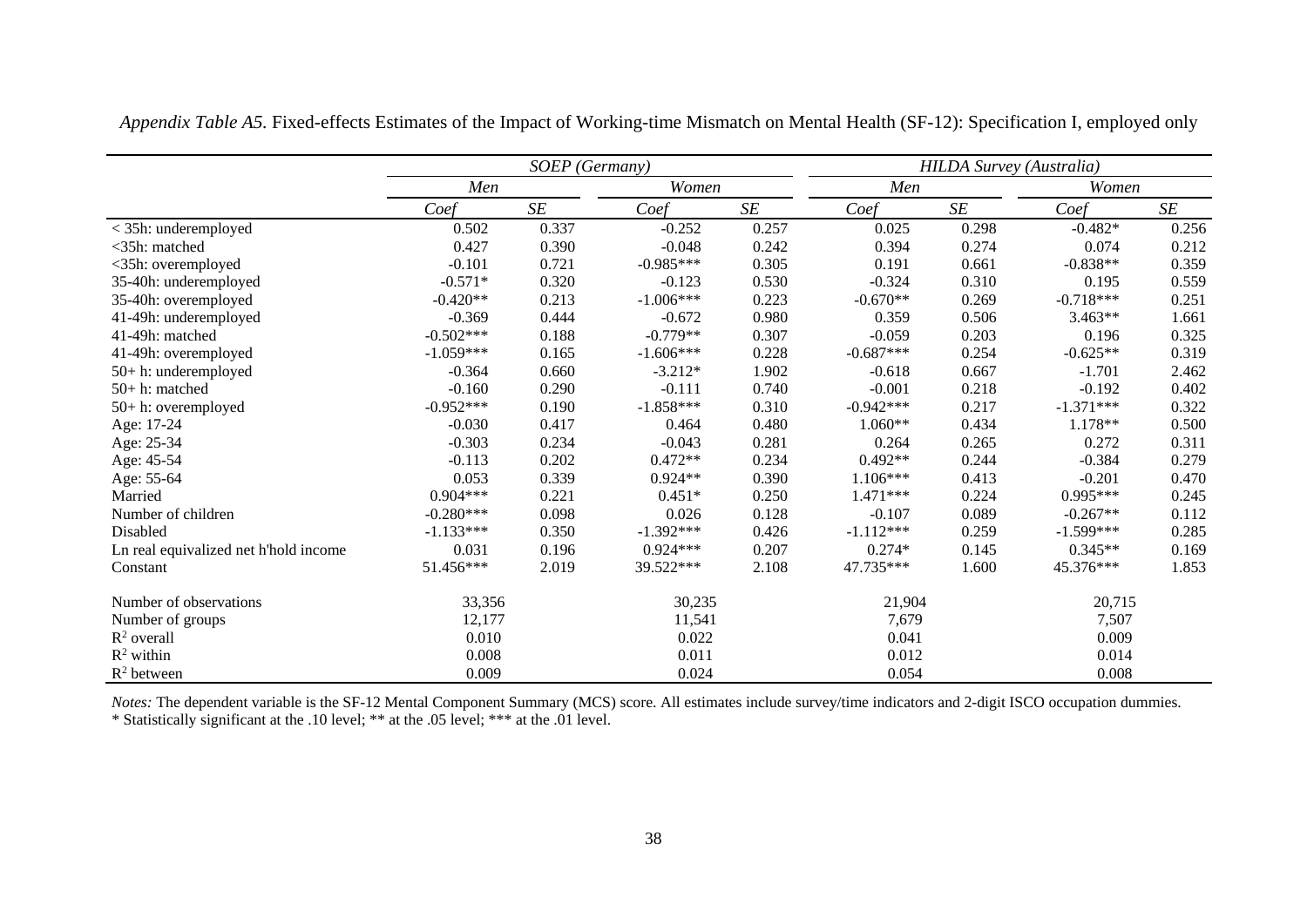|                                       |             | SOEP (Germany) |             |       |             | <b>HILDA Survey (Australia)</b> |             |       |
|---------------------------------------|-------------|----------------|-------------|-------|-------------|---------------------------------|-------------|-------|
|                                       | Men         |                | Women       |       | Men         |                                 | Women       |       |
|                                       | Coef        | $\cal SE$      | Coef        | SE    | Coef        | SE                              | Coef        | SE    |
| Not in labor force                    | $-0.395$    | 0.279          | $-0.457*$   | 0.262 | $-2.176***$ | 0.374                           | $-1.091***$ | 0.388 |
| Unemployed                            | $-1.007***$ | 0.322          | $-1.030***$ | 0.314 | $-1.670***$ | 0.419                           | $-1.359***$ | 0.466 |
| Underemployed for 20+ hours           | 0.092       | 0.451          | $-0.719*$   | 0.415 | $-1.442***$ | 0.419                           | $-1.023**$  | 0.471 |
| Underemployed for between 15-19 hours | 0.460       | 0.658          | $-0.303$    | 0.435 | 0.103       | 0.495                           | $-1.051**$  | 0.468 |
| Underemployed for between 10-14 hours | $-0.322$    | 0.388          | $-0.213$    | 0.294 | 0.125       | 0.317                           | $-0.131$    | 0.332 |
| Underemployed for between 5-9 hours   | $-0.079$    | 0.284          | $-0.001$    | 0.245 | $-0.024$    | 0.294                           | 0.044       | 0.285 |
| Underemployed for less than 5 hours   | 0.000       | 0.243          | 0.026       | 0.244 | 0.430       | 0.760                           | 0.065       | 0.728 |
| Overemployed for less than 5 hours    | $-0.399**$  | 0.170          | $-0.233$    | 0.186 | $-0.902$    | 0.663                           | $-0.940$    | 0.775 |
| Overemployed for between 5-9 hours    | $-0.493***$ | 0.168          | $-0.810***$ | 0.191 | $-1.044***$ | 0.224                           | $-0.770***$ | 0.246 |
| Overemployed for between 10-14 hours  | $-0.947***$ | 0.196          | $-1.323***$ | 0.228 | $-0.497**$  | 0.211                           | $-0.900***$ | 0.257 |
| Overemployed for between 15-19 hours  | $-1.624***$ | 0.270          | $-1.797***$ | 0.314 | $-0.978***$ | 0.288                           | $-1.570***$ | 0.327 |
| Overemployed for 20+ hours            | $-1.558***$ | 0.255          | $-1.873***$ | 0.342 | $-0.789***$ | 0.255                           | $-0.863**$  | 0.350 |
| $<$ 35h                               | 0.443       | 0.280          | $-0.053$    | 0.188 | $0.451**$   | 0.226                           | $-0.095$    | 0.187 |
| 41h - 49h                             | $-0.505***$ | 0.154          | $-0.603***$ | 0.193 | 0.091       | 0.174                           | 0.247       | 0.247 |
| $50+h$                                | $-0.044$    | 0.208          | $-0.317$    | 0.311 | $-0.104$    | 0.193                           | $-0.395$    | 0.297 |
| Age: 17-24                            | 0.489       | 0.367          | 0.518       | 0.378 | $1.253***$  | 0.418                           | 0.499       | 0.436 |
| Age: 25-34                            | $-0.008$    | 0.229          | 0.031       | 0.231 | $0.533**$   | 0.259                           | 0.148       | 0.263 |
| Age: 45-54                            | $-0.278$    | 0.195          | 0.153       | 0.206 | 0.270       | 0.236                           | $-0.135$    | 0.252 |
| Age: 55-64                            | 0.245       | 0.319          | 0.456       | 0.333 | $1.142***$  | 0.393                           | $-0.048$    | 0.413 |
| Married                               | $0.842***$  | 0.211          | $0.800***$  | 0.206 | 1.214***    | 0.213                           | $1.338***$  | 0.211 |
| Number of children                    | $-0.060$    | 0.090          | $-0.021$    | 0.096 | $-0.050$    | 0.084                           | $-0.097$    | 0.093 |
| Disabled                              | $-1.564***$ | 0.272          | $-1.990***$ | 0.307 | $-2.174***$ | 0.227                           | $-2.748***$ | 0.217 |
| Ln real equivalized net h'hold income | $0.345**$   | 0.145          | $0.575***$  | 0.137 | $0.264**$   | 0.127                           | $0.454***$  | 0.131 |
| Constant                              | 47.517***   | 1.490          | 42.891***   | 1.403 | 47.794***   | 1.408                           | 43.836***   | 1.450 |
| Number of observations                | 43,683      |                | 47,430      |       | 26,046      |                                 | 29,256      |       |
| Number of groups                      | 15,267      |                | 16,311      |       | 8,923       |                                 | 9,588       |       |
| $R^2$ overall                         | 0.022       |                | 0.032       |       | 0.084       |                                 | 0.066       |       |
| $R^2$ within                          | 0.009       |                | 0.008       |       | 0.019       |                                 | 0.020       |       |
| $R^2$ between                         | 0.024       |                | 0.037       |       | 0.106       |                                 | 0.069       |       |

*Appendix Table A6.* Fixed-effects Estimates of the Impact of Working-time Mismatch on Mental Health (SF-12): Alternative Specification

*Notes*: The dependent variable is the SF-12 Mental Component Summary (MCS) score. All estimates include survey/time indicators and 2-digit ISCO occupation dummies.

\* Statistically significant at the .10 level; \*\* at the .05 level; \*\*\* at the .01 level.